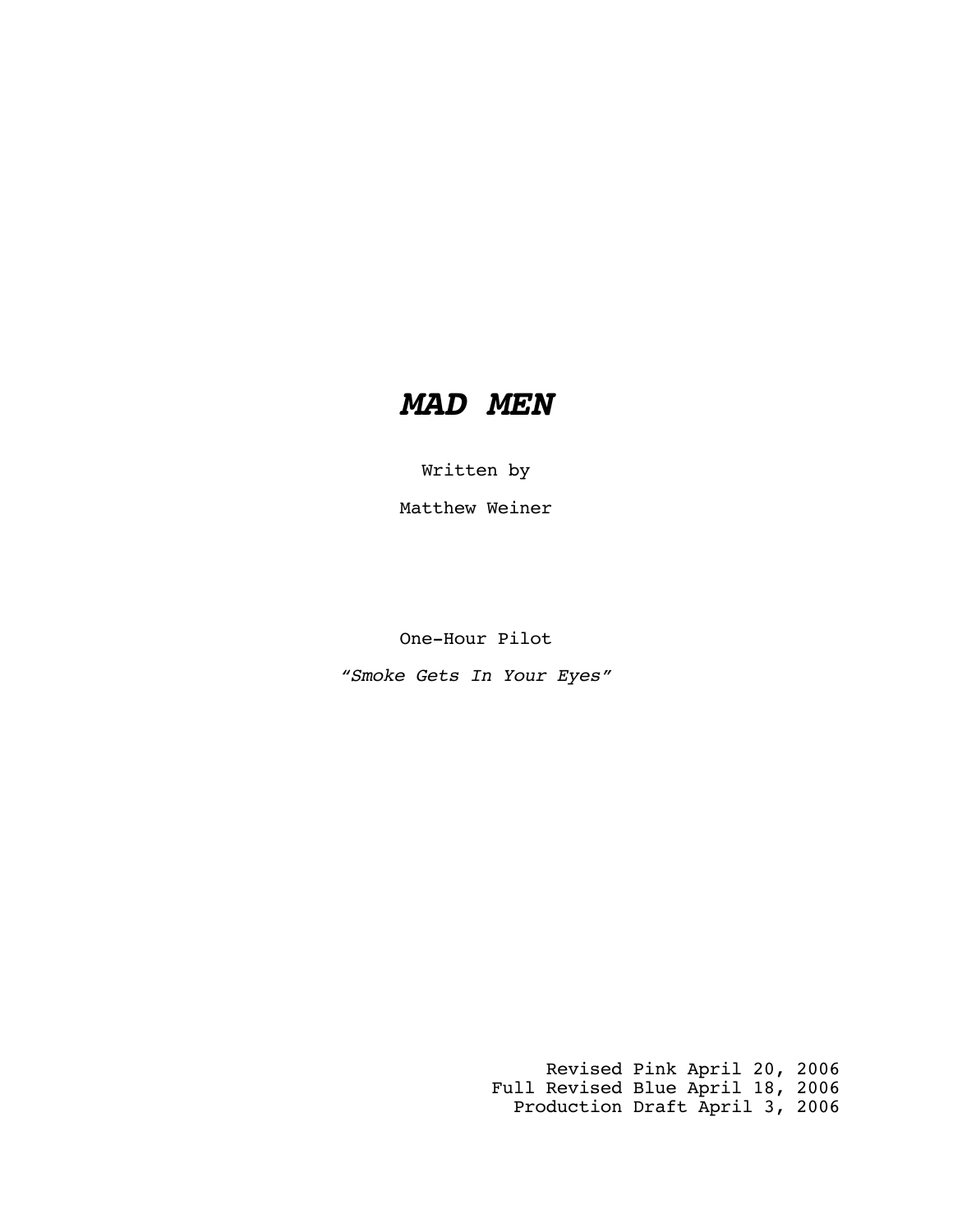## *Mad Men --*

*A term coined in the late nineteen-fifties to describe the advertising executives of Madison Avenue.*

*They coined it.*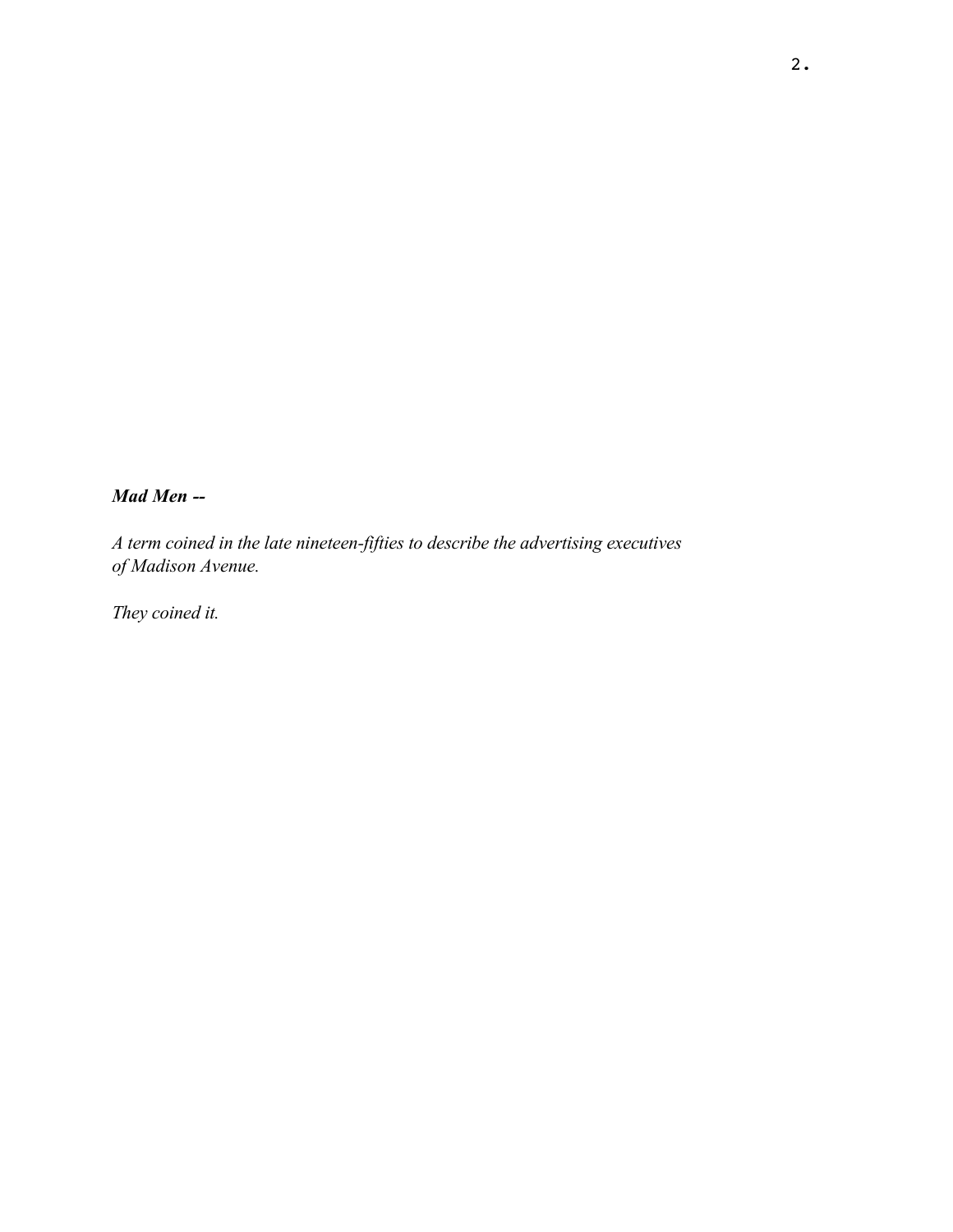FADE IN:

#### 1 TITLE CARD "MAD MEN" 1

Images and sounds from late 1950's and early 60's advertising: Doctors selling cigarettes. Athletes selling liquor. Bathing suit models with vacuum cleaners.

And most importantly, proud Dads with their perfect wives and children driving their cars to some green suburban utopia.

We get a sense of the time and its ideals.

END TITLE SEQUENCE.

2 TITLE CARD "MANHATTAN - 1960" 2

3 EXT. MANHATTAN STREET - NIGHT 3

Stock footage of late 50's - early 60's Manhattan - nighttime shots of vintage skyscrapers, traffic, and people.

#### 4 INT. KNICK KNACK BAR 4

Vinyl upholstery and mirrored walls, but brand new. It's after work, but the women have their hair done and each man's tie is pushed to the top of his collar. Highballs and martinis clink under quiet music and everywhere are the sights and sounds of smoking.

Alone in a red corner booth is DON DRAPER, early 30's, handsome, conservative, and despite his third old fashioned, he is apparently sober. He is doodling on a cocktail napkin. He crosses something out, puts down his fountain pen, and taps a cigarette out of a pack of "Lucky Strike".

The BUSBOY, a middle-aged black man, too old for his tight uniform, approaches.

> BUSBOY Finished, sir?

DON Yeah. Got a light?

The busboy pulls out a pack of matches from the back of his 'Old Gold's' and lights Don's cigarette. \*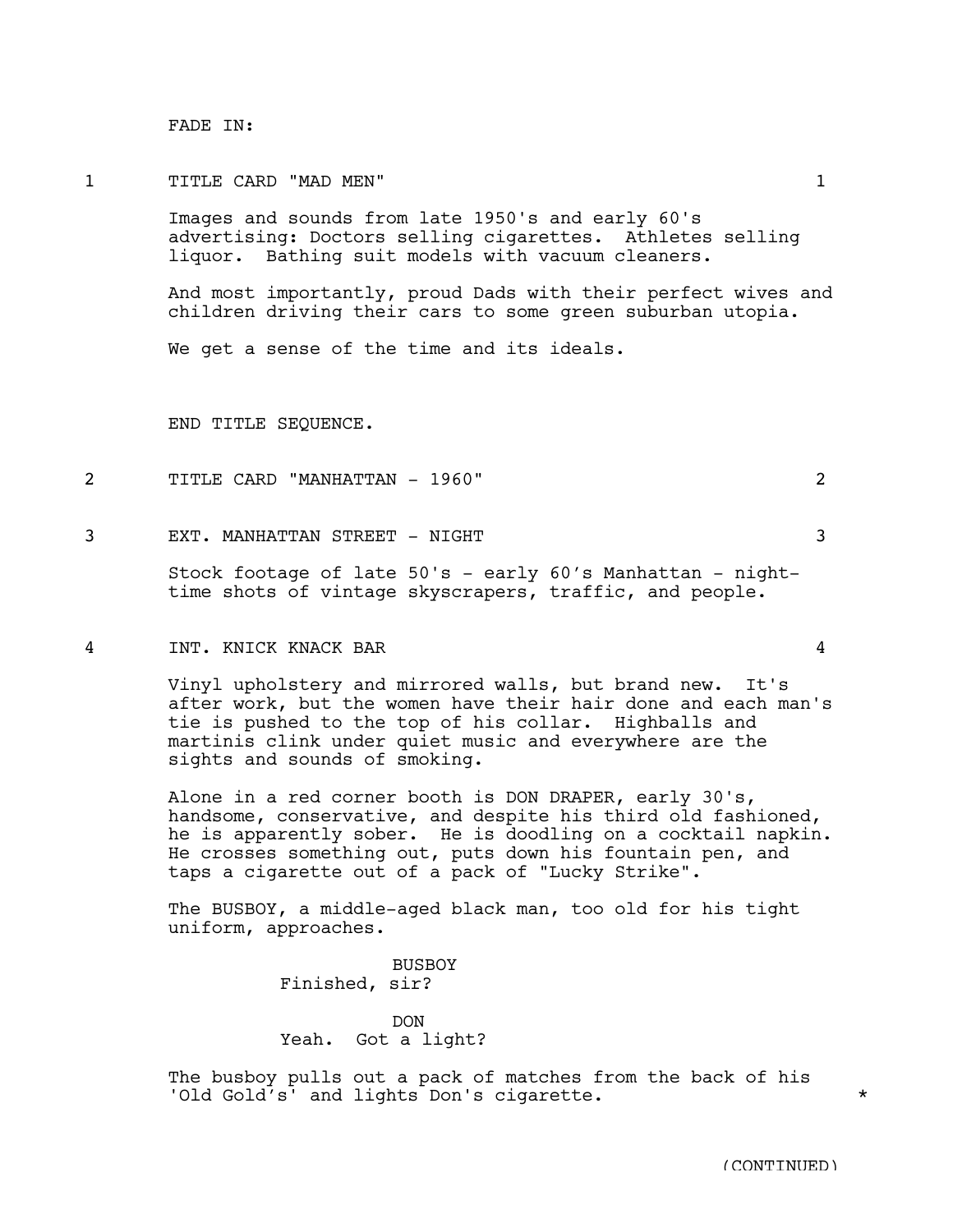DON (CONT'D) Ah, an 'Old Gold' man. \* (inhaling) 'Lucky Strike', here.

There is an awkward silence. The busboy starts to walk away.

DON (CONT'D) Can I ask you something? Why do you smoke 'Old Gold'? \*

The busboy seems flustered and looks around nervously. The burly white BARTENDER approaches.

> BARTENDER I'm sorry sir. Is Sam here bothering you? He can be a little chatty.

DON No, we're actually having a conversation. Is that okay?

BARTENDER (thinking) Can I get you another drink?

DON (points to drink) Do this again. Old Fashioned, please.

The bartender walks off.

DON (CONT'D) So, obviously you need to relax after working here all night.

BUSBOY I guess. I don't know.

DON What is it, low-tar? Low-nicotine? Those new filters? I mean, why "Old Gold"? \*

BUSBOY They gave them to us in the service. A carton a week for free.

DON So you're used to them. Is that it?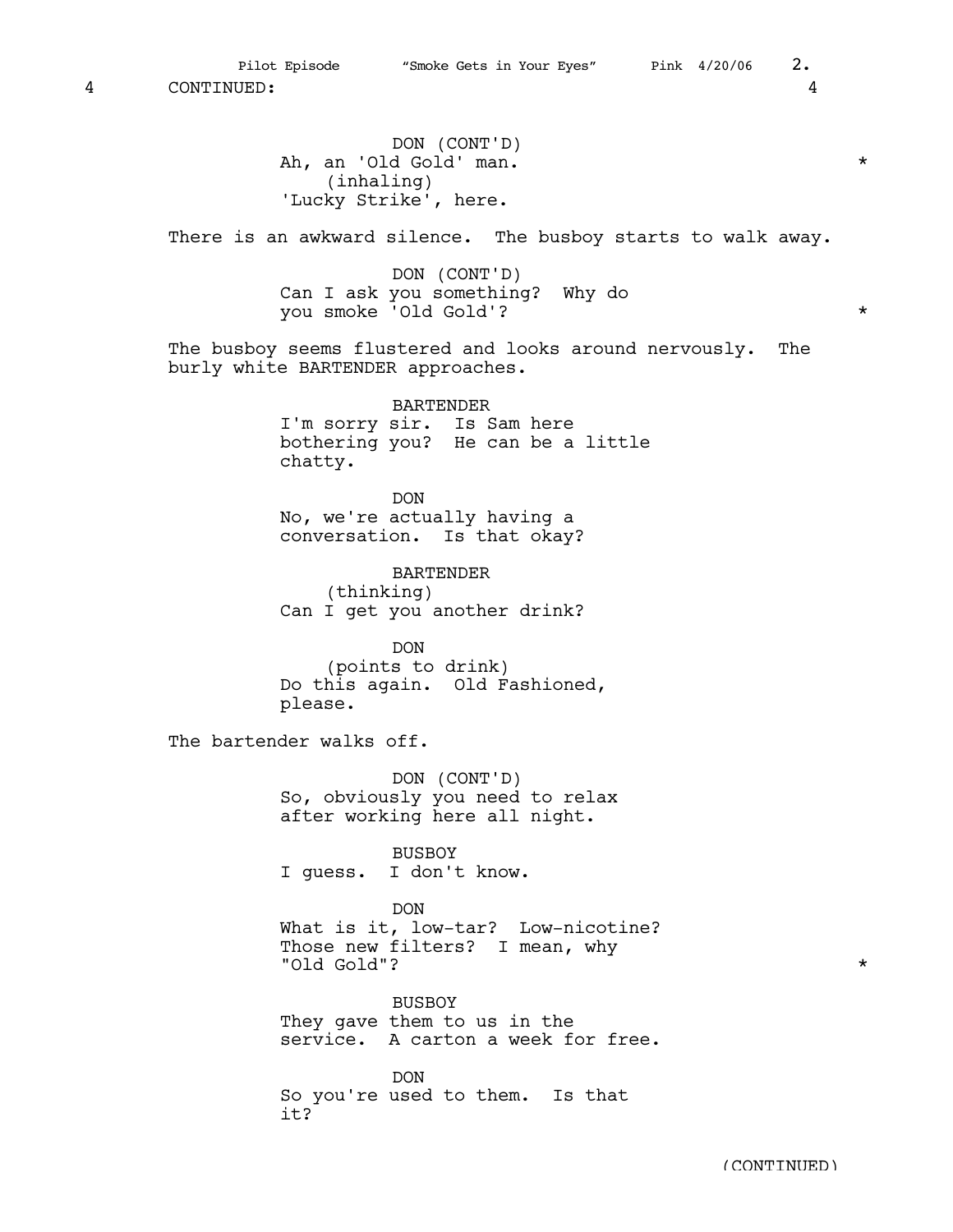BUSBOY Yeah, they're a habit.

DON So I could never get you to smoke another kind? Let's say, my Luckies?

BUSBOY I love my Old Gold. \*

DON Let's just say tomorrow a tobacco weevil comes and eats every last Old Gold on the planet.  $*$ 

BUSBOY That's a sad story.

DON Yes, it's a tragedy. Would you just stop smoking?

BUSBOY I'm pretty sure I'd find something. I love smoking.

DON (writing as he speaks) "I love smoking". That's very good.

BUSBOY My wife hates it. "The Reader's Digest" says it will kill you.

DON Yeah, I heard about that.

BUSBOY (shrugs) Ladies love their magazines.

DON Yes, they do.

## 5 INT. APARTMENT HALLWAY - LATER 5

Don, hat in hand, knocks on the door. He waits a beat and checks his watch. It's midnight. The door opens to reveal MIDGE DANIELS, a sexy no nonsense woman about Don's age wrapped in a red kimono.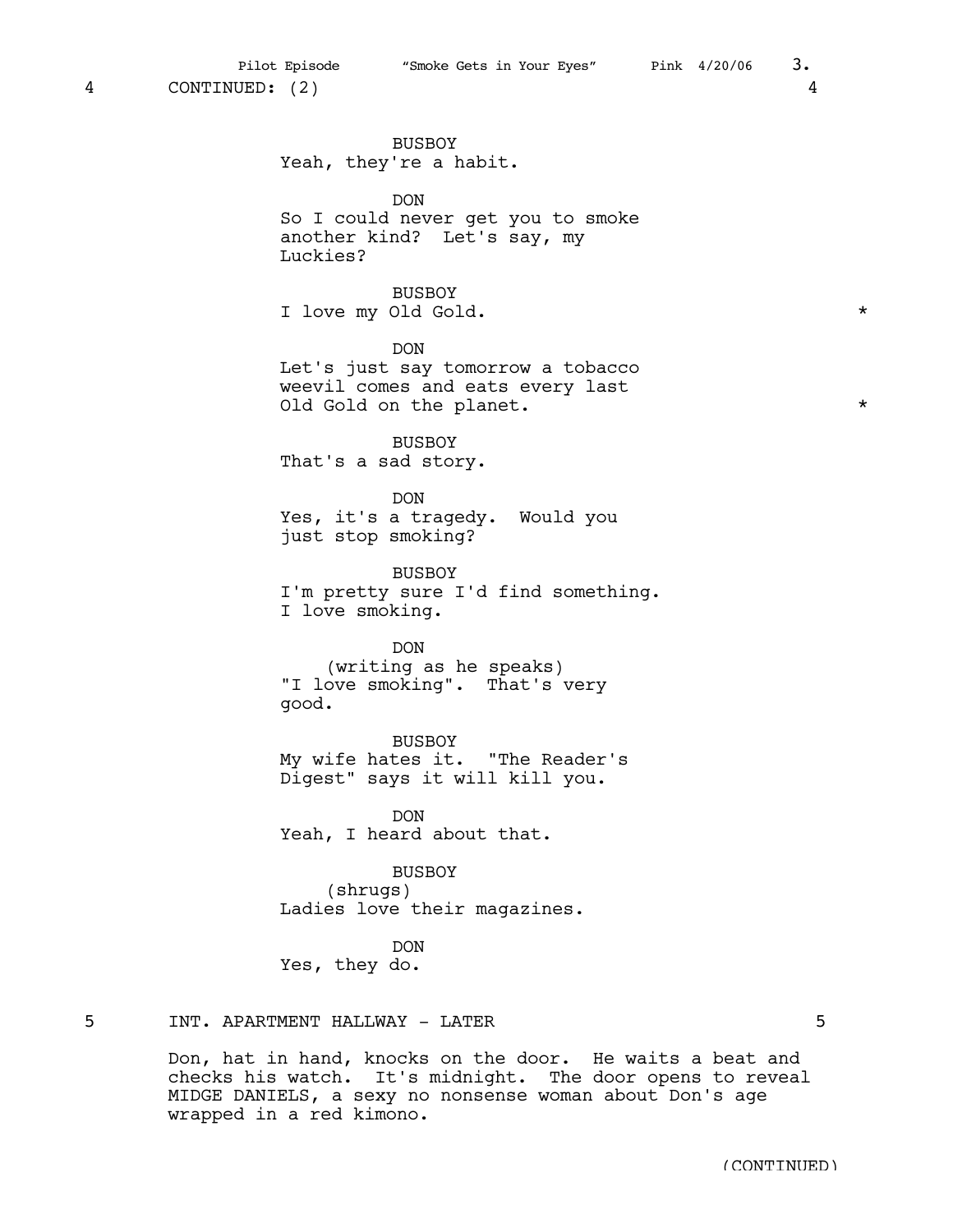MIDGE (sarcastic) You weren't worried about waking me, were you?

DON Am I interrupting anything?

MIDGE

No, only my work.

She turns and Don follows her shapely form into the apartment.

6 INT. MIDGE'S APARTMENT - CONTINUOUS 6

The apartment has a huge glass view of Manhattan and is decorated in Swedish modern: chrome, teak, and white. In the center of the room, under a large mobile, is a queen-size bed on a platform.

Midge walks to her drafting table where she is working. Don sits on the edge of the bed.

> MIDGE Well, you're lucky I'm still up working. And that I'm alone.

DON How's it going?

MIDGE They invented something called "Grandmother's Day". It ought to keep me busy drawing puppies for a few months.

She holds up a few of the greeting cards that she has been working on.

> DON Can I run a few ideas past you?

Midge smiles and heads to the bar to fix a couple of drinks.

MIDGE Does that mean what I think it means? Because I'm familiar with most of your ideas.

Don starts leafing through his pockets, pulling out napkins.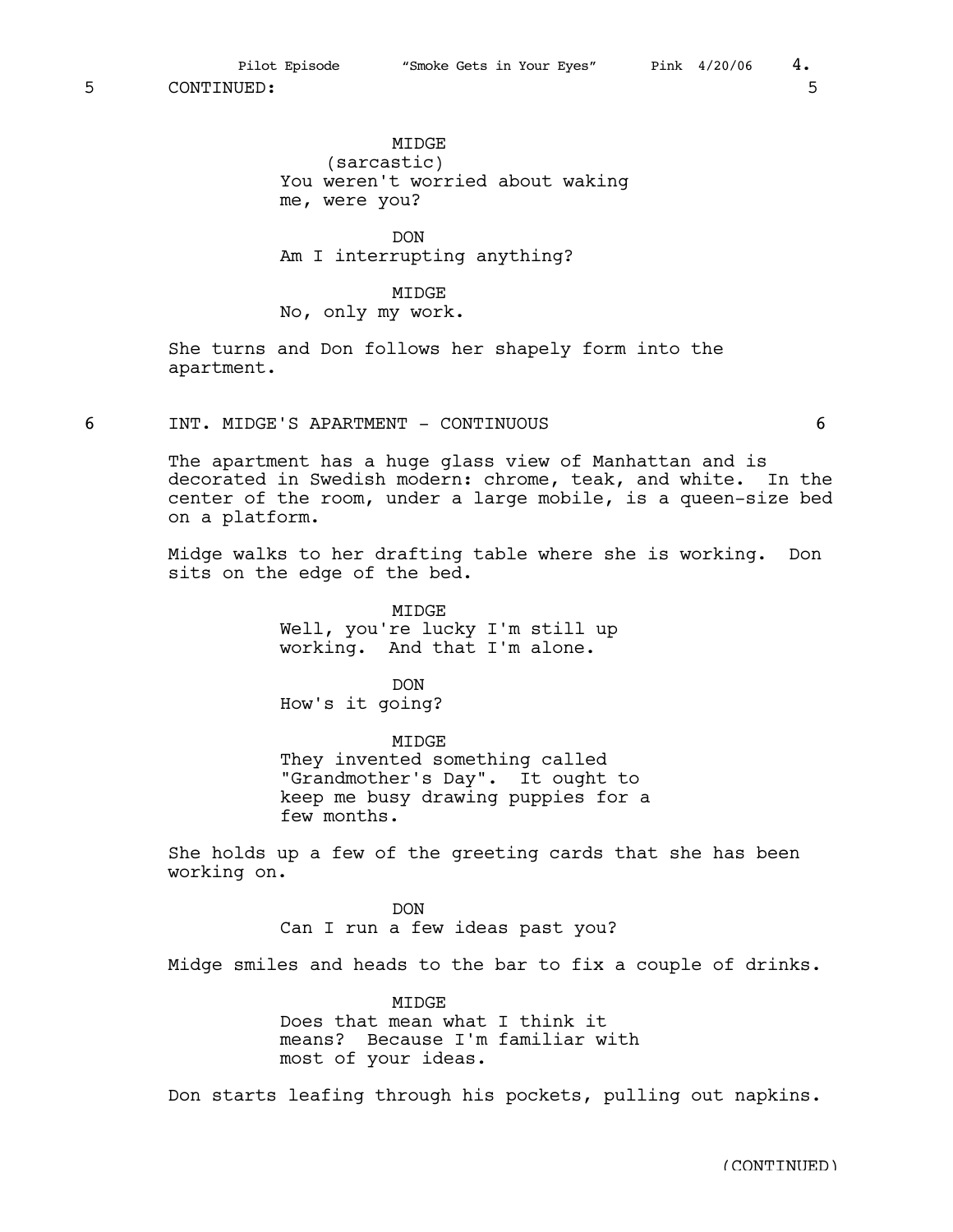DON I have this situation with my cigarette account.

MIDGE (surprised) Wow, you really are here to talk.

DON The Trade Commission is cracking down on all of our health claims.

MIDGE I get "Reader's Digest". (handing him a drink) This is the same scare you had five years ago. You dealt with it. I know I slept easier knowing that doctors smoke.

DON But that's the problem. The whole "safer cigarette" thing is over. No more doctors, no more testimonials, no more cough-free, soothes your t-zone, low-tar, lownicotine, filter-tipped, nothing. It's over. All that's left is a crush-proof box and "Four Out of Five Dead People Smoked Your Brand."

Don drains his drink. Midge puts on a record. She sits behind him on the bed, starts rubbing his neck.

> MIDGE Is this the part where I say, "Don \* Draper is the greatest ad-man ever and his big strong brain will find a way to lead the sheep to the  $*$ slaughterhouse"?

Don grabs her hands over his shoulders, pulls her over and kisses her on the lips lightly.

> **DON** I don't want to go to school tomorrow.

MIDGE Are you going to pitch it to me or not?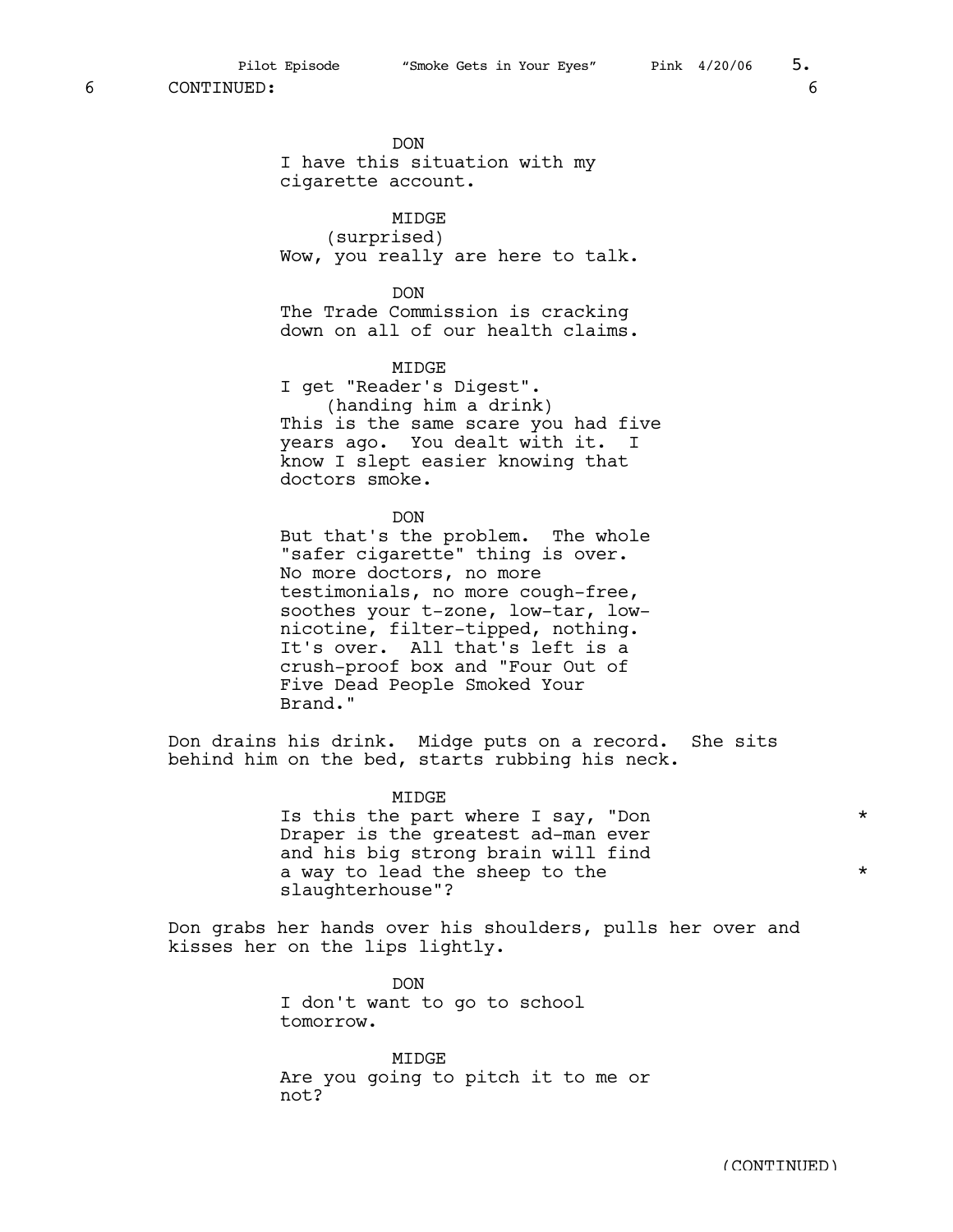DON

Midge, I'm serious. I have nothing. I'm over and they're finally going to know it. The next time you see me there'll be a bunch of young executives picking the meat off my ribs.

MIDGE That's a pretty picture.

DON What's your secret?

MIDGE Nine different ways to say, "I love you, Grandma."

She opens her kimono revealing she has nothing on underneath and pulls Don's head to her chest. As she smiles with pleasure, we

DISSOLVE TO:

7 INT. MIDGE'S APARTMENT - MORNING 7

Don is laying on Midge's chest. Midge smokes a cigarette. Don looks off towards the skyline.

> DON We should get married.

MIDGE You think I'd make a good ex-wife?

Don sits up and grabs a cigarette off the end table.

DON I'm serious. You have your own business and you don't care when I come over. What size Cadillac do you take?

Midge lays on the bed completely naked, staring at Don.

MIDGE You know the rules. I don't make plans and I don't make breakfast.

She smiles a little and throws Don his watch. He puts it on.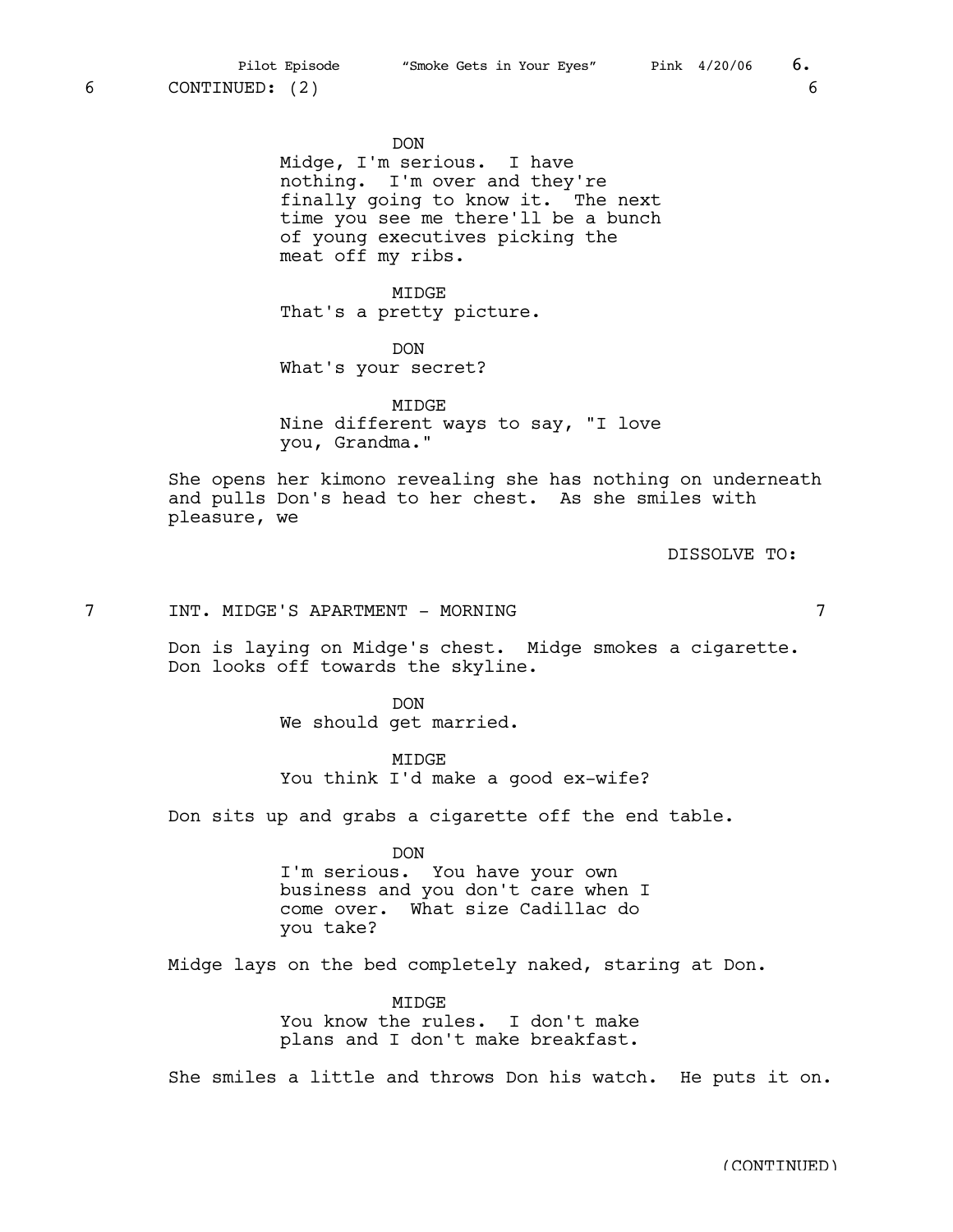DON Sterling is having the tobacco people in nine hours. I have nothing.

#### MIDGE

People love smoking. There's nothing that you, the Trade Commission, or "Reader's Digest" can do to change that.  $*$ 

DON There's a kid who comes by my office everyday and looks where he's going to put his plants.

MIDGE  $\qquad$ Is he handsome?

## 8 EXT. TOWERING MANHATTAN SKYSCRAPER - MORNING 88

From the air, we see an elegant modern glass building. Below, the hats on the tops of men's heads swarm like ants through revolving doors.

## 9 INT. ELEVATOR 9

A middle-aged black man mans the controls of the crowded elevator. Three young execs, KEN, DICK, and HARRY, in apparently identical suits take off their hats and crowd to the back of the elevator.

DICK

Twenty-three.

## HARRY

Oh, but not right away.

An attractive YOUNG SECRETARY, holding her purse to her chest, steps on the elevator and turns her back to them. The three men look her over and nod to each other approvingly.

> KEN (to the operator) Pal, can you take the long way up? I'm really enjoying the view here.

The secretary looks down. The operator says nothing. Dick slouches against the back wall.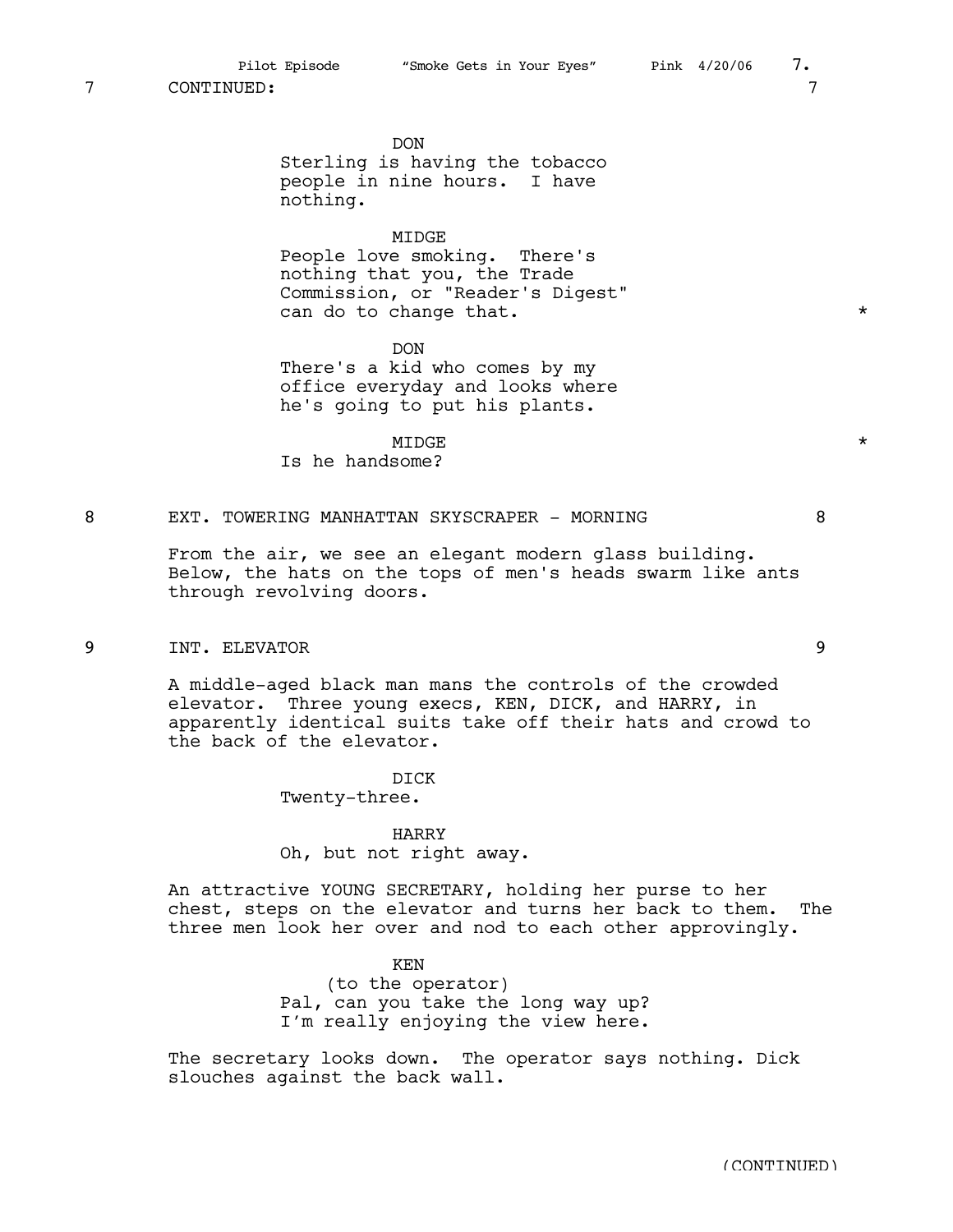Pilot Episode  $\sim$  "Smoke Gets in Your Eyes" Pink 4/20/06 8.

9 CONTINUED: 9

DICK You going to Campbell's bachelor party?

KEN Yeah, I want to be there before they tie an anchor around his neck and drag him out to sea.

DICK I heard she's a nice girl.

## HARRY

Who wants that?

10 INT. STERLING COOPER AD AGENCY - CONTINUOUS 10

We follow the threesome as they wind down the hall of the busy office. It's ultra-modern with teak panelling and Barcelona chairs.

> DICK What did you do that for? She'll probably be assigned to one of us.

> > KEN

Then she'll know what she's in for. Besides, you have to let them know what kind of guy you are. Then they'll know what kind of girl to be.

HARRY (to Ken) I have a feeling we won't be going to your bachelor party anytime soon.

KEN Yeah, well, compared to Campbell, I'm a boy scout.

They walk past an attractive secretary, HILDY, who stands up as if to stop them.

> HILDY Excuse me, is he expecting you?

DICK He's not expecting anything.

Ken holds his finger to his lips as the three men burst open the door to see --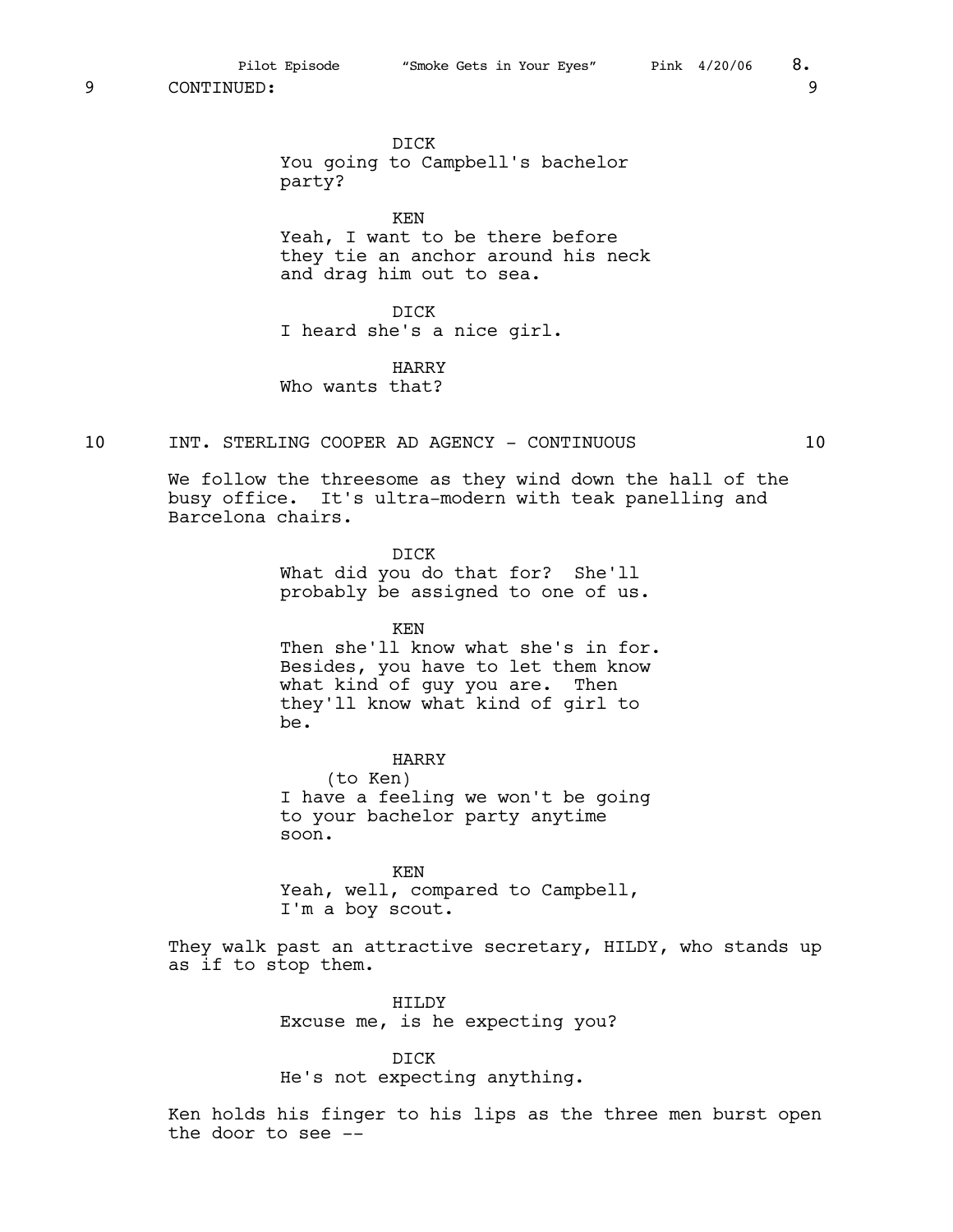- 
- 11 INT. PETE'S OFFICE DAY 11

PETE CAMPBELL. He is mid-twenties, charming, all-American, and on the phone.

## PETE

(to phone) Oh, honey, don't worry, I'll get home safely. I have an important appointment right now, so why don't you go shopping or something? Take your mother to lunch, tell her it was my idea.

DICK (to Ken) Wow, he's good.

The three guys, Ken, Dick, and Harry, settle into different places around the office. A few of them light cigarettes.

> PETE (to phone) It's just a bachelor party. ... No, I really don't know what they have planned, but judging from the creative brainpower around here, we'll probably end up seeing "My Fair Lady".

Ken looks offended and takes a card out of his pocket with a drawing of a stripper, on it is written "The Slipper Room". He holds it up for Pete.

> PETE (CONT'D) (still on phone) I'll tell you what. I'll stop by your place on my way home. Your mother can check under my fingernails. ... Of course I love you. I'm giving up my life to be with you, aren't I?

He laughs and hangs up the phone and picks up her picture from his desk.

> PETE (CONT'D) What a great gal. I'll tell you guys, she stole my heart.

DICK And her old man's loaded.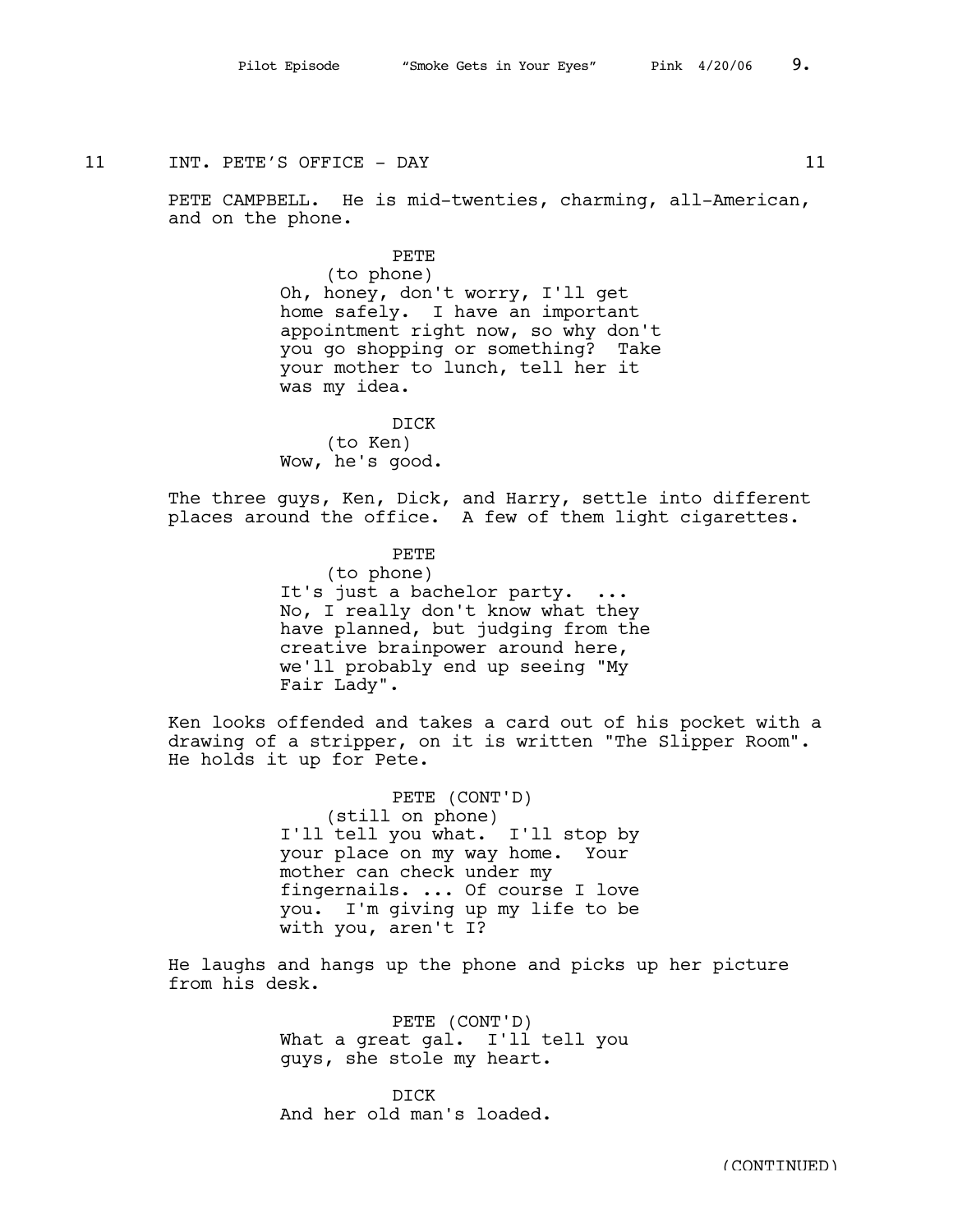Pilot Episode "Smoke Gets in Your Eyes" Pink 4/20/06 10.

As Pete laughs, he grabs the card with the stripper from Ken.

## 12 INT. STERLING COOPER HALLWAY -- LATER 12

Walking down a wide corridor with open offices on either side is JOAN, mid-twenties, an incredibly put together office manager. A half step behind her, carrying a cardboard box with supplies is PEGGY OLSON, who at 20 seems far younger.

> JOAN Now this is the Executive floor. It should be organized but it's not, so you'll find Account Executives and Creative Executives, all mixed together. (laughing) Please don't ask me the difference.

> > PEGGY

Great.

JOAN Hopefully, if you follow my lead, you can avoid some of the mistakes I made here.

Ken and Dick pass in the hallway.

DICK (as he passes) Hello, Joan.

JOAN (to Peggy, re: Dick) Like that one. So, how many trains did it take you?

PEGGY Only one, but I got up very early.

JOAN

In a couple of years, with the right moves, you'll be in the city with the rest of us. Of course, if you really make the right moves, you'll be out in the country and you won't be going to work at all.

They push through a couple of double doors to another set of offices with secretarial desks in front of them. Joan points to an empty desk.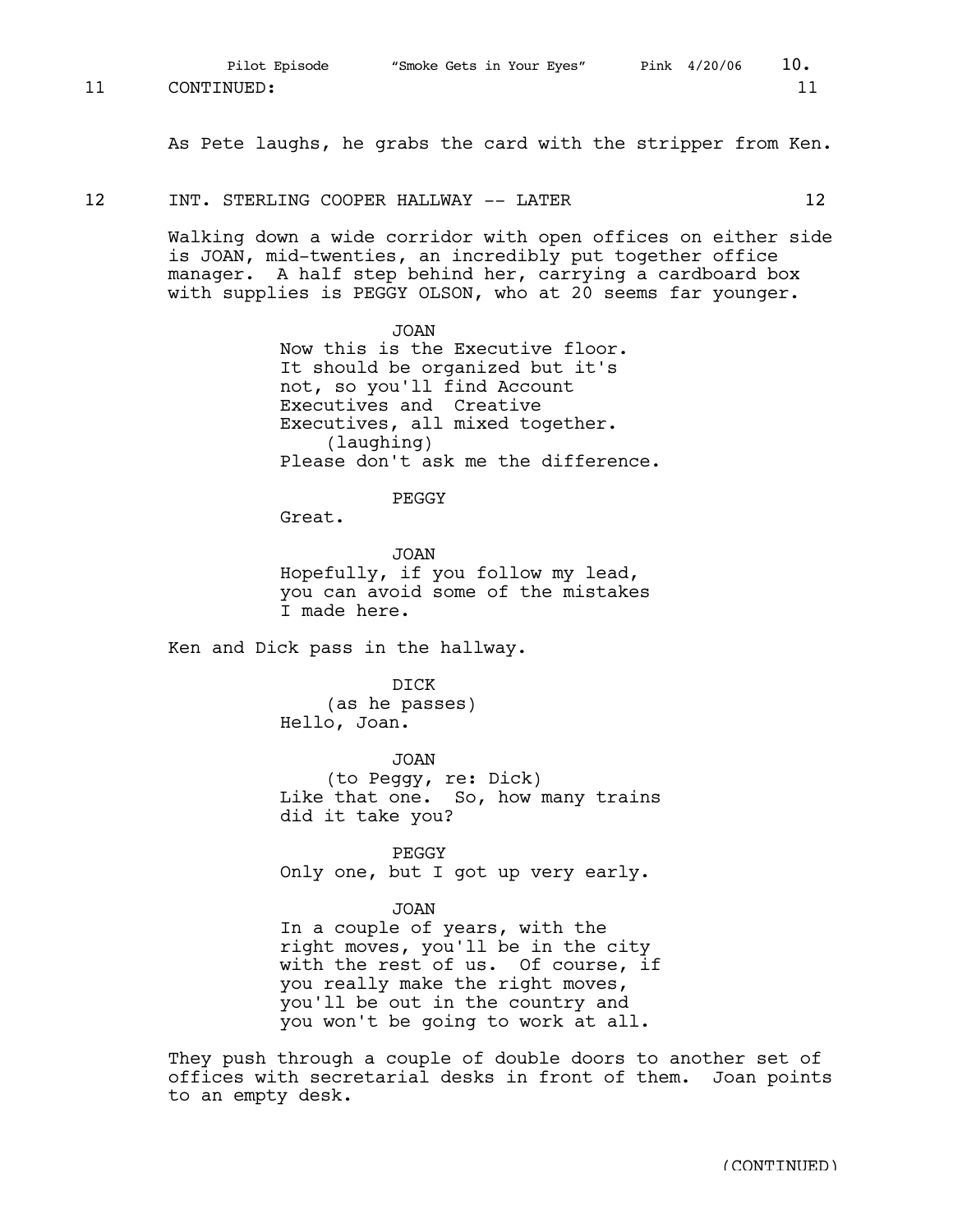JOAN (CONT'D) You'll be there, just across the aisle from me. We'll both take care of Mr. Draper for the time being.

Peggy sits down and starts unloading her things. Joan stands in front of her, very business-like.

> JOAN (CONT'D) I don't know what your goals are, but don't over-do it with the perfume. Keep a fifth of something in your desk. Mr. Draper drinks rye. Also, invest in some aspirin, some band-aids, and a needle and thread.

Peggy whips out a steno-pad and starts writing.

PEGGY Rye is Canadian, right?

JOAN

You better find out. He may act like he wants a secretary, but most of the time they're looking for something between a mother and a waitress. The rest of the time,  $well$   $--$ 

(confidentially) Go home, take a paper bag, cut eyeholes out of it. Put it over your head, get undressed and look at yourself in the mirror. Really evaluate where your strengths and weaknesses are. And be honest.

Peggy looks up at her, a little stunned.

PEGGY I always try to be honest.

JOAN

Good for you.

As Peggy places her gleaming stapler on the desk, she stares at the two button intercom, the rotary telephone, and the electric typewriter.

> JOAN (CONT'D) Now try not to be overwhelmed by all this technology. (MORE)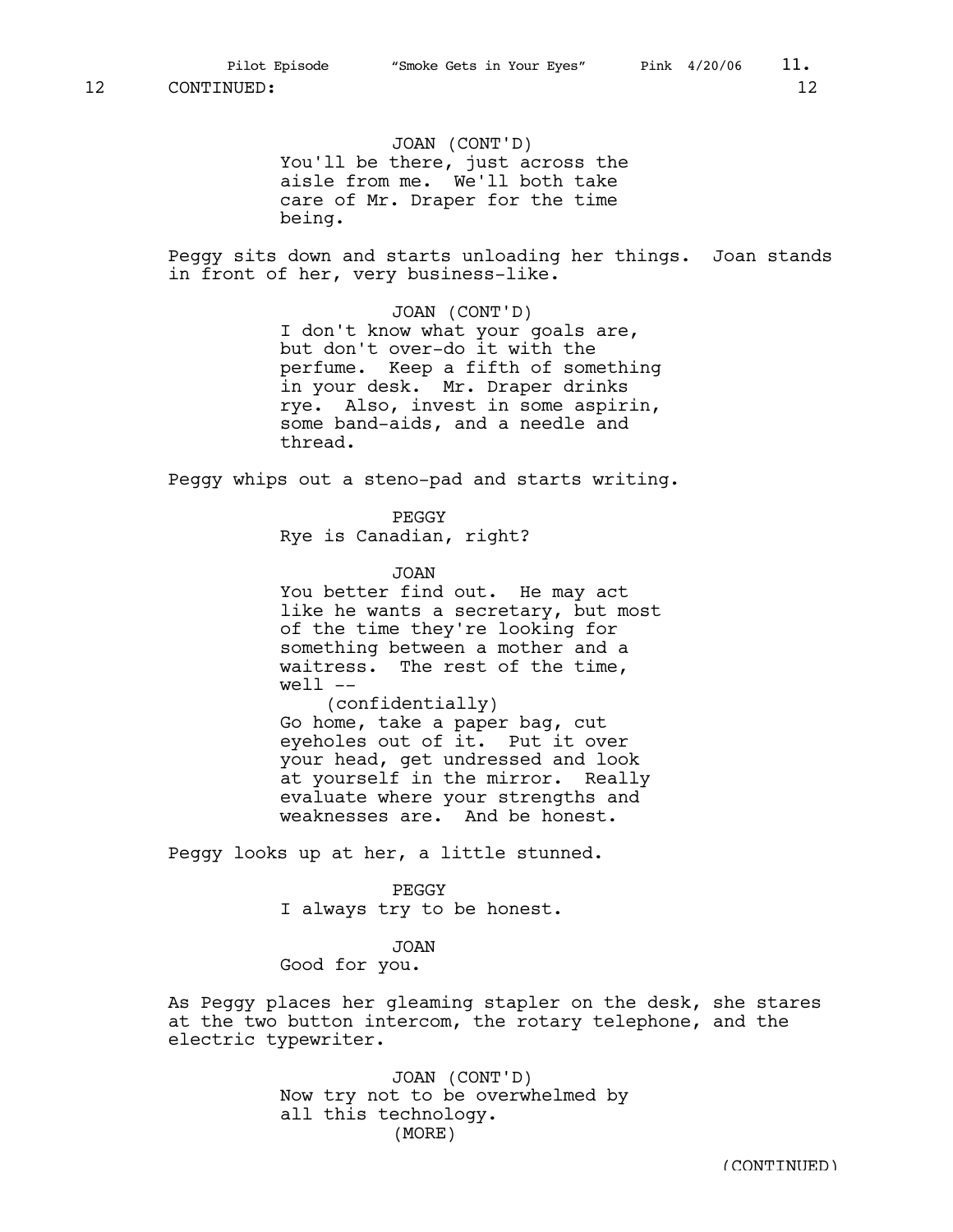## JOAN (CONT'D)

It looks complicated, but the men who designed it made it simple enough for a woman to use.

PEGGY

I sure hope so.

#### JOAN

At lunch, you need to pick up a box of chocolates, a dozen carnations, and some bath salts. I'll explain later.

PEGGY Thank you, Miss Holloway. You're really wonderful for looking out for me this way.

JOAN

It's Joan.

Joan starts to head away, then turns back.

JOAN (CONT'D) And listen, we're going to be working together so don't take this the wrong way, but a girl like you, with those darling little ankles, I'd find a way to make them sing. Also, men love scarves.

Down the hallway comes a slightly disheveled Don Draper followed by ROGER STERLING, an elegant WASP with an incredible head of grey hair. Roger is the Sterling in "Sterling Cooper Advertising".

As they whisk by, Joan straightens up and sticks her chest out. She motions for Peggy to stand up as well.

> JOAN (CONT'D) Good morning, Mr. Draper. Oh! And Mr. Sterling! How are you?

ROGER Good morning, girls.

As they enter Don's office, Don automatically hands Joan his hat and overcoat and then closes the door behind them.

13 INT. DON DRAPER'S OFFICE -- CONTINUOUS 13

Roger speaks as Don opens a cabinet and hangs up his coat.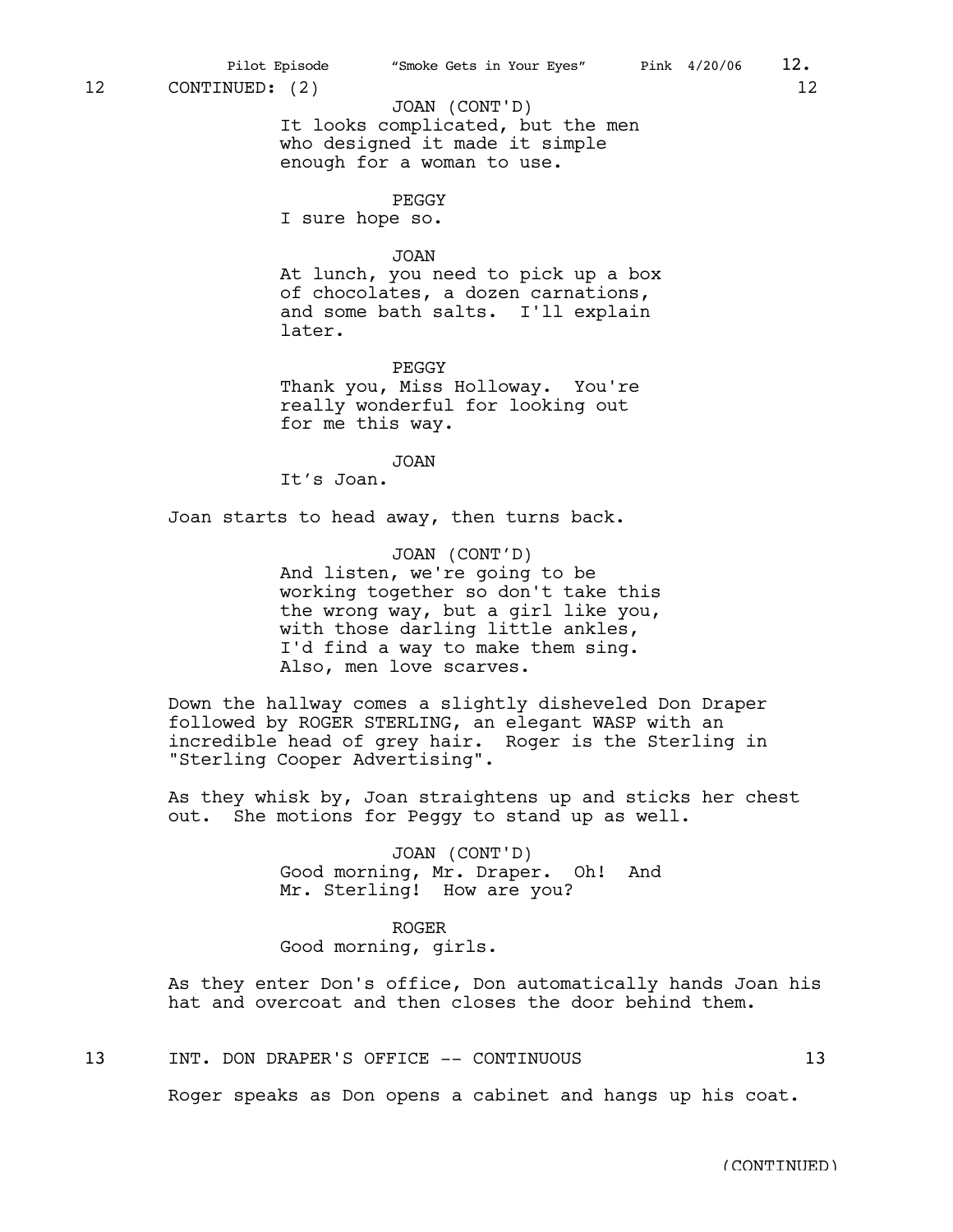ROGER You look like a hundred bucks. Long night? It's not this tobacco thing, is it?

DON It has been on my mind.

ROGER Well, I should hope so. Lee Garner  $*$ and his father and the whole 'Lucky Strike' family will be here at four.

DON Are you worried?

Don opens a drawer revealing a stack of freshly identical white shirts still wrapped from the laundry. He takes one out and changes into it while they talk.

ROGER

No, if I was worried, I'd ask you what you have. But I'm not. So I'm just going to assume that you have something. Which means you should be worried.

Don folds down his collar and starts tying his tie.

DON So you came by because you wanted to watch me get dressed?

ROGER No, I wanted make sure you were here.

Don drops a couple of Alka-Seltzer into a glass.

DON In body, yes. Give me about a half an hour for the rest.

Roger heads out, but then stops, remembering something.

ROGER Do we have any...how do I put this? Have we ever hired any Jews?

DON Not on my watch.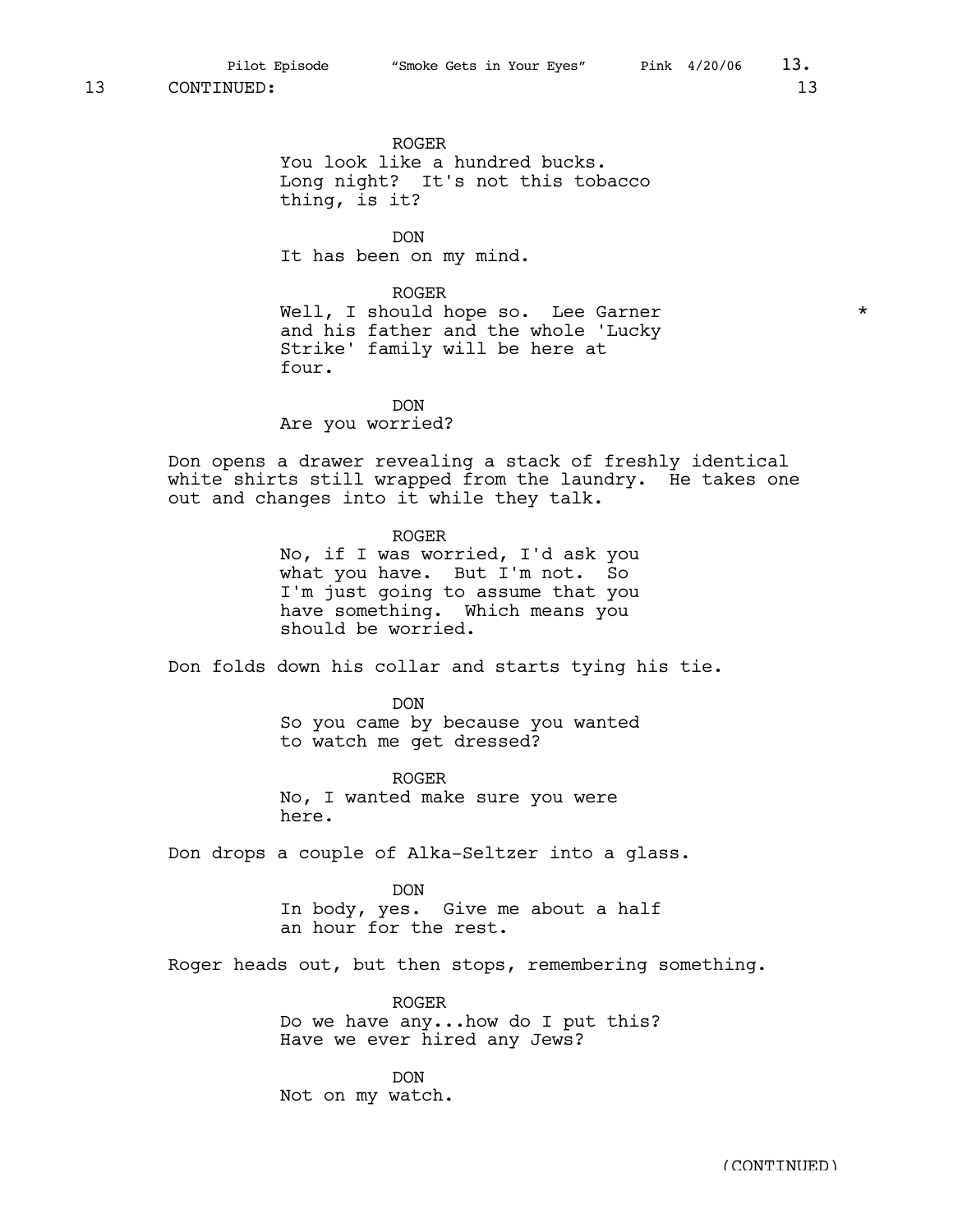ROGER Very funny. That's not what I meant. DON We've got an Italian. Salvatore, my art director? ROGER (disappointed) That won't work. DON Sorry, but most of the Jewish guys work for Jewish firms. ROGER I know. Selling Jewish products to Jewish people. DON (pretending to write)

That's good.

ROGER It's just that our eleven o'clock is with Mencken's Department Store \* and I wish we had somebody to make them feel comfortable.

DON You want me to go down to the deli and grab somebody?

ROGER (pointing to Don's shirt) You missed a button.

Roger exits. Don buttons his shirt. He is now perfectly dressed. He looks out at the spectacular view of Manhattan and closes the venetian blinds. Now in his dim office, he lays carefully on the couch. He looks up at the ceiling and stares a moment at the dark florescent fixture. A fly buzzes, trapped inside. He closes his eyes.

FADE OUT.

14 INT. DON DRAPER'S OFFICE -- LATER 14

OVER BLACK

We hear Peggy's disembodied voice.

(CONTINUED)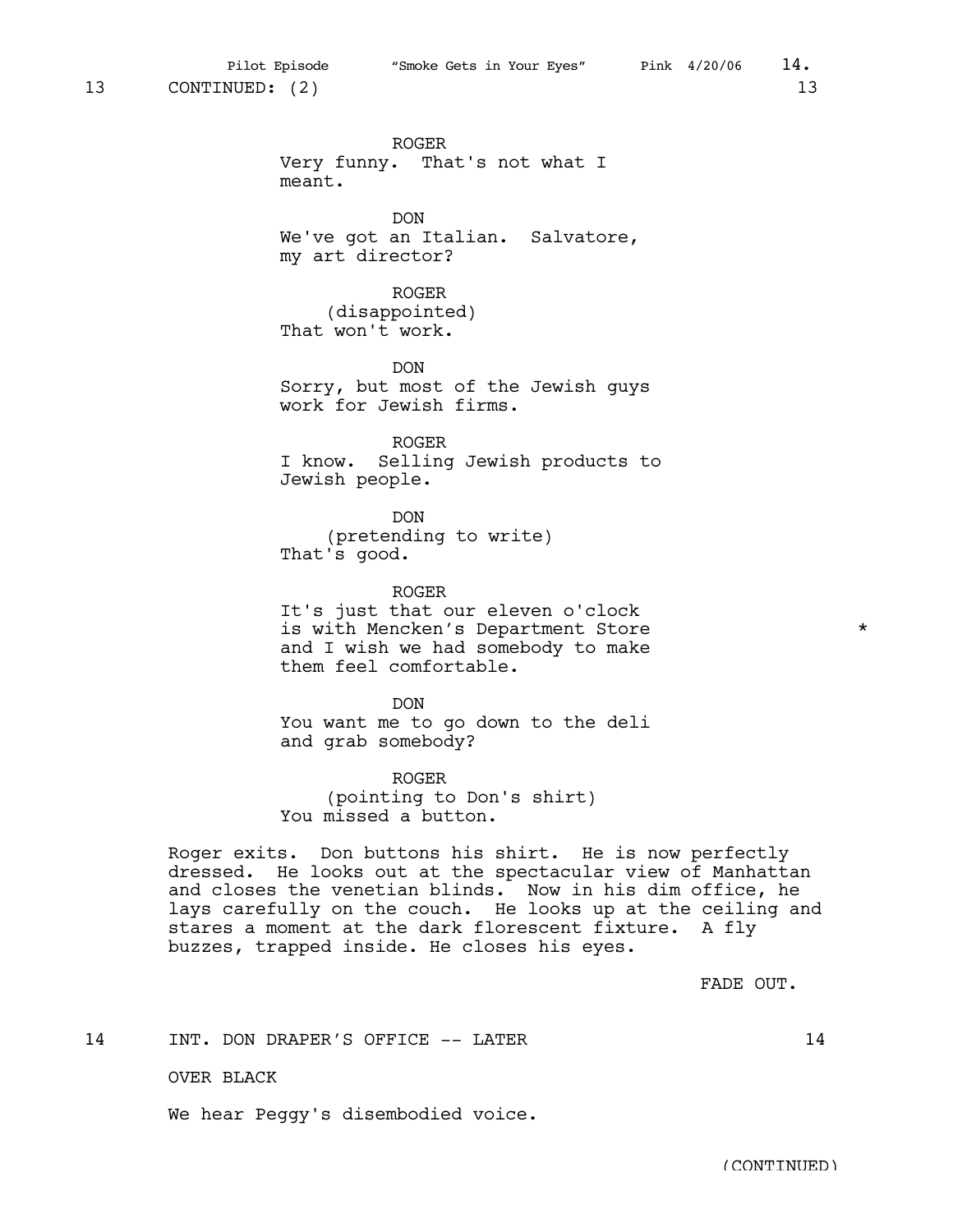PEGGY (V.O.) Mr. Draper? Excuse me? Mr. Draper?

Fading up on Don's POV

Peggy stand over Don holding a glass of water in one hand.

PEGGY (CONT'D) Mr. Draper. Excuse me. I'm sorry to wake you, but Mr. Campbell is outside.

DON He doesn't know I'm sleeping in here, does he?

PEGGY

No, sir.

DON That's good. And who are you?

PEGGY I'm Peggy Olson. The new girl?

Don looks at her, putting things together. He stands up and tucks in the tail of his shirt, runs a comb through his hair.

> DON Can you go out there and entertain him?

PEGGY I know it's my first day and I don't want to seem uncooperative, but... do I have to?

DON I see your point.

PEGGY (relieved) I brought you some aspirin.

Don smiles and takes the glass and aspirin from her.

DON

Send him in.

As Peggy turns Pete swings the door open and enters.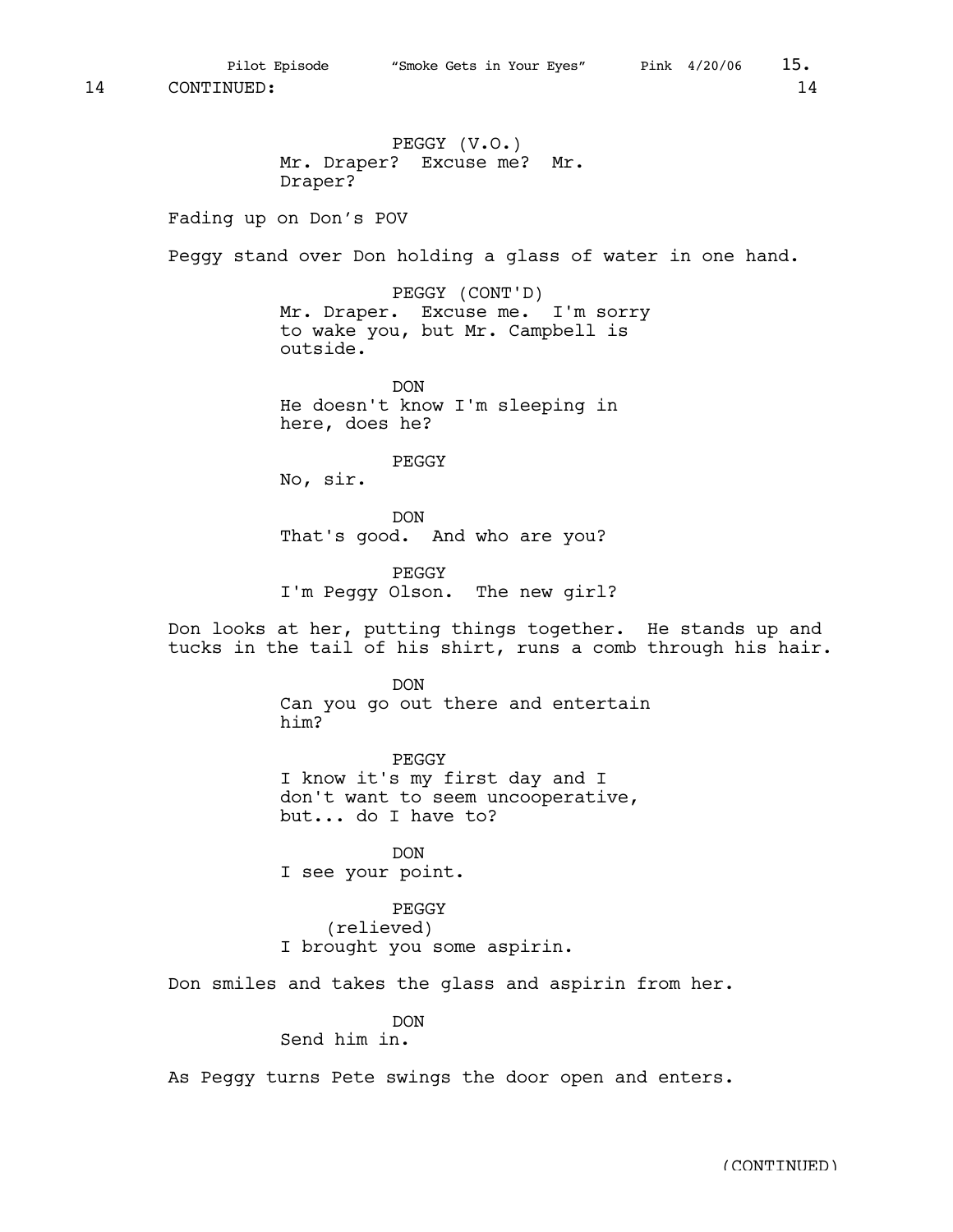PETE You look like a hundred bucks. Ready to go sweet talk some retail Jews? DON You're hard to take first thing in the morning, Pete. PETE I've never had any complaints. Speaking of which, who's your little friend, here? DON She's the new girl. PETE You always get the new girl. Management gets all the perks. (to Peggy) Where are you from, honey? PEGGY Miss Deaver's Secretarial School. PETE Top notch. (he looks her over) But I meant where are you from? Are you Amish or something? PEGGY No, I'm from Brooklyn. PETE Well you're in the city, now. It wouldn't be a sin for us to see your legs. And if you pull your belt in a little bit, you might look like a woman. Peggy tries to hide her embarrassment by ignoring Pete. PEGGY Is that all, Mr. Draper? PETE Hey, I'm not done here. I'm working my way up. DON (to Peggy) That'll be all-- it's Peggy, right? \*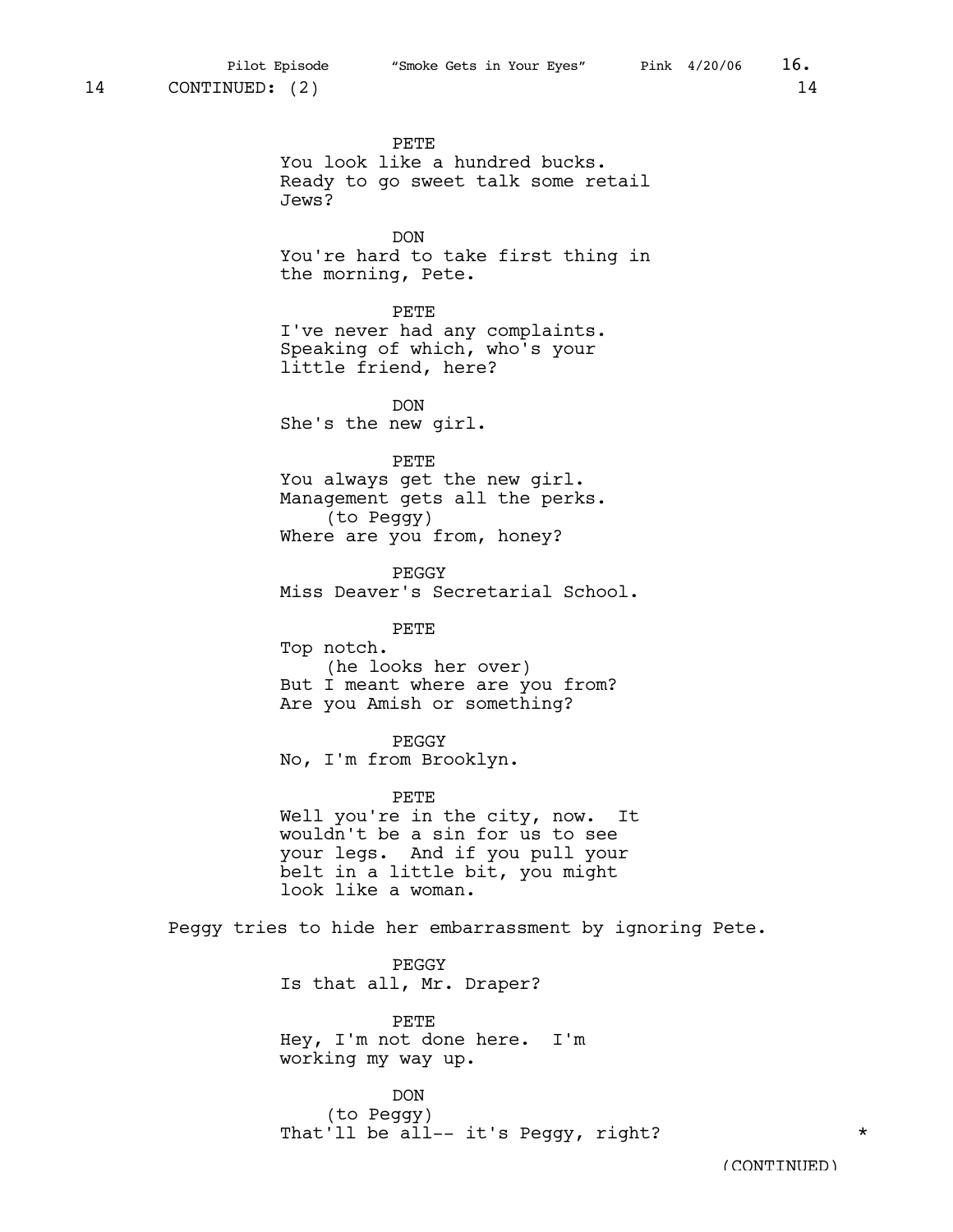PEGGY Yes, Mr. Draper. Oh, and it's time \* for your eleven o'clock meeting.

Peggy starts to walk out.

DON (to Peggy) Sorry about Mr. Campbell, here. He left his manners back at the fraternity house.

Pete shrugs and holds open the door as Don exits.

15 INT. STERLING COOPER HALLWAY - CONTINUOUS 15

Don and Pete walk down the hallway together.

PETE She's a little young for you, Draper.

DON The future Mrs. Pete Campbell is a lucky woman. When's the wedding, again?

PETE Sunday. Did Ken tell you about the bachelor party tonight?

DON He sure did.

PETE So do I get first crack at her? Word is she took down more sailors than the Arizona.

DON How old are you?

PETE I just turned twenty-six.  $*$ 

DON I bet the world looks like one great big brassiere strap waiting to be snapped.

PETE You are good with words, Draper.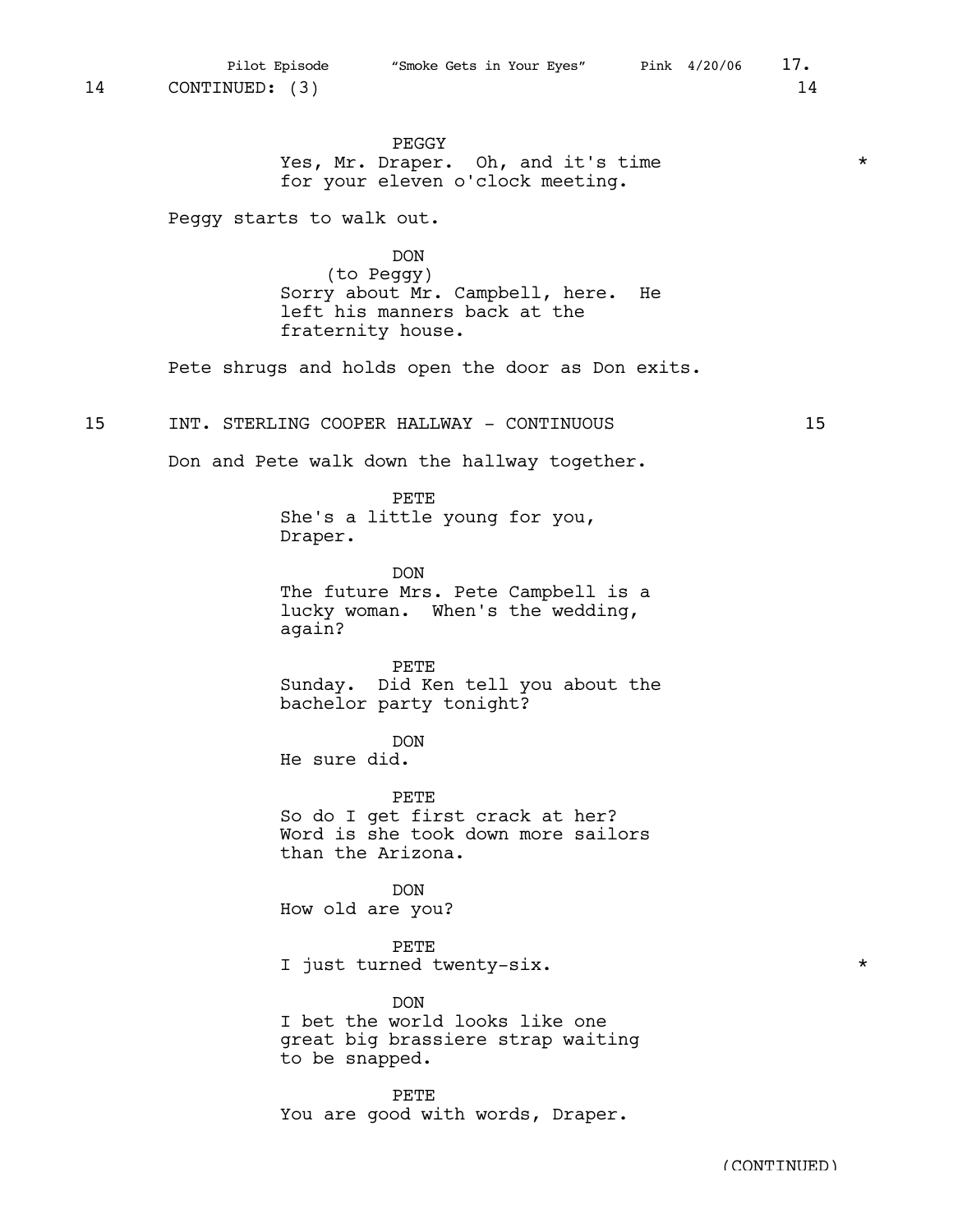DON Campbell, we're both men here, so I'll be direct.

PETE Christ, are you already sleeping with her?

Unfazed, Don continues as they round a corner.

DON

Advertising is a very small world. And when you do something like malign the reputation of some girl from the steno pool on her first day, you make it even smaller. Keep it up and even if you do get my job, you'll never run this place. You'll die in that corner office: a mid-level account executive with a little bit of hair, who women go home with out of pity.

They've arrived at the big board room. Don stops and whispers.

> DON (CONT'D) And you know why? Because no one will like you.

Pete is speechless. Don smiles and opens the door.

16 INT. STERLING COOPER BOARD ROOM - CONTINUOUS 16

Don enters, energized. Pete follows behind him, trying to smile. Inside, Roger waits with a few people, including RACHEL MENCKEN, early twenties and stunning in a Chanel suit. \*

#### ROGER

Well here are our miracle workers now. You already know Pete Campbell, of course, your Account Executive, if you choose to do business with us. And this handsome guy is Don Draper, the best Creative Director in New York.

DON Or at least the building.

He holds his hand out to a young man.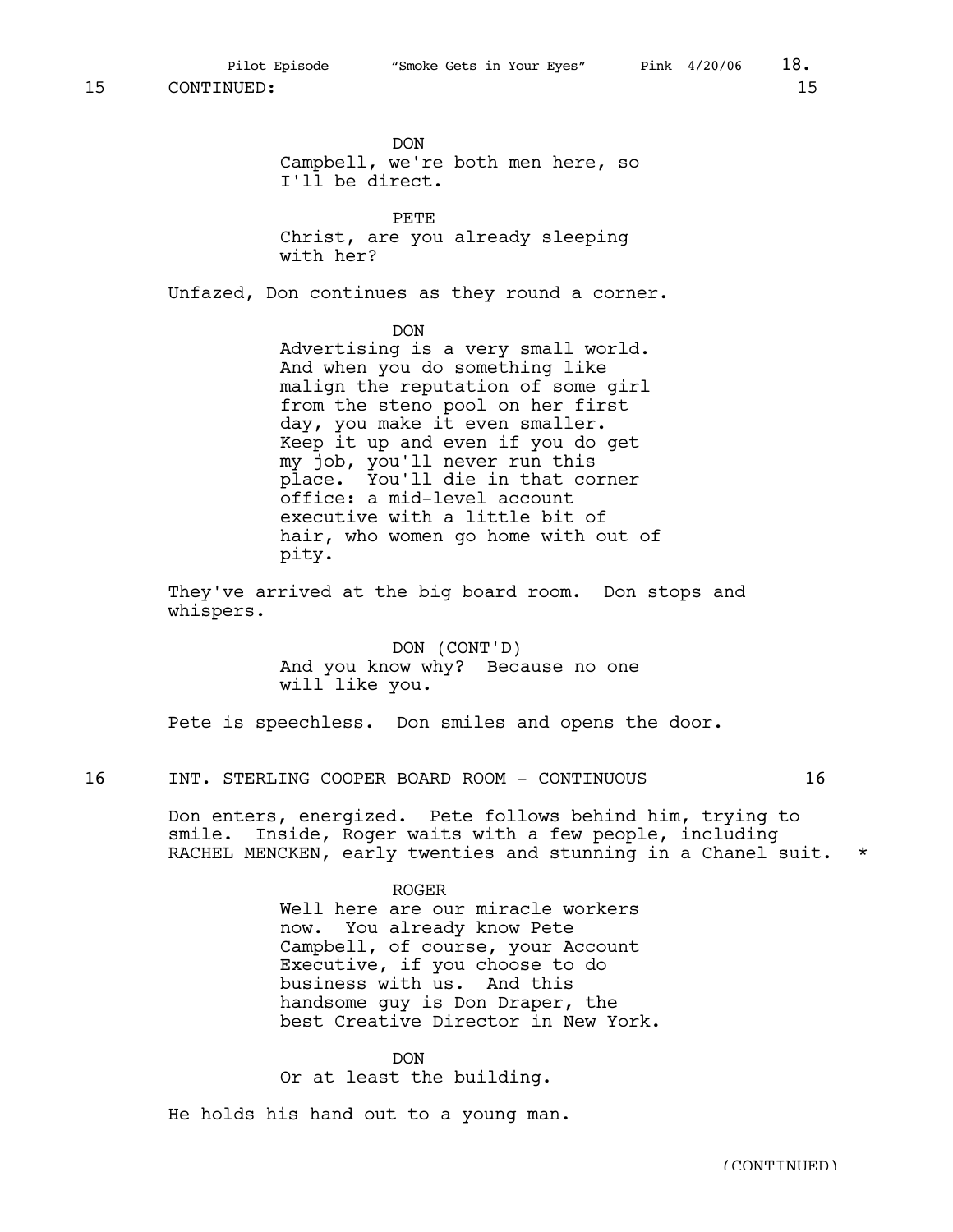DON (CONT'D) You must be Mr. Mencken.  $*$ Roger steps in. ROGER (to Don) Oh, I'm sorry about that. RACHEL (offering her hand) I'm Rachel Mencken. \* DON I apologize. I was expecting, um-- RACHEL You were expecting me to be a man? My father was, too. Their eyes meet. After a beat, Don finally shakes her hand. DON (to young man) And you are? ROGER Why Don, you remember David Cohen from the Art Department. DON (covering) Oh, of course. David, one of the rising stars here at Sterling Cooper. David smiles awkwardly and wipes his hands on his pants. ROGER So why don't we all get comfortable and Miss Mencken, you tell us what \* you have in mind. RACHEL Wonderful. As they sit down, Don leans in to Roger. DON (sotto, re: David Cohen) Very subtle. Isn't that your shirt? (CONTINUED)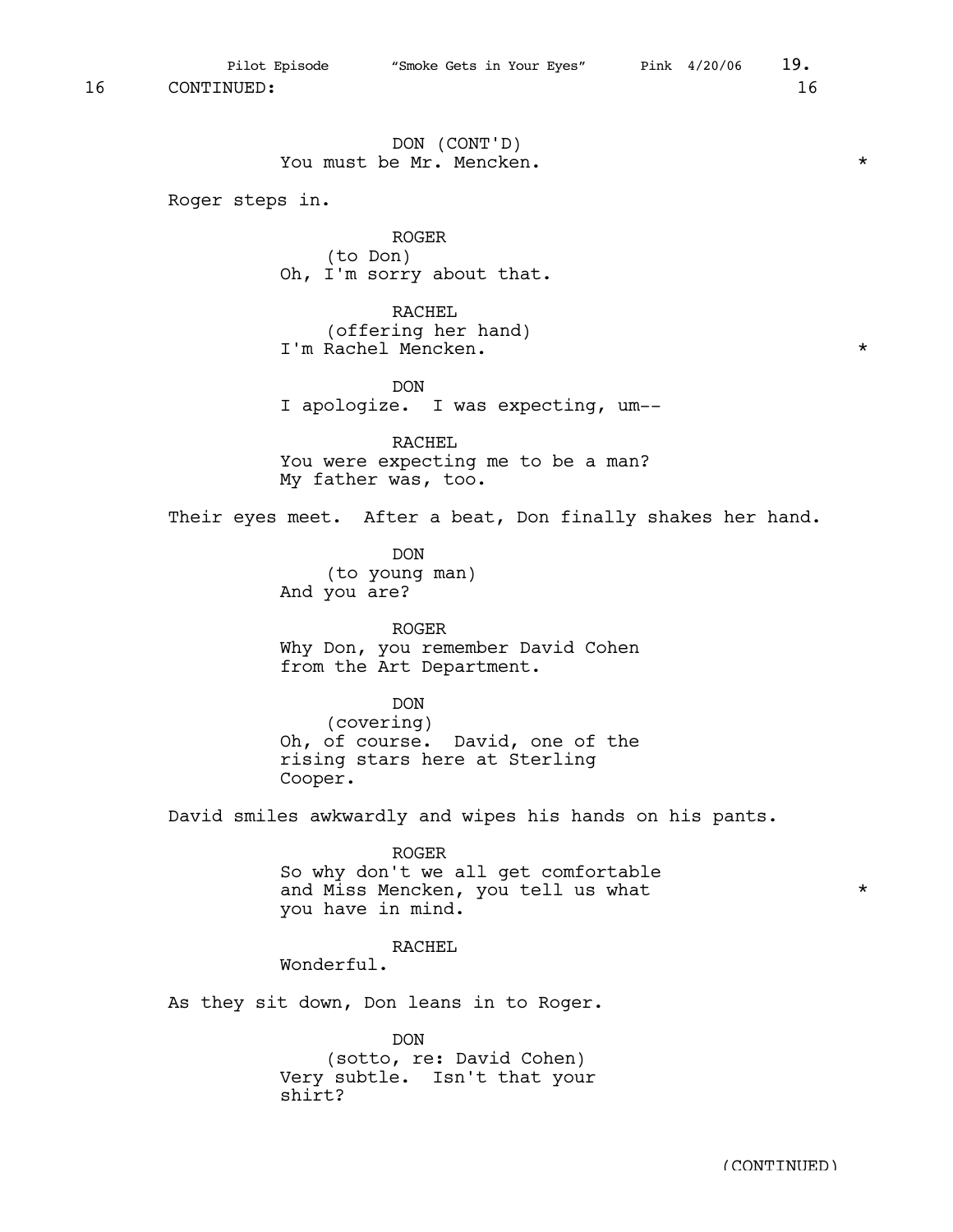ROGER

I had to go all the way to the mail room, but I found one.

#### 17 EXT. MIDTOWN OFFICE BUILDING - DAY 17

An old gothic building. Next to the revolving door we see a plaque: "Midtown Medical Building".

18 INT. DOCTOR'S EXAMINATION ROOM 18

Peggy sits on the vinyl exam table reading a pamphlet, "It's Your Wedding Night". Following a knock on the door, DR. EMERSON, early forties, enters with a clipboard under his arm.

> DR. EMERSON (reading chart) So, you must be Peggy Olson. Joan Holloway sent you over. She's a great girl. How is Joan?

PEGGY She sends her regards.

DR. EMERSON She's a lot of fun. It must be a scream to work with her.

PEGGY

Yes. (thinking) It's pretty terrific.

DR. EMERSON Try to make yourself comfortable and relax.

Dr. Emerson nods towards the stirrups. Peggy leans back and stares up at the acoustic tile. Dr. Emerson adjusts the reflector on his forehead and begins to palpate Peggy's  $*$ stomach.

> DR. EMERSON (CONT'D) I see from your chart and your finger, you're not married.

PEGGY That's right.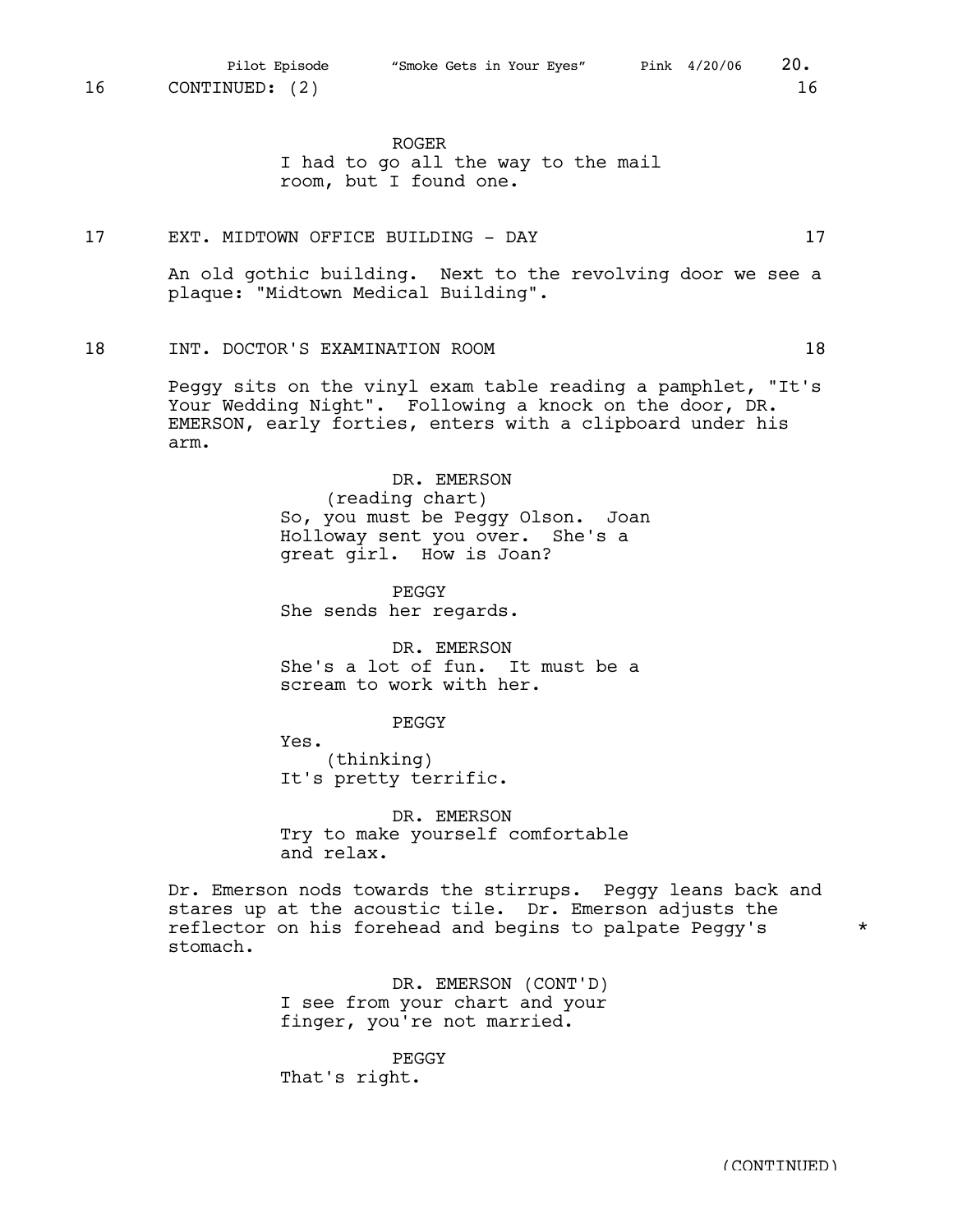DR. EMERSON And yet you're interested in the contraceptive pills?

#### PEGGY

Well, I--

## DR. EMERSON

No reason to be nervous. Joan sent you to me because I'm not here to judge you. There's nothing wrong with a woman being practical about the possibility of sexual activity. Spread your knees.

PEGGY (trying to be casual) That's good to hear.

DR. EMERSON Of course, as a doctor, one would like to think that putting a woman in this situation, it's not going to turn her into some kind of strumpet. Slide your fanny towards me. I'm not going to bite.

Peggy winces as he inserts the speculum.

DR. EMERSON (CONT'D) I'll warn you now, I will take you off this medicine if you abuse it.

Peggy looks towards him but is blinded by the light on his forehead. All she hears is his disembodied voice.

> DR. EMERSON (CONT'D) It's really for your own good, but the fact is, even in our modern times, easy women don't find husbands.

PEGGY I understand, Dr. Emerson. I really am a very responsible person.

He turns off his light and goes to the other side of the room. He lights a cigarette.

> DR. EMERSON I'm sure you're not that kind of girl. Now, Joan... (he laughs) (MORE) (CONTINUED)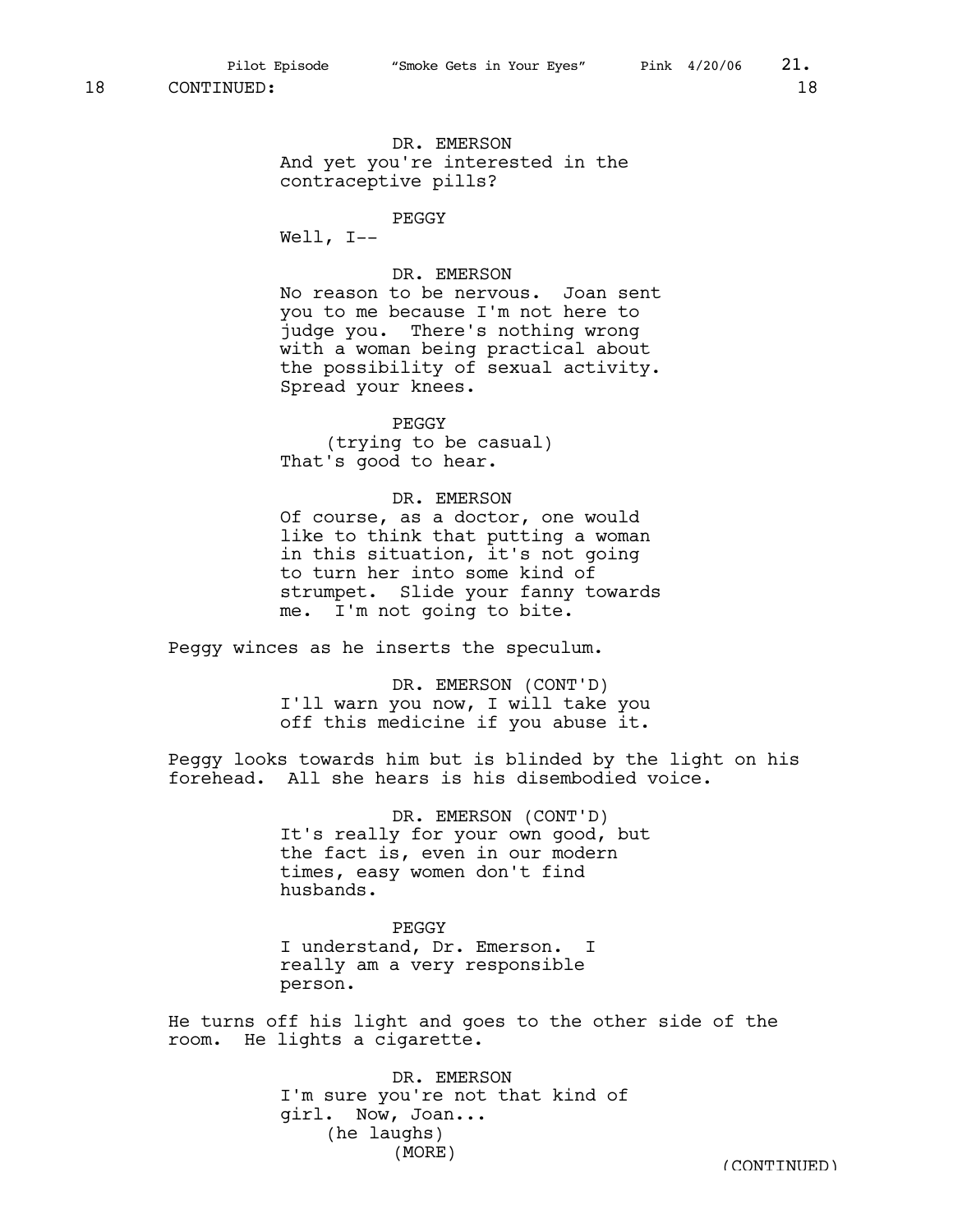Pilot Episode "Smoke Gets in Your Eyes" Pink  $4/20/06$  22.

18 CONTINUED: (2) 18

I'm kidding along here. You can get dressed. DR. EMERSON (CONT'D)

Peggy starts to awkwardly put her clothes on, turning her back to the Doctor.

> DR. EMERSON (CONT'D) I'm going to write you a prescription for Enovid. They're  $*$ eleven dollars a month. But don't think you have to go out and become the town pump to get your money's worth. Excuse my French.

Peggy smiles politely and takes the prescription.

19 INT. STERLING COOPER BOARD ROOM - LATER 19

Rachel Mencken sits between David Cohen and Pete listening to \* Don and Roger give their pitch-- Don standing by some mock-up \* ads. The table is lined with Shrimp Cocktails, toast points, \* and a pitcher of Bloody Mary's.

> ROGER So what Don's saying is that through a variety of media, including a spot during "The Danny Thomas Show" if you can afford it, we can really boost awareness.

> > DON

Then, a ten-percent off coupon in select ladies' magazines will help increase your first time visitors. (sits, grabs a shrimp) \* After we've got them in the store, it's kind of up to you.

#### RACHEL

Mr. Draper, our store is sixty years old. We share a wall with Tiffany's. Honestly, a coupon?

## DON

Miss Mencken, coupons work. I \* think your father would agree with the strategy.

## RACHEL

He might. But he's not here because we just had our lowest sales year. Ever. So, I suppose what I think matters most right now.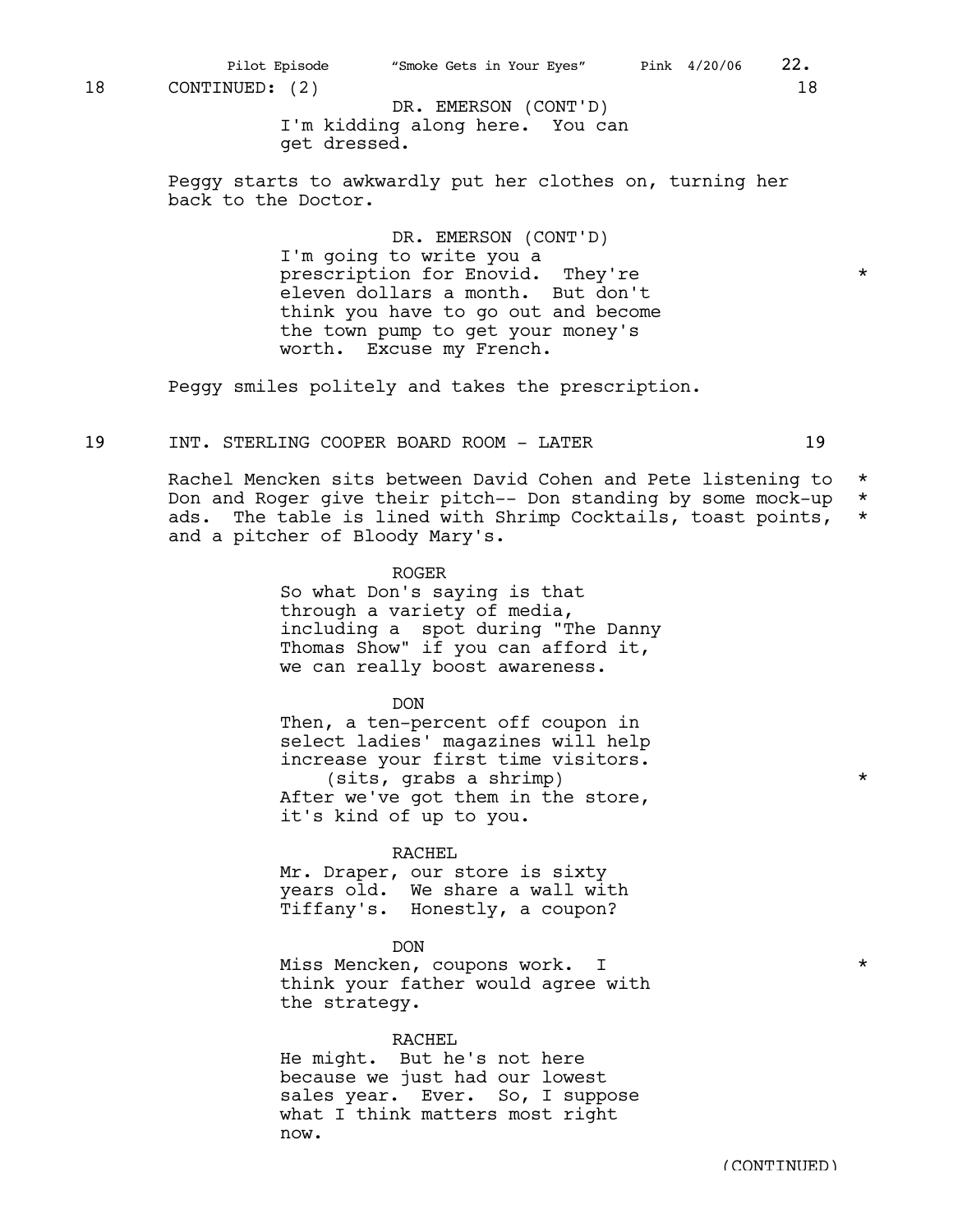Rachel takes out a cigarette. Pete lights it, smiling.

#### PETE

Miss Mencken, why did you come  $*$ here? There are a dozen other agencies better suited to your... needs.

## RACHEL

If I wanted some man who happened to be from the same village as my father to handle my account, I could have stayed where I was. Their research favors coupons, too.

#### ROGER

Miss Mencken, it's not just \* research. Housewives love coupons.

#### RACHEL

I'm not interested in housewives.

DON (frustrated) So, what kind of people do you want?

#### RACHEL

I want your kind of people, Mr. Draper. People who don't care about coupons, whether they can afford it or not. People who are coming to the store because it is expensive.

DON

We obviously have very different ideas.

#### RACHEL

Yes, like "the customer is always right?" Gentlemen, I really thought you could do better than this. Sterling Cooper has a reputation for being innovative.

#### DON

(raising his voice) You are way out of line, Miss.

Roger takes hold of the situation.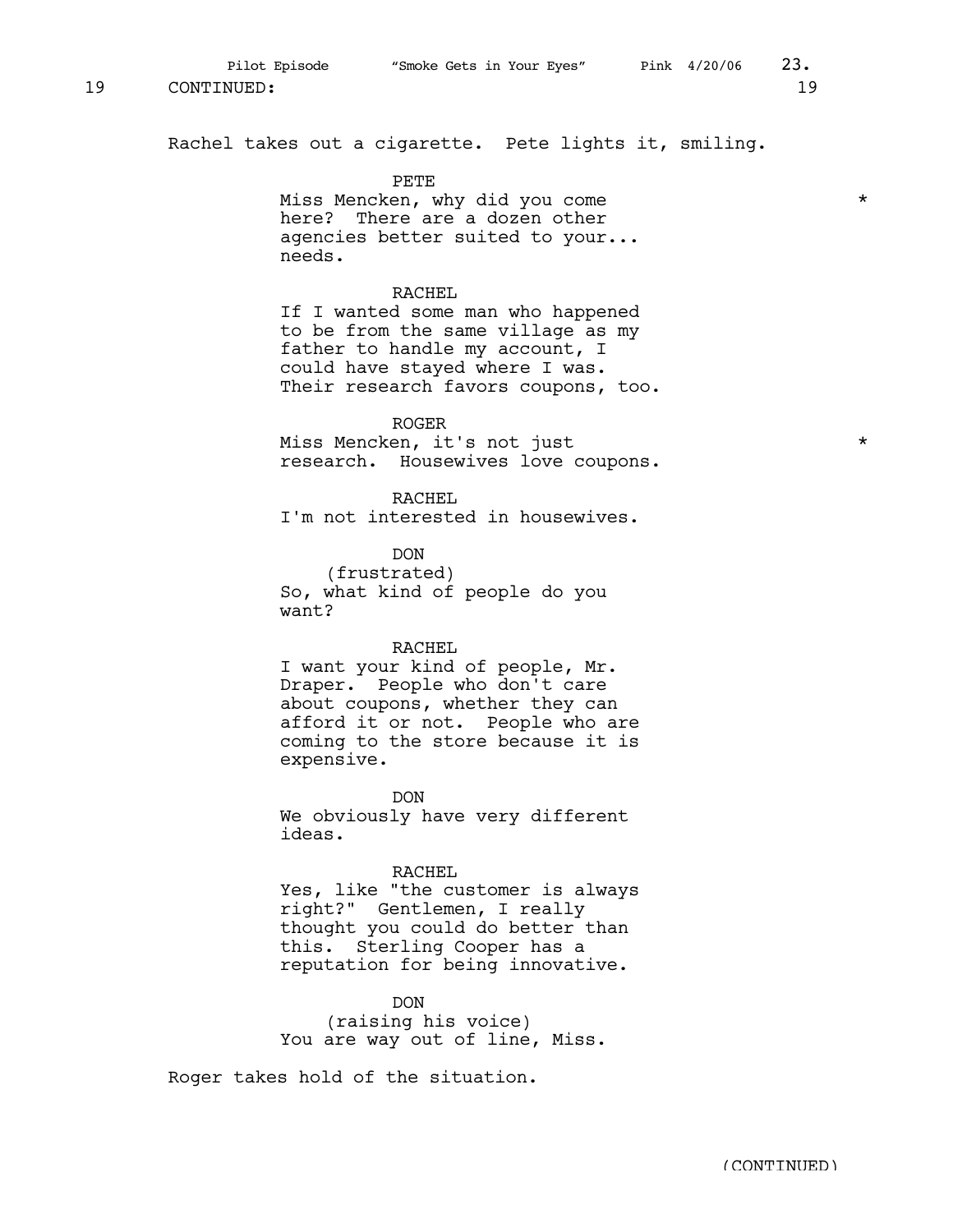ROGER Don, please. Let's not get emotional, here. There's no reason we can't talk this out.

DON

Talk out what? Some silly idea that people will go to some store they've never been to because it's more expensive.

RACHEL It works for "Chanel".

DON (steely) "Mencken's" is not "Chanel". \*

RACHEL That's a vote of confidence.

Now Pete tries to ease the tension.

PETE What Don's saying is that "Chanel" is a very different kind of place. It's French. It's continental. It's--

RACHEL Not just another Jewish department store?

#### PETE

Exactly.

Rachel stumps out her cigarette in the shrimp cocktail.

RACHEL You were right Roger, this place really runs on charm.

DON (standing up) This is ridiculous.

ROGER

Don--

DON (to Rachel) I'm not going to let a woman talk to me like this. This meeting is over. Good luck, Miss Mencken.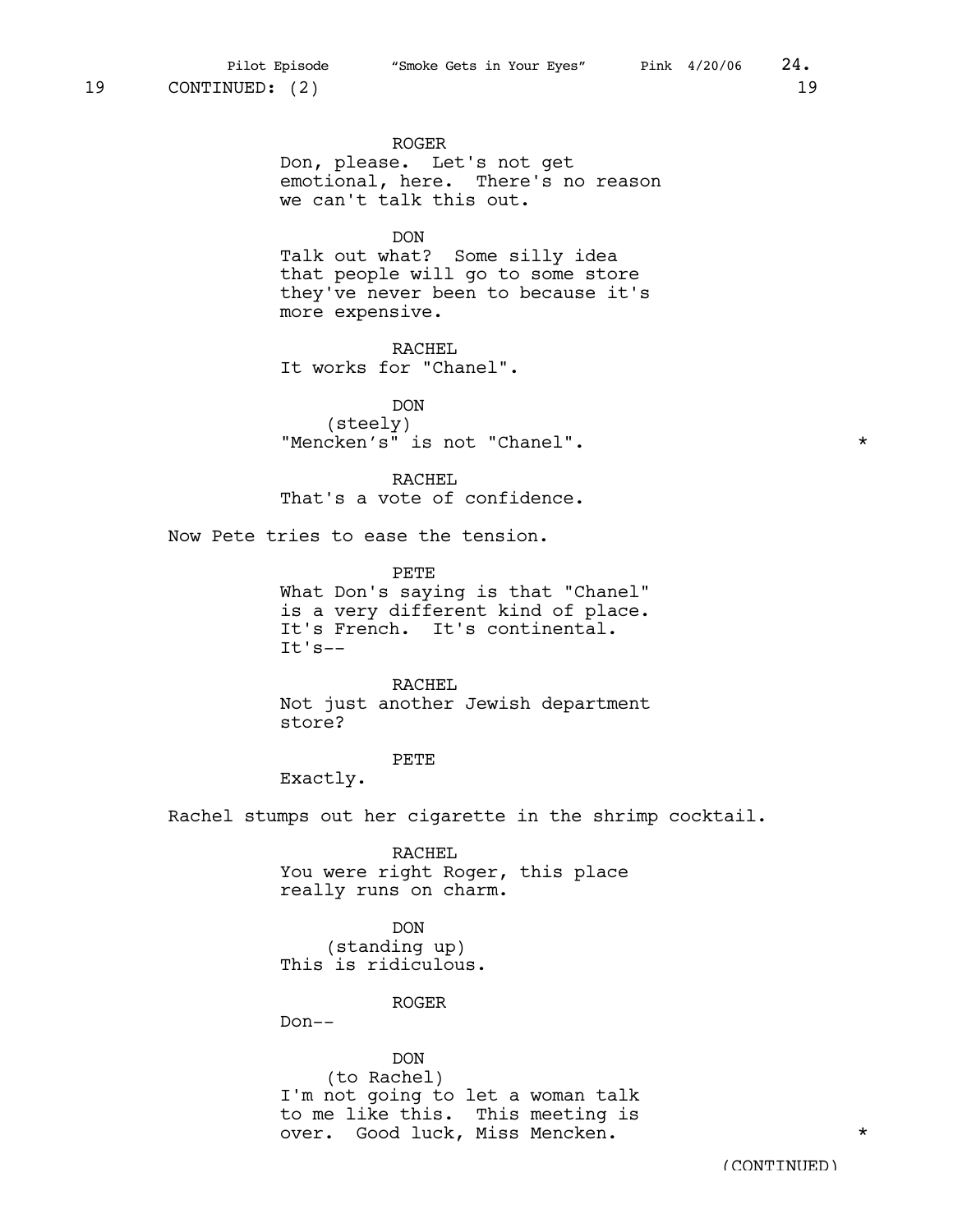Don storms out. Pete follows after him. David reaches for the pitcher of Bloody Mary's. As Roger glares, David awkwardly stops, caught.  $\star$ 

#### 20 INT. STERLING COOPER HALLWAY - MOMENTS LATER 20

Don walks down the corridor at a brisk clip with Pete trailing a step behind.

PETE

Hey, Don. I don't blame you. She was way out of line. (catching up) \* Adding money and education doesn't take the rude edge out of people.

DON

Well, Roger's not going to be happy. So, I guess that's good for you.

Pete grabs his arm, stops him.

#### PETE

I'm not going to pretend that I don't want your job. But you were right. I'm not great with people, and you are. I mean, not counting that meeting we were just in. So, I'm kind of counting on you to help me out. There's plenty of room at  $*$ the top.  $\star$ 

Don calms down.

DON Yeah, I'm sorry I was so hard on you before. It's this damn tobacco thing.

PETE You'll think of something. A man like you I'd follow into combat blindfolded. And I wouldn't be the first. Am I right, buddy?

Pete holds out his hand. Don just looks at him.

DON Let's take this a little slower. I don't want to wake up pregnant.

As Don walks away, Pete tries not to look insulted.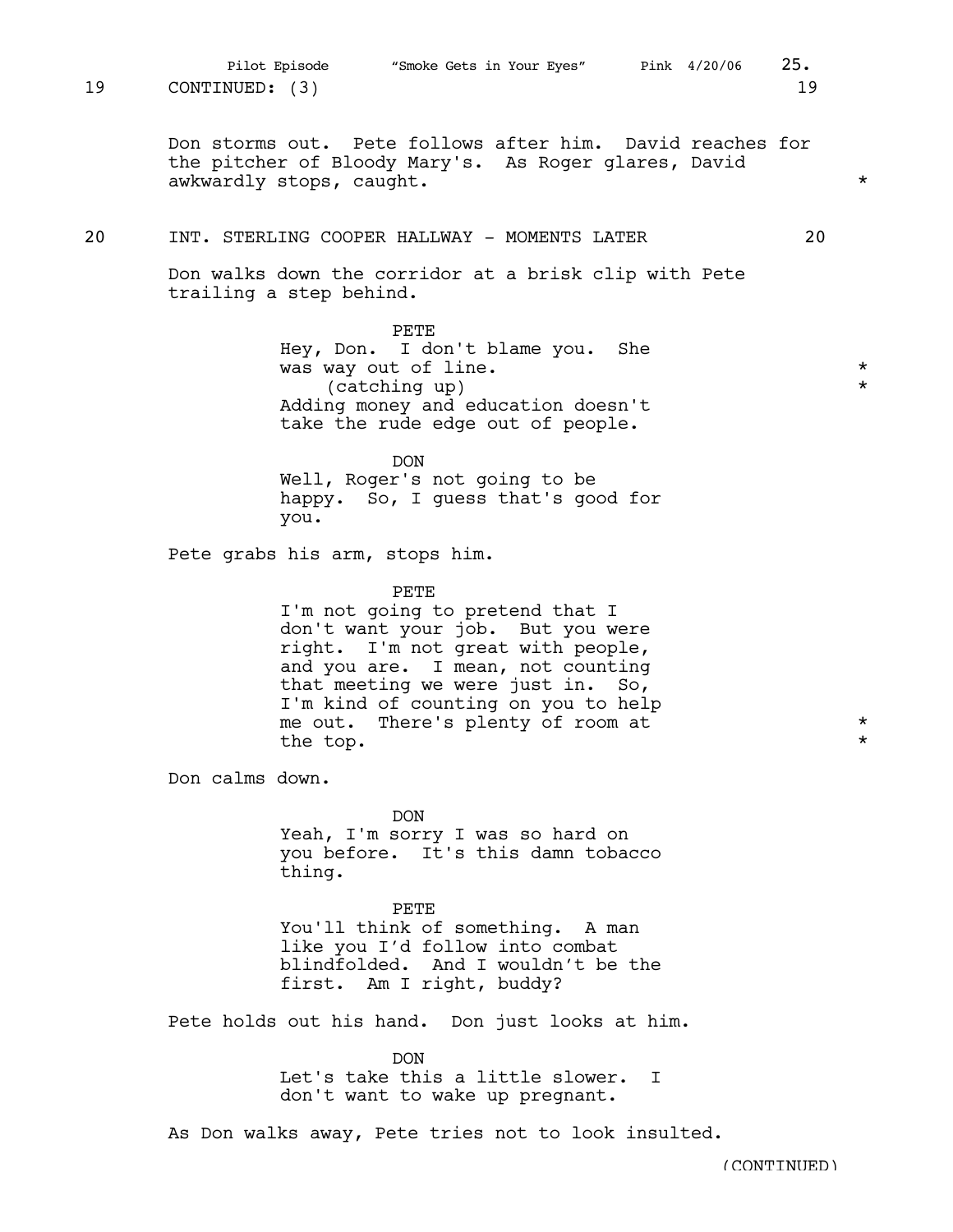PETE

(under his breath) Fuck you.

21 INT. STERLING COOPER CORRIDOR - LATER 21

Joan leads Peggy down the hallway. Peggy is holding the flowers, candy, and bath salts that were requested.

> JOAN Dr. Emerson is a dream, isn't he?

PEGGY He seemed nice.

JOAN He has a place in South Hampton. I'm not saying I've seen it, but it's beautiful.

Joan stops in front of a door.

JOAN (CONT'D) Now, don't be nervous, but this is the nerve center of this office. You and your boss depend on the willing and cheerful co-operation of a few skilled employees. Never snap, yell, or be sarcastic with them. And above all, always be a supplicant.

Joan opens the door. The door to,

## 22 INT. TELEPHONE SWITCHBOARD ROOM 22

Three women with headsets plug and unplug into a wall of wires, lights, and holes. There is a drone of ad-libbing, "Good afternoon. Sterling Cooper. Please hold. Mr. Dawson's office, please hold." Etc.

> JOAN I know you girls are busy, but we've got a new one. Peggy, this is Marge, Nanette, and Ivy.

They nod to Peggy while they work. Joan elbows Peggy.

PEGGY

I brought you some things. I guess a sort of "getting to know you" gift.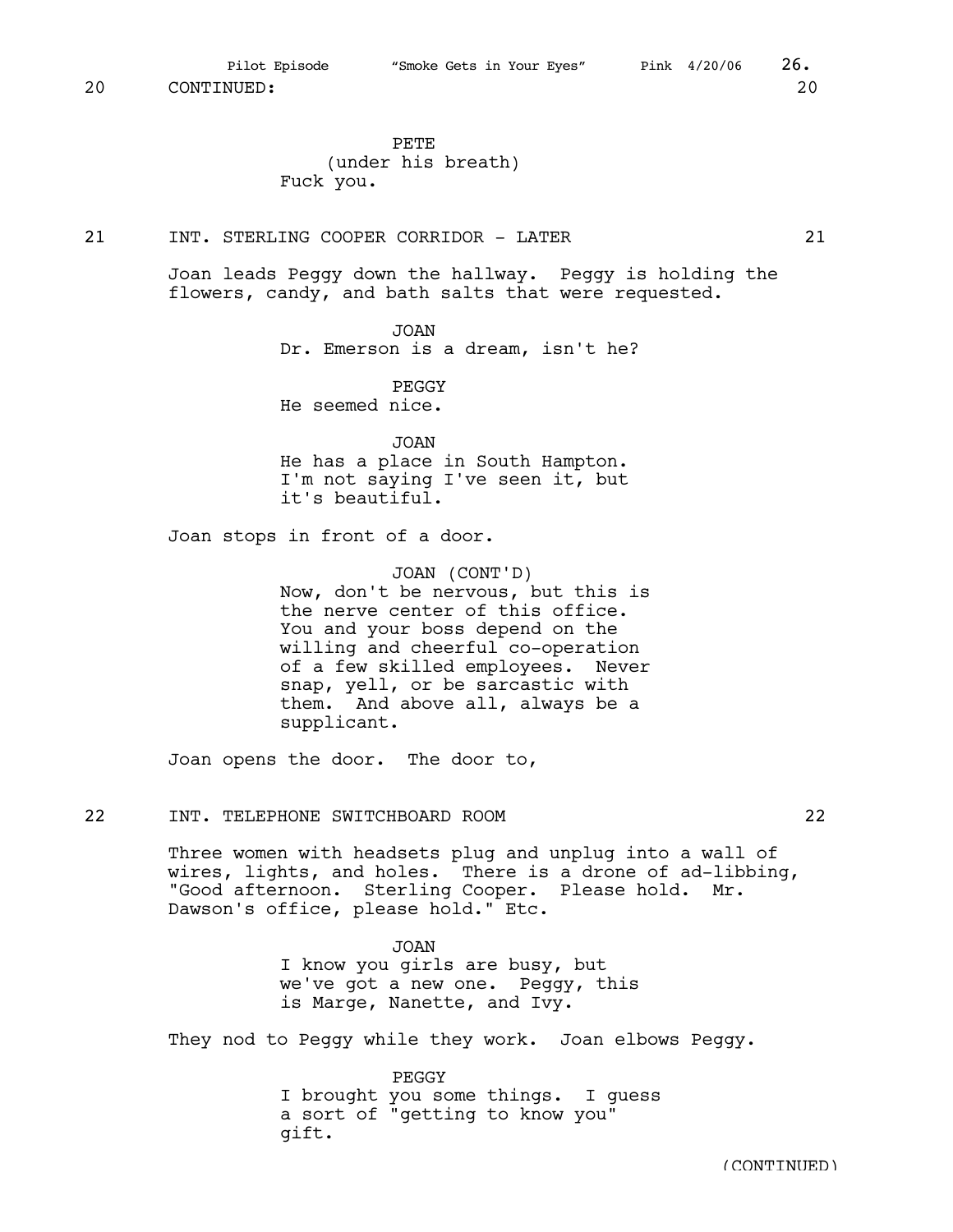The women stop working. The board buzzes and lights continue as they chat.

> MARGE (to Peggy) Aren't you a sweetheart? If I know Joan, the candy's for me.

> IVY You're not fair, Joan. You know she has to lose eight pounds by the Christmas party.

PEGGY I think you look great.

Joan smiles, pleased that Peggy has picked up the cue.

MARGE It's because I'm sitting down.

NANETTE Come back and visit anytime, honey. (to Joan) Who does she work for?

JOAN

Don Draper.

MARGE They got rid of Eleanor?

JOAN She moved on. Draper wasn't interested.

NANETTE Well, she couldn't get a call through. Rude little thing.

JOAN I see you all have your hands full. We don't want to be a bother.

PEGGY Nice meeting you.

They go back to work answering the phones.

IVY

(to Peggy) You have great legs. I bet Mr. Draper would like them if he could see them.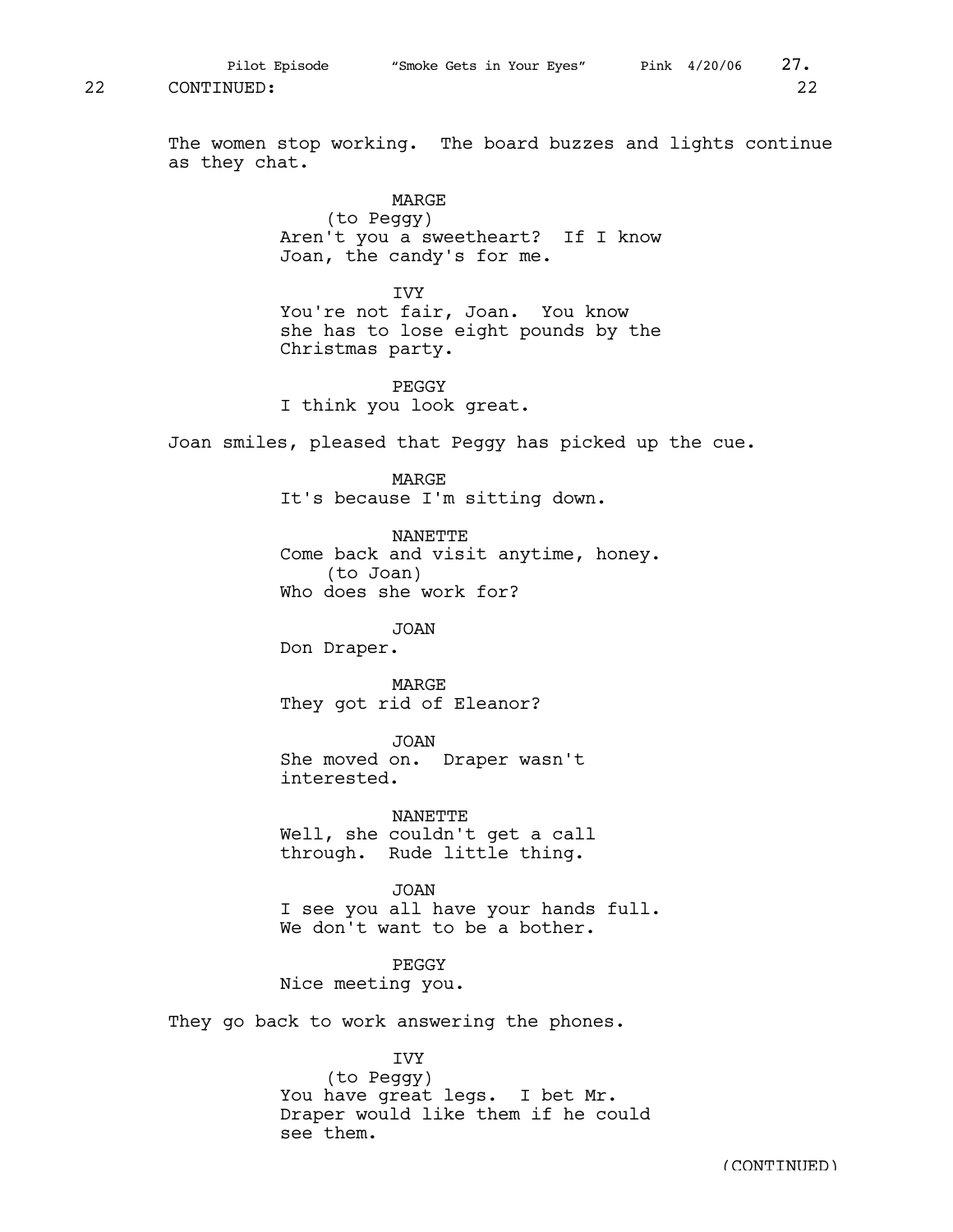Pilot Episode "Smoke Gets in Your Eyes" Pink 4/20/06 28.

She smiles at Peggy as Joan pulls her toward the door.  $*$ 

#### 23 INT. DON DRAPER'S OFFICE - AFTERNOON 23

Don leans back in his chair eyes closed for a moment then slaps his face to alert himself. He opens a desk drawer, pulling out a chest exerciser which is just a few springs and some handles. As he does a small black leather box drops to the floor, popping open. He puts the exerciser on the desk and returns the contents to the box-- we see it's a US ARMY purple heart medal. He flips the lid closed, "LIEUT. DONALD FRANCIS DRAPER" in gold on the outside. He regards it a moment and puts it back in the drawer. He then taps a cigarette out, lights it and begins to exercise as he smokes.

SALVATORE ROMANO, transparently gay--although in 1960, no one seems to know it--stands in the doorway with a hand on his hip like Marlene Dietrich.

> SALVATORE Aw look at you, Gidget. Still trying to fill out that bikini?

DON It's worth a try.

Salvatore puts a couple of trace paper sketches on the desk.

SALVATORE Without the medical claims all we have is a white box with a red spot on it.

He shows Don a sketch of a shirtless man in a hammock smoking. The word above says, "Relax..."

> SALVATORE (CONT'D) \* My neighbor posed for this. Believe me, he always looks very relaxed. (giggles a little) Of course, he doesn't smoke. I had him hold a pencil.

**DON** If I know these guys, you're better off with a little sex appeal. Can you give me a woman in a bathing suit? Put your guy next to her?

SALVATORE Oh, a sexy girl? I can do that.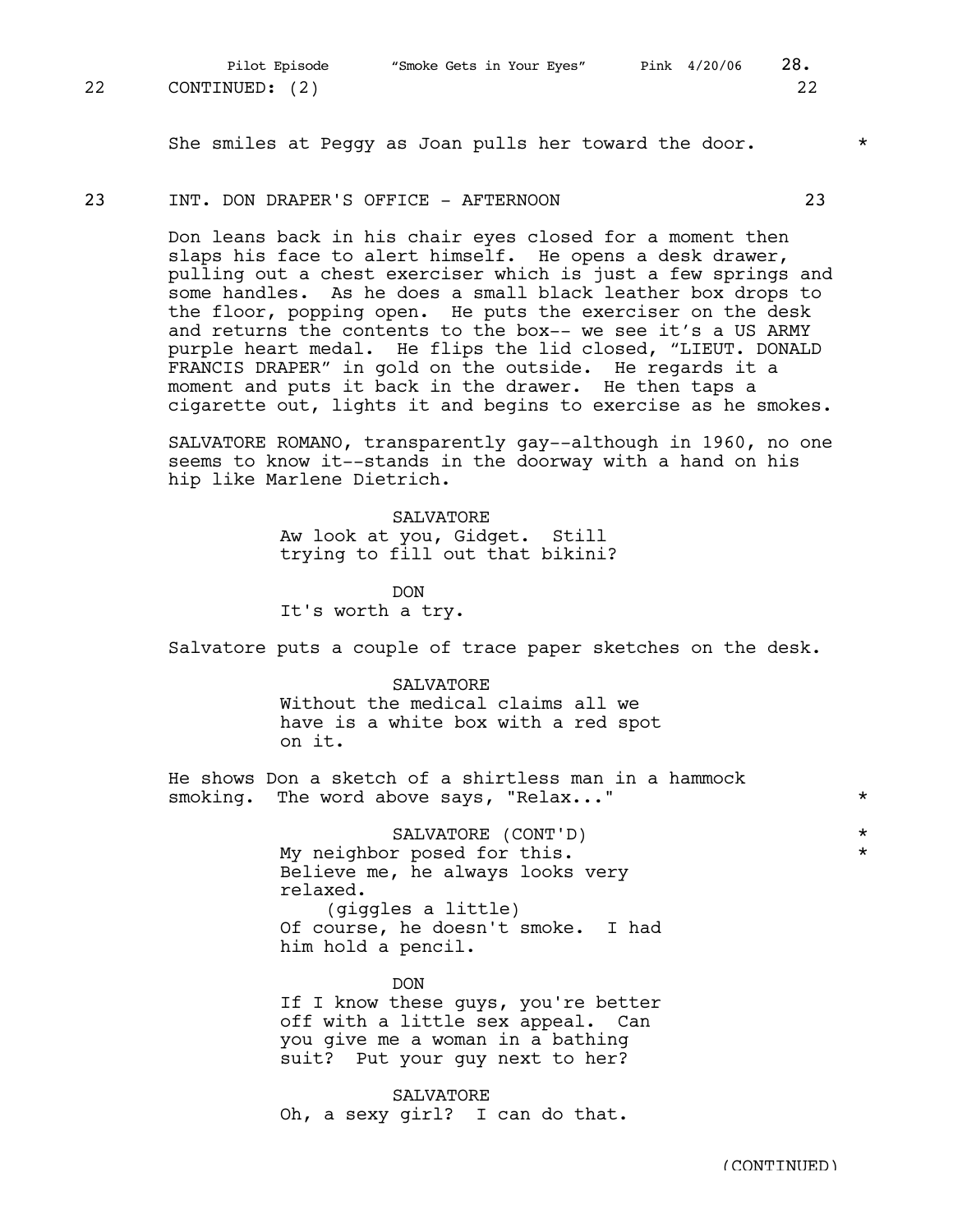Pilot Episode "Smoke Gets in Your Eyes" Pink 4/20/06 29.

23 CONTINUED: 23

DON \* Give you a chance to get a real model. **SALVATORE** (too enthusiastic) I love my work! Speaking of sexy girls, are you going to Pete's bachelor party? DON I'm not really big on those things.  $\begin{tabular}{ccccc}\n**SLVATORE**\n
$$
\end{tabular*} \begin{tabular}{c} \multicolumn{1}{c}\n**SLVATORE**\n
$$
\end{tabular*} \begin{tabular}{c} \multicolumn{1}{c}\n**SLVATION**\n
$$
\end{tabular*} \begin{tabular}{c} \multicolumn{1}{c}\n**SLVATION**\n
$$
\end{tabular*} \begin{tabular}{c} \multicolumn{1}{c}\n**SLVATION**\n
$$
\end{tabular*} \begin{tabular}{c} \multicolumn{1}{c}\n**SLVATION**\n<math display="</math>
$$
$$
$$
$$
$$$ Oh, tell me about it. It's so embarrassing. If a girl's going to shake it in my face, I want to be alone so I can do something.  $*$ Salvatore opens the desk drawer and takes out a bottle of  $*$ whiskey and two glasses.  $\star$ SALVATORE (CONT'D) \* Should we drink before the meeting or after? Or both? \* DON \* So that's it, huh? "Relax...", that's all we have? SALVATORE Don't be short with me. You're the writer. I thought it was worth a try. The intercom buzzes. Don hits the button. PEGGY (V.O.) Greta Guttman is here to see you. DON Send her in. Sal drops a couple of Alka-Seltzer into a glass of whiskey.  $*$ SALVATORE Great. Now we have to hear from our man in research. Peggy opens the door and shows GRETA GUTTMAN, a fifty-ish German national who embodies the sober world of research right down to her bun hairstyle and clipboard.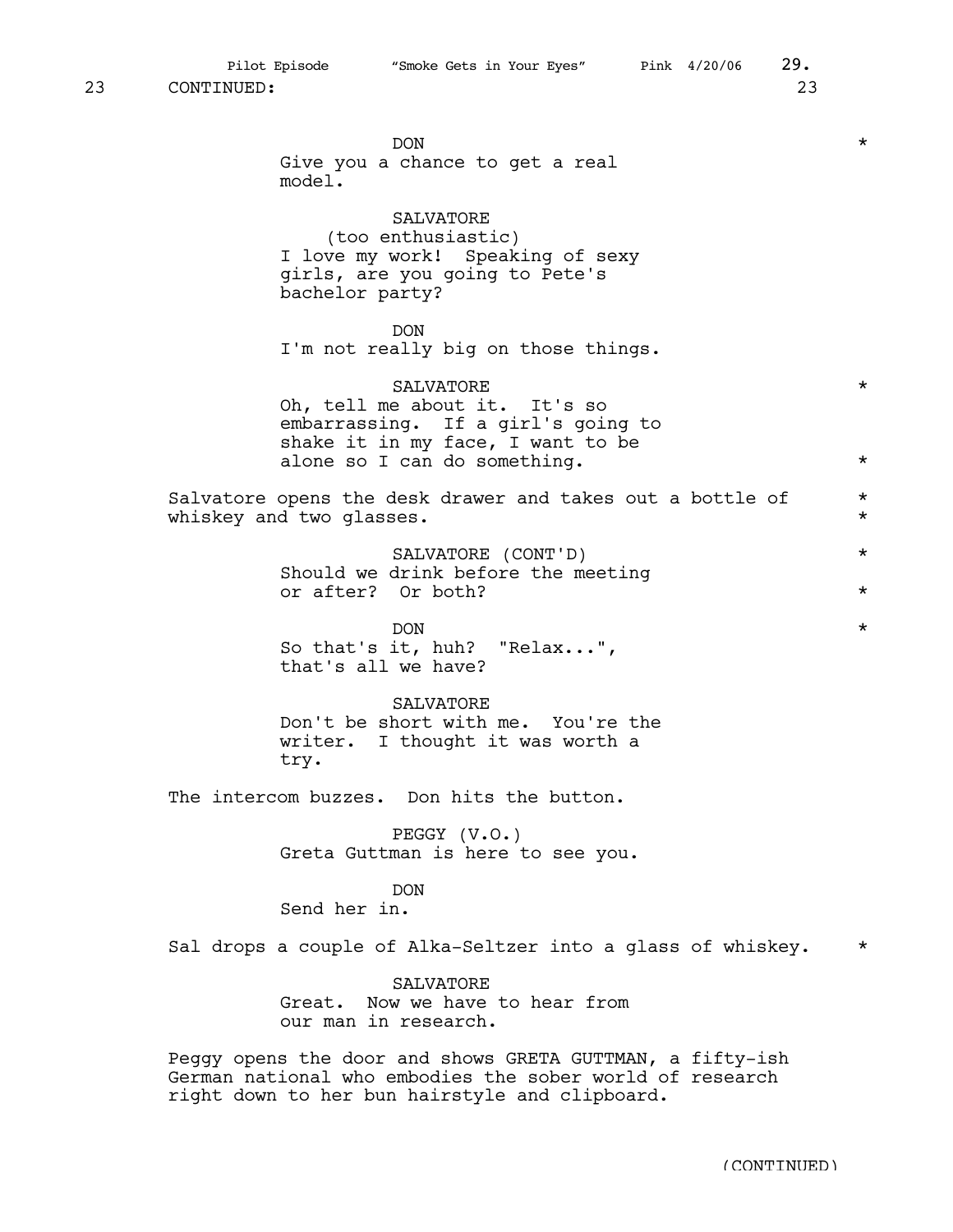Pilot Episode "Smoke Gets in Your Eyes" Pink  $4/20/06$  30.

#### GRETA

Mr. Draper. Mr. Romano.

Her eyes follow Peggy as she leaves.

GRETA (CONT'D) I see you have another attractive young plaything.

DON You can fight with Campbell over her.

Salvatore spits his drink back into his glass, stifling a laugh. \*

#### GRETA

(amused) \* You both seem more relaxed than I  $*$ expected. Do you have some kind of surprise for the tobacco people?

DON

(re: cigarette) I'm doing my own research.

#### GRETA

If you are planning to continue \* with medical testimony, you'll only be inviting further government interference. We must police ourselves.

SALVATORE Well there's your slogan.

DON

(to Greta) The medical thing is dead, we all understand that.

## GRETA

Yes, dead. An apt choice of words. Considering the public is convinced that cigarettes are poisonous. If  $\star$ <br>We can't insist that they're not. we can't insist that they're not,  $\star$ <br>T believe my most recent surveys  $\star$ I believe my most recent surveys \* have provided a solution. (re report)  $\star$ <br>an still suggest that  $\star$ We can still suggest that  $\star$ <br>cigarettes are "part of American  $\star$ cigarettes are "part of American \* life," or "Too good to give up," and most appealing "an assertion of  $*$ independence".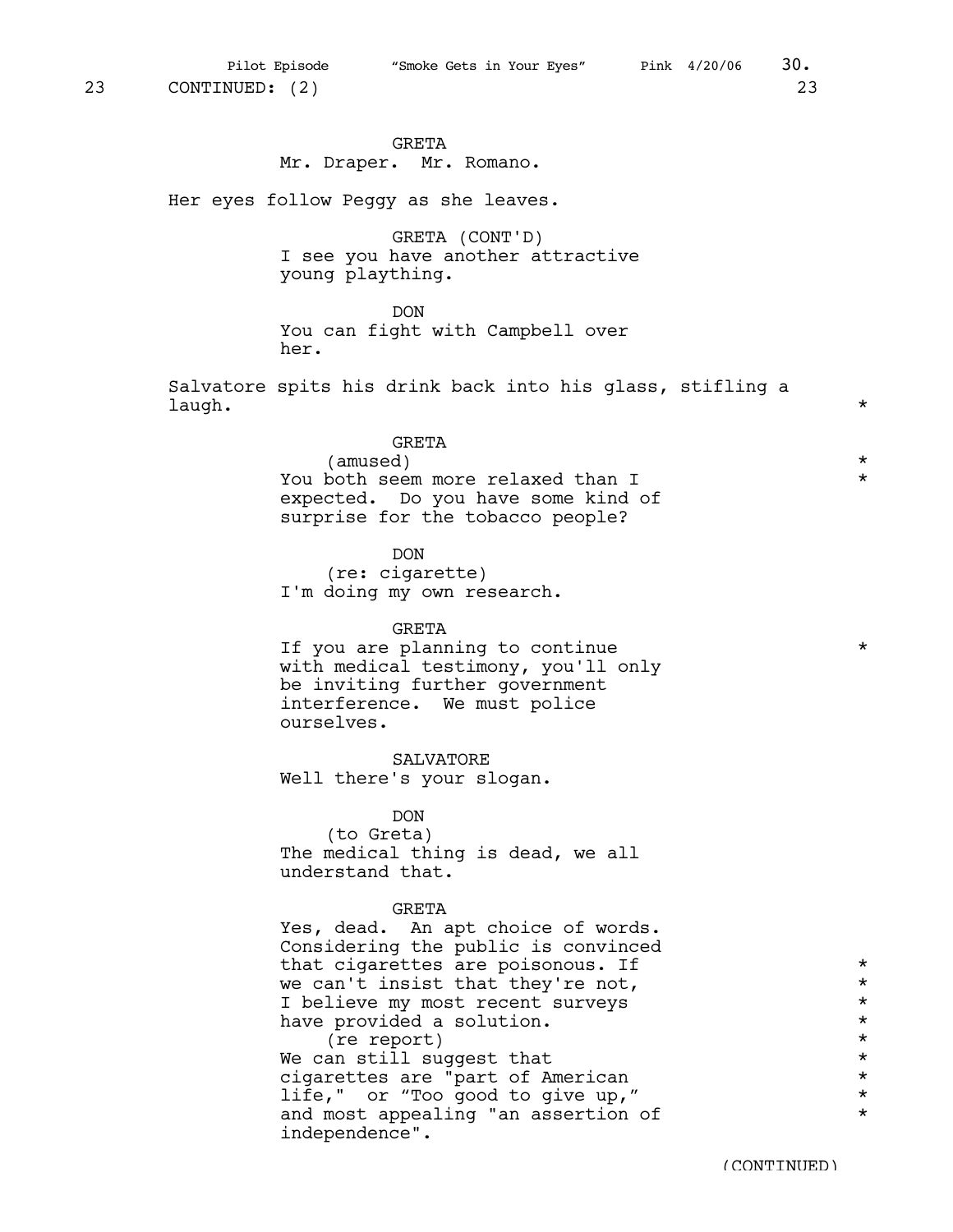DON So basically if you love danger, you'll love smoking?

## SALVATORE

We could put a skull and crossbones on the label! I love it!

## GRETA

Before the war, when I studied with  $*$ Adler in Vienna, we postulated that  $*$ what Freud called "the Death Wish" is as powerful a drive as those for sexual reproduction and physical sustenance.

## DON \*

Freud, you say-- which agency is he  $*$ with?  $\star$ 

## SALVATORE

So we're supposed to believe people are living one way and secretly thinking the exact opposite? That's ridiculous.

DON Let me tell you something, Miss Guttman--

#### GRETA

Doctor.

## DON

Dr. Guttman, psychology is terrific  $*$ at a cocktail party, but it happens  $*$ people were buying cigarettes before Freud was born. The issue isn't, "why should people smoke"- it's why should people smoke "Lucky Strike". Suggesting our customers have a, what did you call it? A "Death Wish"? Well, I just don't see that on a billboard.

## SALVATORE

It's all a big scare anyway. So what if "Reader's Digest" says they're dangerous? They also said "Bambi" was the book of the century. There's no proof, no studies.

| ۰.<br>i |  |
|---------|--|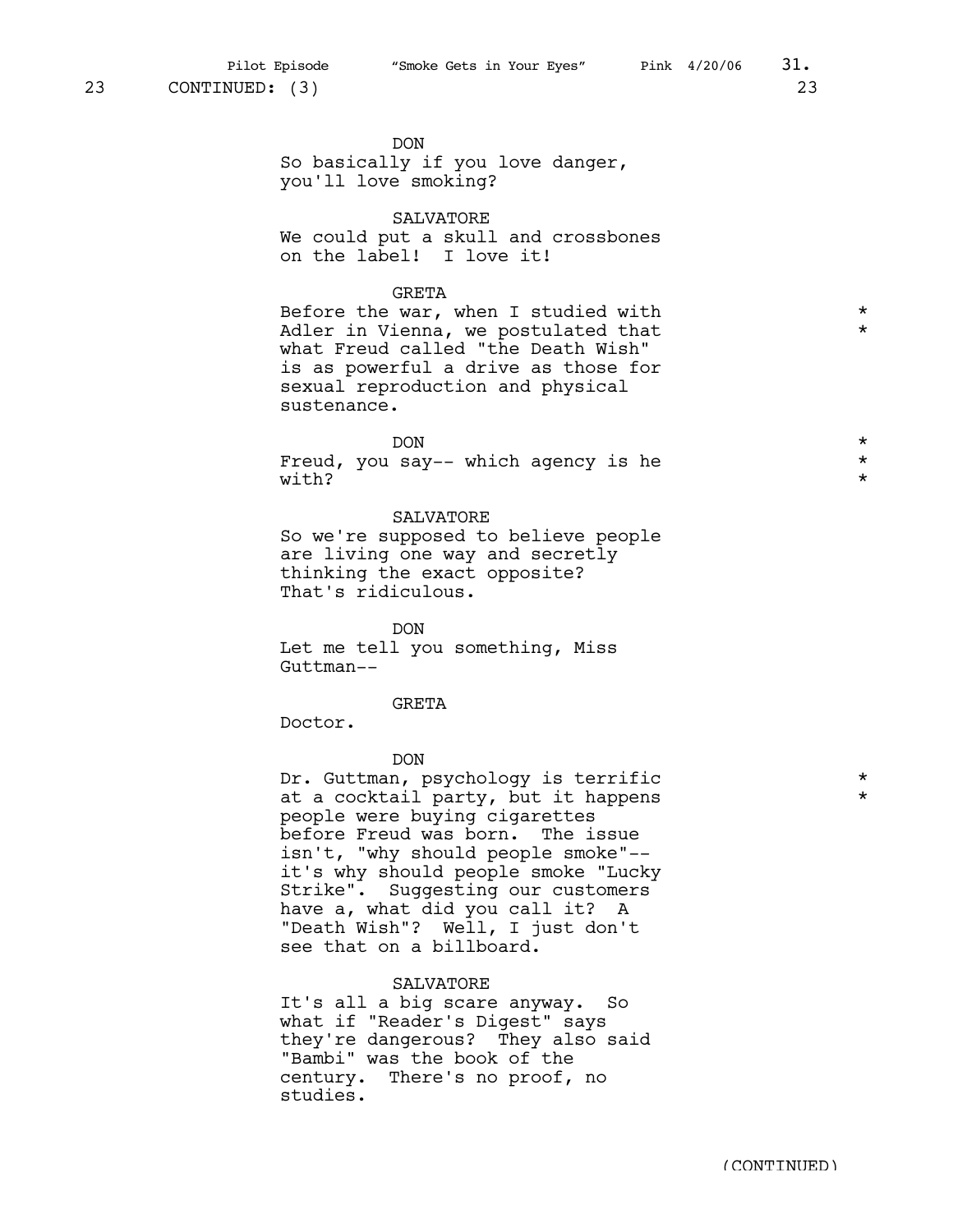#### GRETA

There's conclusive proof that none of these low-tar, low-nicotine or filtration systems have any effect on the incidences of lung cancer.

DON

This isn't Germany. If you were right, the government would shut down the tobacco companies, not just limit advertising. Just give me the damn report.

GRETA (hands it to him) I think you'll find it very convincing.

DON I'm sure I will. You were the one who dug up all our medical testimonials to begin with.

GRETA That's true, Mr. Draper, but--

Greta gives what passes for a smile.

DON \* Has anyone else seen this?

GRETA No, of course not. It's your account.

DON Good. I don't want to hear about it again. I'm sorry, but I find  $*$ your whole approach perverse.

GRETA I understand. Good luck at the meeting. (on exit) I'm sure it will be a quick one.

Greta exits. Don throws the report into the wastebasket.

DON Sal, I'll take that drink now.

FADE OUT.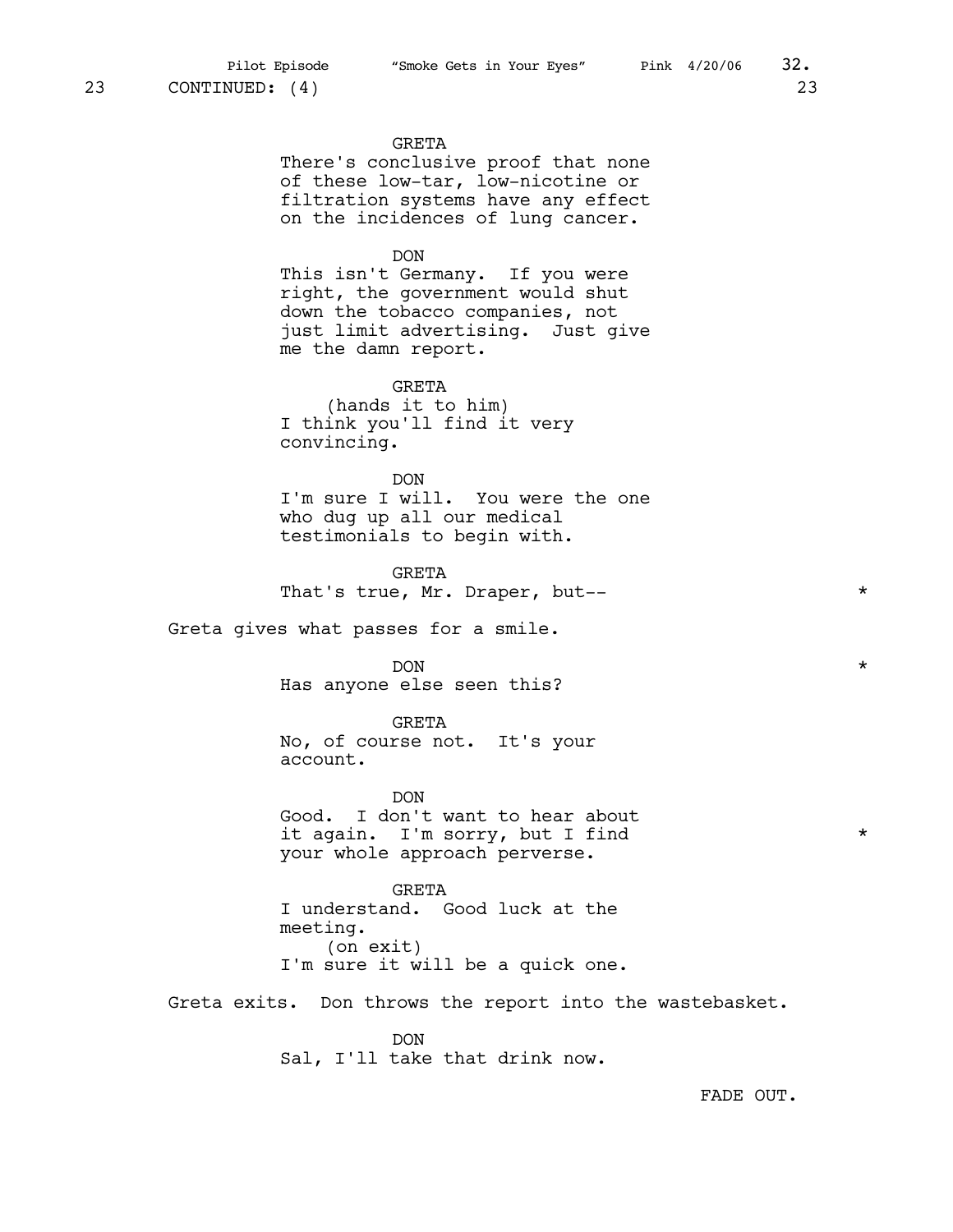25 INT. STERLING COOPER BOARD ROOM - AFTERNOON 25 The large table in the board room is covered with ashtrays. LEE GARNER JUNIOR, a forty-ish tobacco magnate, and his  $*$ father, LEE GARNER SENIOR, sit flanked with other tobacco \* executives. Across the table, Roger, Don, and Pete listen patiently to LEE GARNER Sr.'s lilting southern anger.  $*$ LEE GARNER SENIOR \* I just don't know what we have to do to make these government interlopers happy. They tell us to build a safer cigarette, and we do it. Then suddenly, that's not good enough. LEE GARNER JUNIOR \* We might as well be living in Russia. He coughs. Suddenly, a round of spontaneous coughing begins among all of the people in the board room. It dies down. LEE GARNER SENIOR \* Damn straight. You know this morning, I got a call from my competitors at Brown & Williamson, and they're getting sued by the federal government because of the health claims they made. ROGER We're aware of that, Mr. Garner.  $*$ But you have to realize that through manipulation of the mass media, the public is under the impression that your cigarettes are linked to... certain fatal diseases. LEE GARNER SENIOR \* Manipulation of the media? That's what I hired you for. Our product is fine. I smoke them myself. LEE GARNER JUNIOR  $\qquad \qquad \star$ My Granddad smoked them. He died at 95 years old. He was hit by a truck. (CONTINUED)

24 FADE IN: TITLE CARD "4:15PM" 24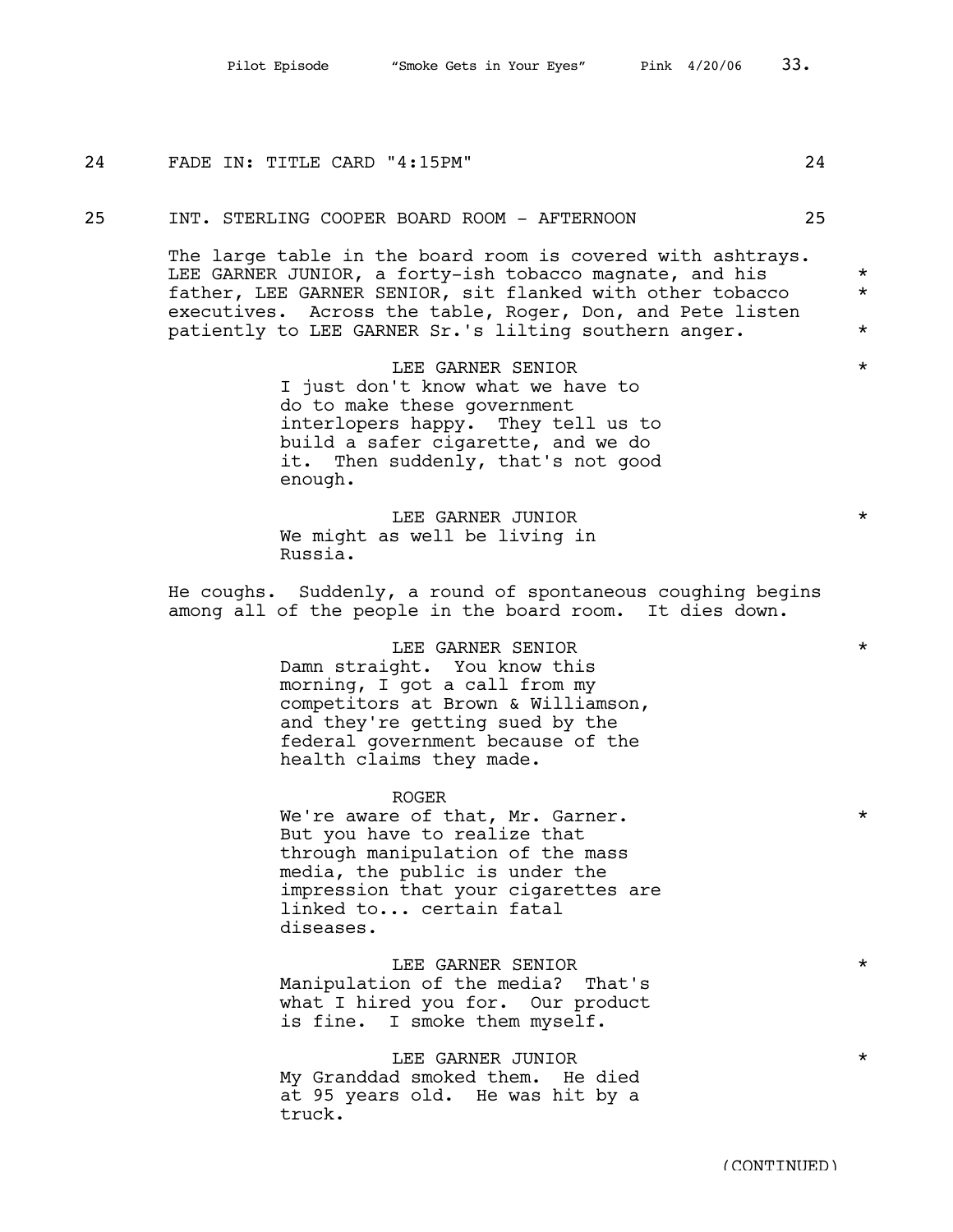ROGER

I understand, but our hands are tied. We are no longer allowed to advertise that "Lucky Strikes" are safe.

LEE GARNER SENIOR  $\quad$ 

So what the hell are we going to do? We already funded our own tobacco research center to put this whole rumor to rest.

ROGER And that's a great start. But it may not affect sales. Don, I think that's your cue.

Don opens up a folder, it's filled with blank pages. He pretends to shuffle the pages around, stalling.

> DON Well, I... I've really thought about this. And hell, you know I'm a "Lucky Strike" man from way back...

From Don's POV, we see the anxious stares of all those at the table. In slow motion, cigarettes are being lit and men are exhaling. A bead of sweat forms on Don's brow. His heart is pounding in his ears. Suddenly, the silence is broken by Pete's voice.

PETE

I might have a solution.

Don does not seem relieved as Pete takes the stage. Roger catches Don's eye, but Don looks away.

> PETE (CONT'D) At Sterling Cooper, we've been pioneering the burgeoning the field of research. And our analysis shows that the health risks associated with your products is not the end of the world.

As the executives look at each other curiously, Don sees Pete is reading from Greta's report.

> PETE (CONT'D) People get in their cars everyday to go to work, and some of them die. Cars are dangerous. There's nothing you can do about it. (MORE) (CONTINUED)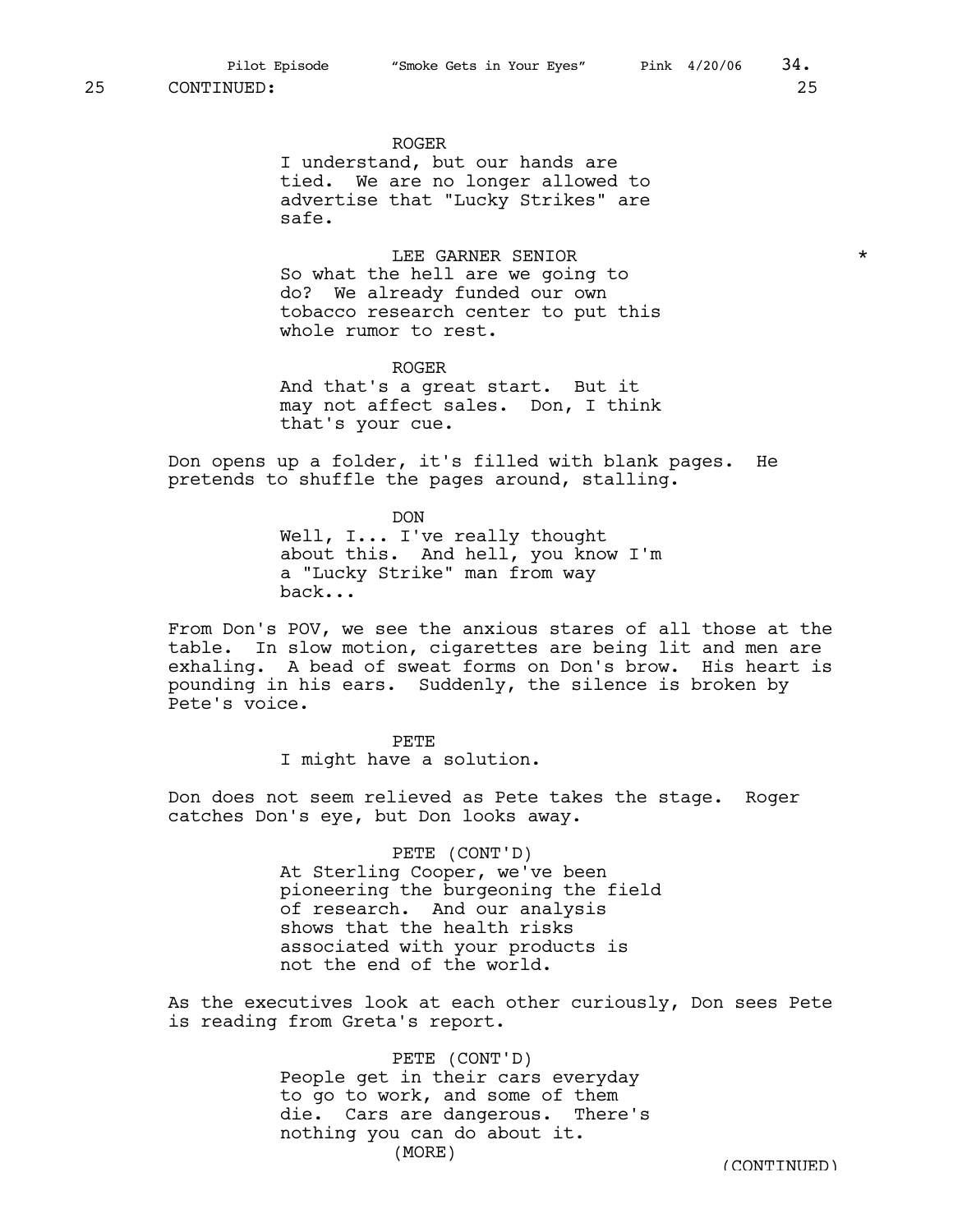## PETE (CONT'D)

You still have to get where you're going. Cigarettes are exactly the same. Why don't we simply say, "So what if cigarettes are dangerous?" You're a man. The world is dangerous. Smoke your cigarette-- You still have to get where you're going.

LEE GARNER JUNIOR  $\qquad \qquad \star$ That's very interesting. (then) I mean, if cigarettes were dangerous, that would be interesting.

Roger looks around nervously to see if they're going to bite.

LEE GARNER SENIOR  $\qquad \qquad \star$ Except they aren't. Is that your slogan? "You're going to die anyway. Die with us."?

PETE

Actually, it's a fairly well established psychological principal that society has a "Death Wish". And if we could tap into that, the market potential--

LEE GARNER SENIOR  $\quad$ What the hell are you talking about? Why not just write "cancer" on the package? Are you insane? I'm not selling rifles. I'm in the tobacco business-- I'm selling America. The Indians gave it to us for shit's sake.

LEE GARNER JUNIOR  $\qquad$ Come on, Dad. Let's get out of here.

They stand up.

LEE GARNER JUNIOR (CONT'D) \* (he helps his father up) The bright spot is, at least we know that if we have this problem, everybody has this problem.

Don's ears perk up at this last comment. He lets it sink in.

(CONTINUED)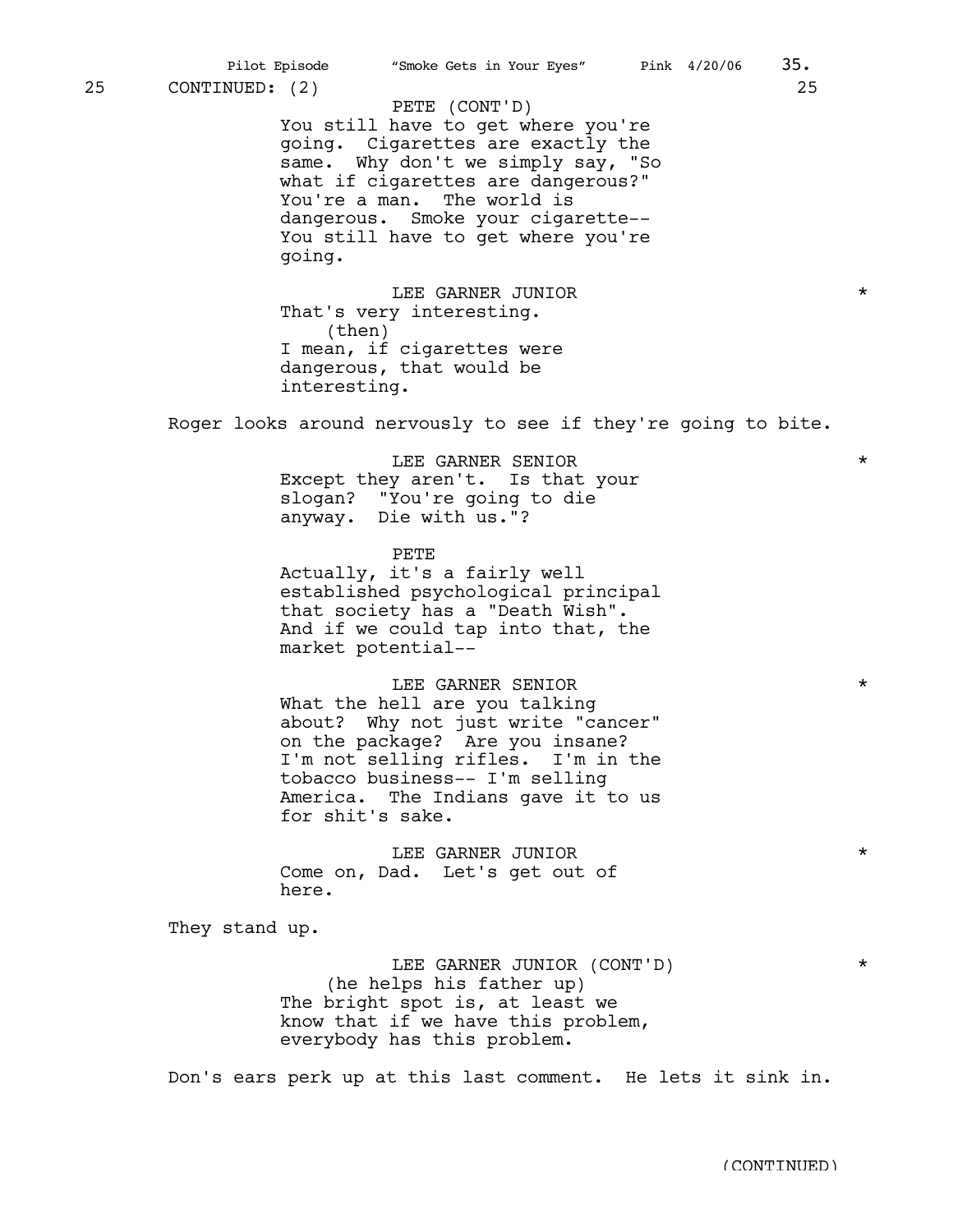DON Gentlemen, before you leave, can I say something?

ROGER (pointed) I don't know. Can you, Don?

DON

The Federal Trade Commission and "Reader's Digest" have done you a favor. They've let you know that any ad that brings up the concept of health and cigarettes together, well, it just makes people think of cancer.

LEE GARNER SENIOR \* (sarcastic) Yes, and we're grateful to them.

DON

But, what Lee Junior said is right.  $*$ If you can't make health claims, neither can your competitors.

LEE GARNER SENIOR \* Great, so we got a lot of people not saying anything that sells cigarettes.

DON Not exactly. This is the greatest advertising opportunity since the invention of cereal. We have six identical companies with six identical products... We can say anything we want.

The men sit down, interested. Don walks over to a black board.

> DON (CONT'D) How do you make your cigarettes?

LEE GARNER JUNIOR  $\qquad \qquad \star$ I don't know. LEE GARNER SENIOR \* (to his son) Shame on you. (to Don) (MORE)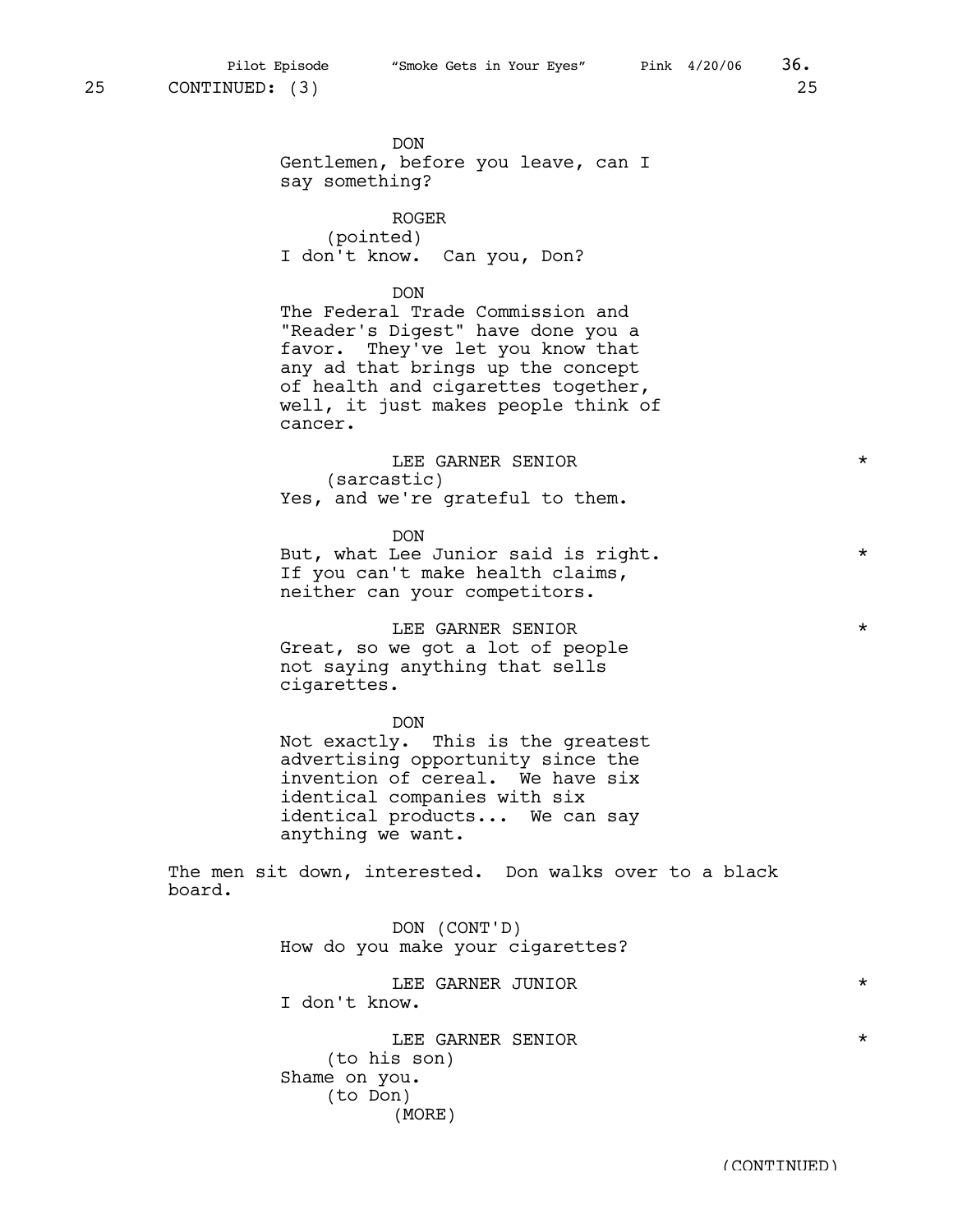|    |                                                                                                             | Pilot Episode   | "Smoke Gets in Your Eyes" Pink 4/20/06                                                                                                                                                                                    |  |  | 37.                      |  |
|----|-------------------------------------------------------------------------------------------------------------|-----------------|---------------------------------------------------------------------------------------------------------------------------------------------------------------------------------------------------------------------------|--|--|--------------------------|--|
| 25 | CONTINUED: (4)                                                                                              |                 | LEE GARNER SENIOR (CONT'D)<br>We breed insect-resistant tobacco<br>seeds, plant 'em in the North<br>Carolina sunshine, grow it, cut it,<br>cure it, toast it, treat it--                                                  |  |  | 25<br>$\star$<br>$\star$ |  |
|    |                                                                                                             | There you go.   | <b>DON</b>                                                                                                                                                                                                                |  |  |                          |  |
|    | Don writes on the board: "Lucky Strike - It's 'Toasted'."<br>The men all look at it, not sure how to react. |                 |                                                                                                                                                                                                                           |  |  |                          |  |
|    |                                                                                                             | toasted.        | LEE GARNER JUNIOR<br>But everybody else's tobacco is                                                                                                                                                                      |  |  | $\star$                  |  |
|    |                                                                                                             | No.<br>toasted. | <b>DON</b><br>Everybody else's tobacco is<br>poisonous. "Lucky Strike" is                                                                                                                                                 |  |  |                          |  |
|    | Roger's face lights with a slow smile of pride and awe.                                                     |                 |                                                                                                                                                                                                                           |  |  |                          |  |
|    |                                                                                                             |                 | <b>ROGER</b><br>Gentlemen, I don't have to tell you<br>what you've just witnessed here.                                                                                                                                   |  |  |                          |  |
|    |                                                                                                             | I think you do. | LEE GARNER JUNIOR                                                                                                                                                                                                         |  |  | $\star$                  |  |
|    | Don gathers his thoughts and lowers his voice.                                                              |                 |                                                                                                                                                                                                                           |  |  |                          |  |
|    |                                                                                                             | happiness is?   | <b>DON</b><br>Advertising is based on one thing:<br>happiness. And you know what                                                                                                                                          |  |  |                          |  |
|    |                                                                                                             |                 | Don looks out the window into the setting sun, almost lost.                                                                                                                                                               |  |  |                          |  |
|    |                                                                                                             | You are okay.   | DON (CONT'D)<br>Happiness is the smell of a new<br>car It's freedom from fear.<br>It's a billboard on the side of the<br>road that screams with reassurance<br>that whatever you're doing is okay.<br>(almost to himself) |  |  |                          |  |
|    | The tobacco people look at each other with understanding and<br>relief.                                     |                 |                                                                                                                                                                                                                           |  |  |                          |  |
|    |                                                                                                             |                 | LEE GARNER SENIOR<br>(quietly impressed)<br>"It's 'Toasted'." I get it.                                                                                                                                                   |  |  | $^\star$                 |  |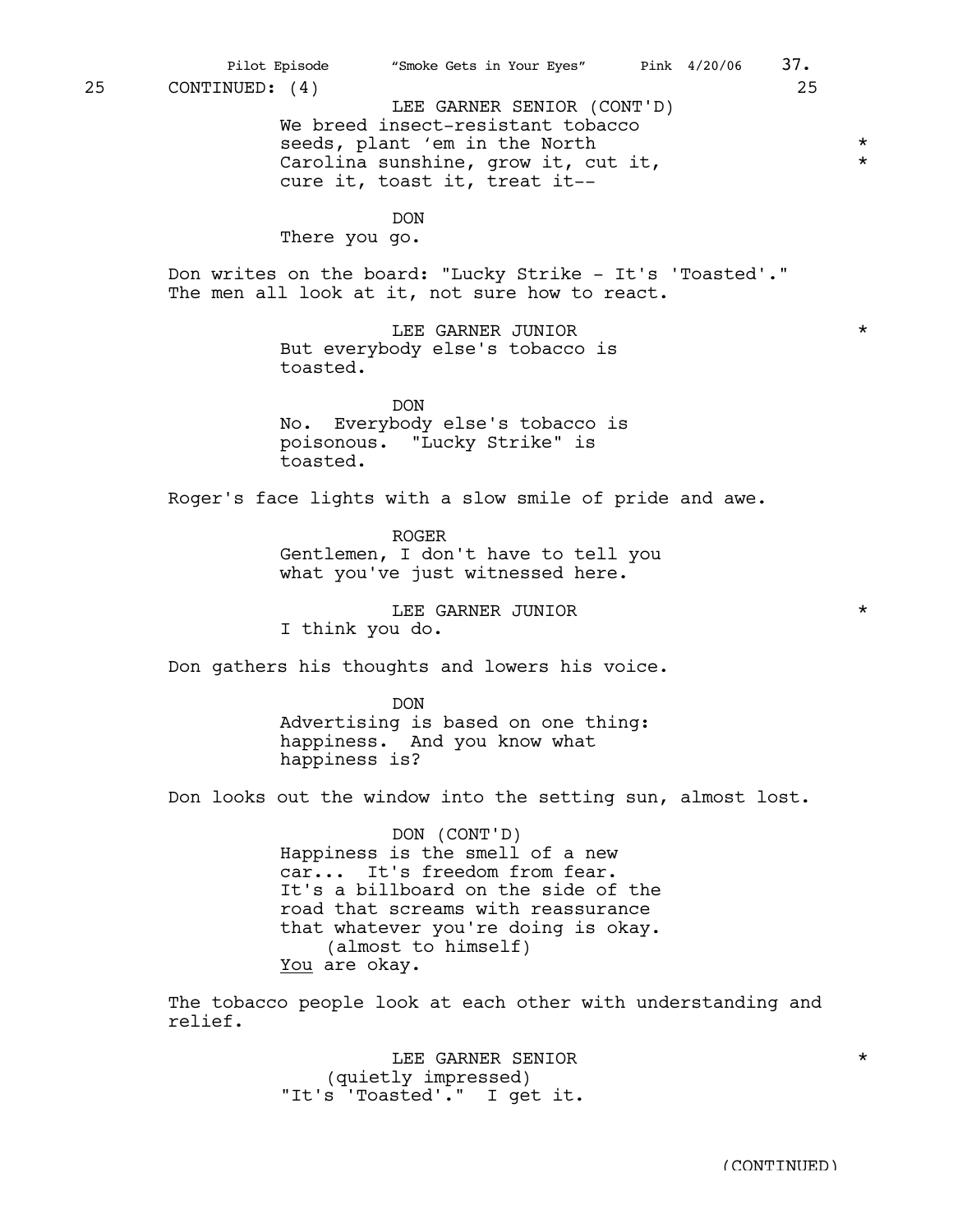Don underlines the slogan with the chalk. As he turns and looks over at Pete's disappointed face, he smiles and taps out a cigarette.

26 INT. DON DRAPER'S OFFICE - LATER 26

Roger stands at the bar, fixing drinks. Don sits at his desk with his feet up, smoking a cigar.

> ROGER You had me worried. I don't know if you were drunk or not drunk, but that was inspired.

He hands Don a drink. As he does, Don notices that Greta's report is no longer in the waste basket.

> DON For the record, I pulled it out of

thin air. (he looks up) Thank you, up there.

ROGER

You're looking the wrong way. (Don laughs) So, while I've got you in the  $\star$ <br>afterglow here, what do you say you afterglow here, what do you say you \* reconsider this presidential \* campaign?  $\star$ 

DON

I don't know, bunting and babies, that's hard work-- I'd just make a hash of it.

#### ROGER

Modesty, that's adorable. I expect  $*$ <br>significant billings on this thing.  $*$ significant billings on this thing.<br>Country bouses for all of us and \*\*\* Country houses for all of us. And \* if that doesn't make you patriotic, think about the product: he's young, handsome, beautiful wife, Navy Hero, honestly Don, it shouldn't be hard to convince America Dick Nixon is a winner.

The intercom buzzes.

PEGGY (V.O.) Mr. Draper? You have visitors.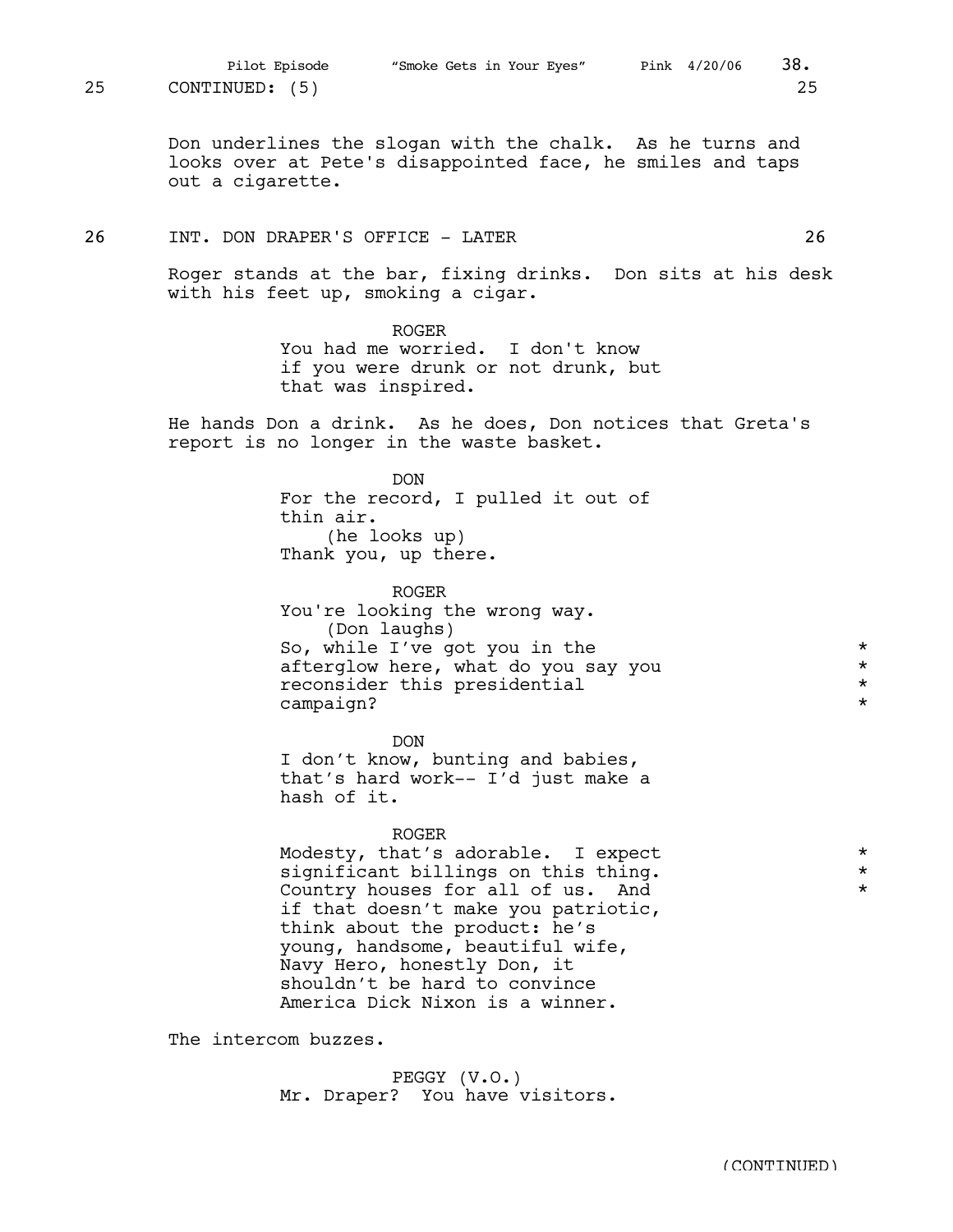DON Honey, could you be a little more specific?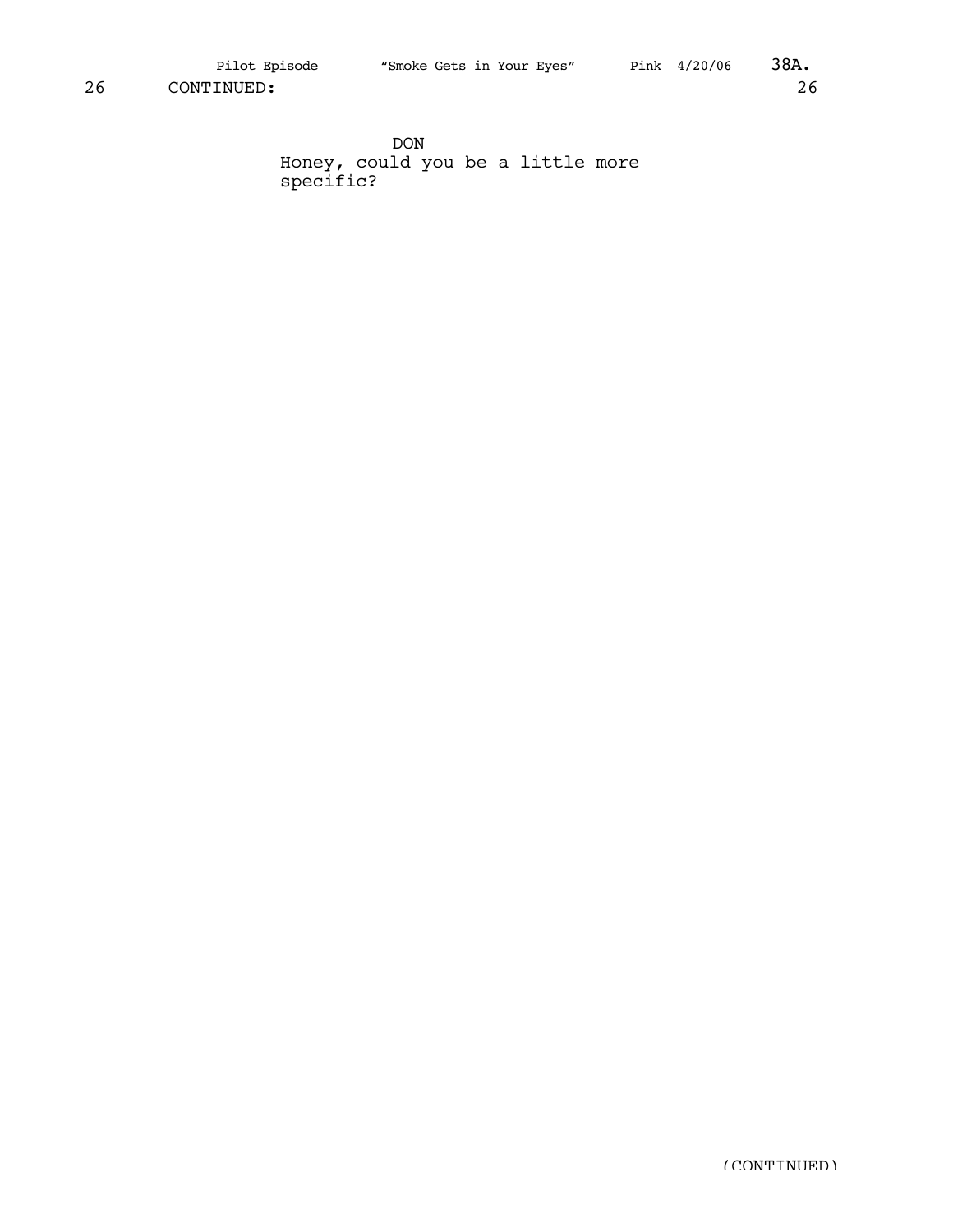Pilot Episode "Smoke Gets in Your Eyes" Pink 4/20/06 39.

Ken, Dick, and Harry bust through the door with Pete in tow.

## KEN We heard you saved the day.

He slams down a bottle of "Canadian Club". Don looks at it.

#### DON

Thanks, boys. I appreciate it.

PETE

(sucking up) I told them how amazing you were. I'm still tingling.

The guys start fixing themselves drinks.

#### ROGER

Well it looks like you're all about to engage in a little mid-level camaraderie, so I'll be on my way. And Don, thanks for the home run.

DON I love to come through.

## ROGER

(quietly) Speaking of that, any way you can patch things up with Rachel Mencken? Any chance you could be \* as charming as I said you were?

DON Haven't you had enough of my magic for one day?

ROGER She's worth two million dollars.

DON You're a whore.

Roger salutes and exits. Don hits the intercom.

HARRY Can she get us some more ice?  $*$ 

PEGGY (V.O.) Yes, Mr. Draper?

DON (to intercom) Just a minute.

(MORE) (CONTINUED)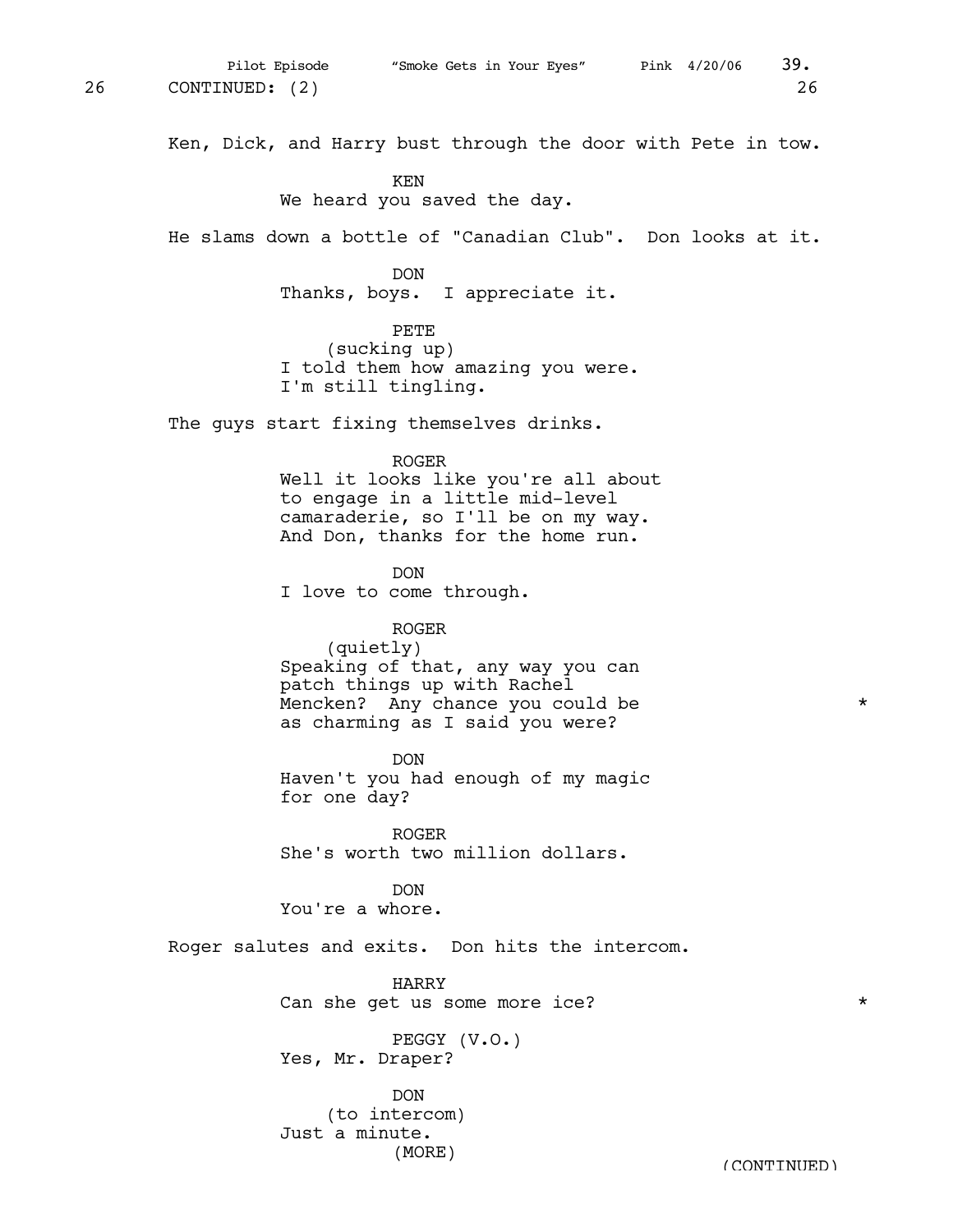(then to them) I think this party needs to move elsewhere. DICK We'll move wherever you want, but it's five fifteen, the bachelor party's underway. DON I don't know-- PETE Aw, come on, Don. All hands on deck. KEN Aren't you going to help us give Pete his big send-off? DON (pointed to Pete) Maybe some other time. PETE Come on, guys. He puts down a card of the strip club. PETE (CONT'D) Don will join us later, right Don? Pete holds open the door as the guys file out. Don looks Pete in the eye. DON If Greta's research was any good, I would have used it. PETE What are you talking about? DON I'm saying I had a report just like that, and it's not like there's some magic machine that makes identical copies of things. PETE I still think she's right. Peggy stands in the doorway. 26 CONTINUED: (3) 26 DON (CONT'D)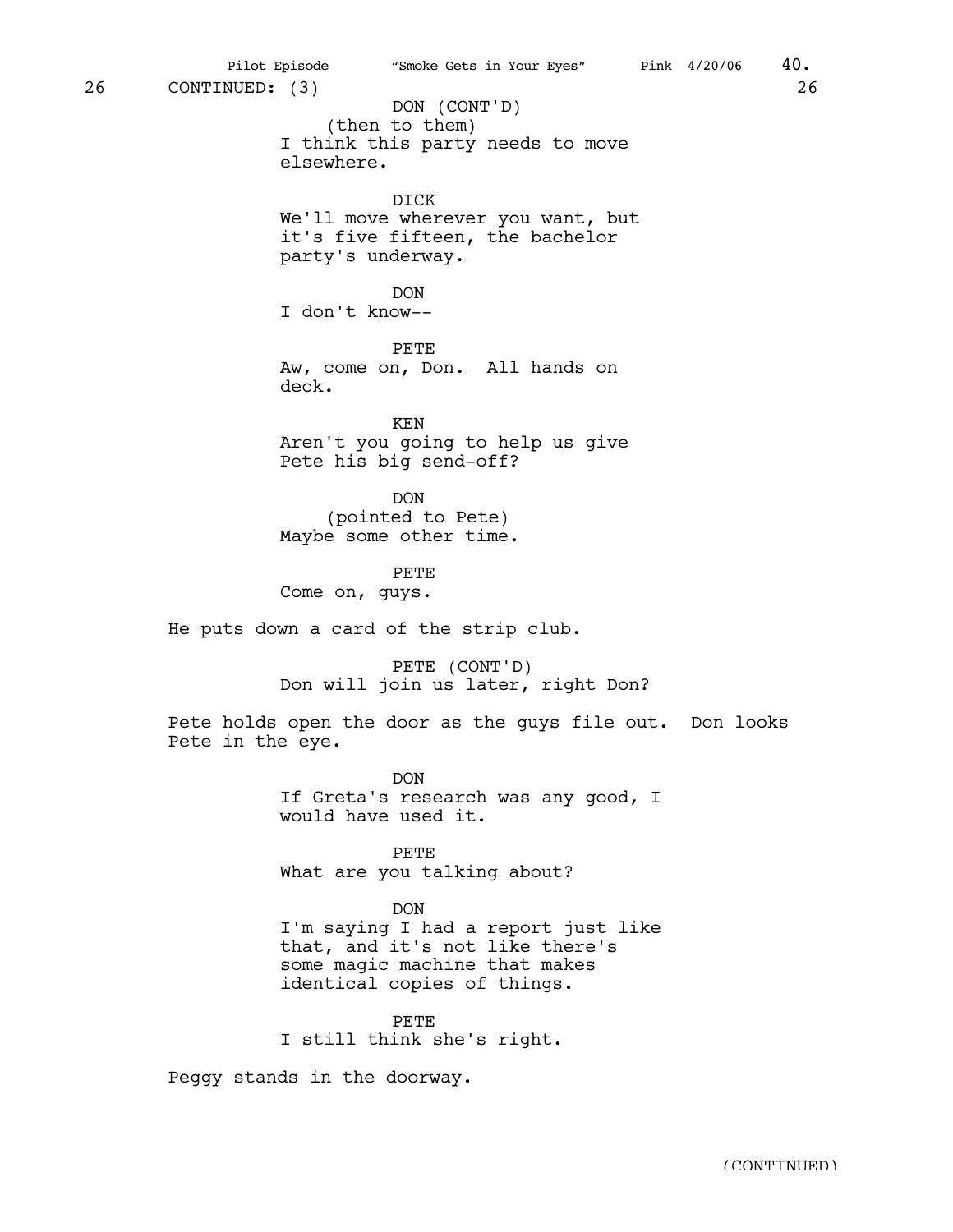DON Have a great night, Pete. Congratulations.

He shakes Pete's hand. Pete simmers and walks away. Don goes back to his desk and looks through his notes. Peggy stands next to him.

> PEGGY I heard you were amazing in the meeting.

DON Fear really stimulates my imagination.

PEGGY I just wanted to thank you for a great first day. And for, you know, standing up for me with Mr. Campbell.

She puts her hand on top of his.

DON

First of all, Peggy, I'm your boss, not your boyfriend. (removing her hand) And second of all, you let Pete Campbell go through my trash again, and you won't be able to get a job selling sandwiches at Penn Station.

PEGGY (eyes welling) He said he left his fountain pen in here, I didn't know... I hope you don't think I'm the kind of girl--

DON Of course not... Now go home, put your curlers in, and let's start fresh again tomorrow.

Peggy starts to head out.

DON (CONT'D) Oh, and Peggy, I need you to place a call.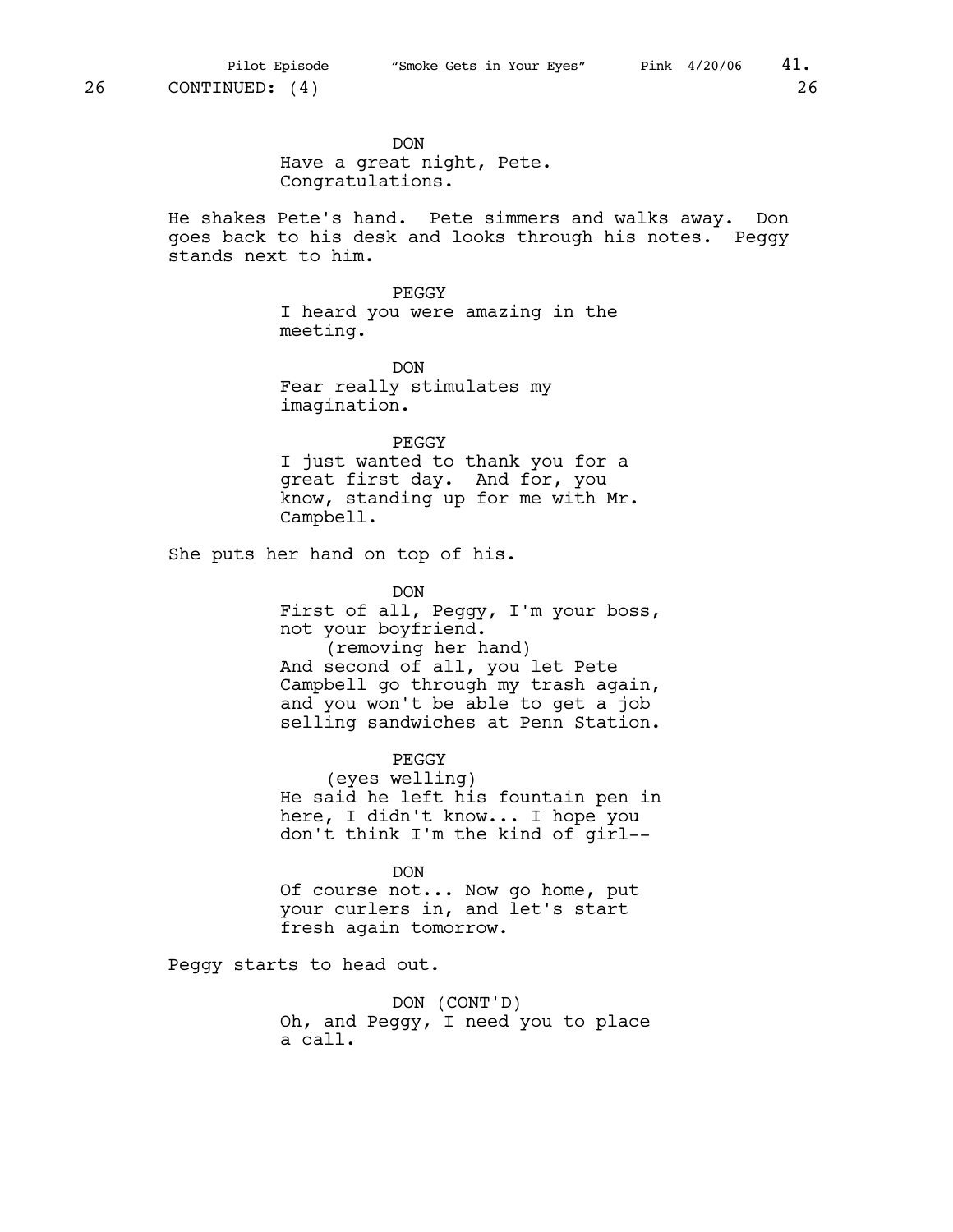## 27 INT. THE SLIPPER ROOM 27

Live jazz sizzles in the background. A buxom blonde STRIPPER is onstage. She unzips her dress in the back and slowly shakes it to the floor.

Through the smoke-filled air we see Ken, Dick, Harry, Salvatore, and Pete sitting at a corner booth. They are drinking and laughing, but Pete is in no mood to participate.

Ken hands a scantily clad WAITRESS ten dollars.

KEN (to waitress) I want to see you here every fifteen minutes, whether you have drinks or not.

As she puts the drinks down, she shows them her cleavage.

HARRY Every five minutes.

The waitress smiles and crosses off. They all watch her.

DICK Let's live here.

SALVATORE (to Pete) You better do more than look, tonight.

PETE You have a girlfriend, Salvatore?

SALVATORE (proud) Come on, I'm Italian.

Just then, three beautiful young women in cocktail dresses and pearls approach the table. WANDA, a brunette with too much hairspray, sits down next to Pete.

> WANDA Is there some kind of party here?

Pete turns to Ken.

PETE You shouldn't have.

Pete turns to Ken as the women chat with Salvatore.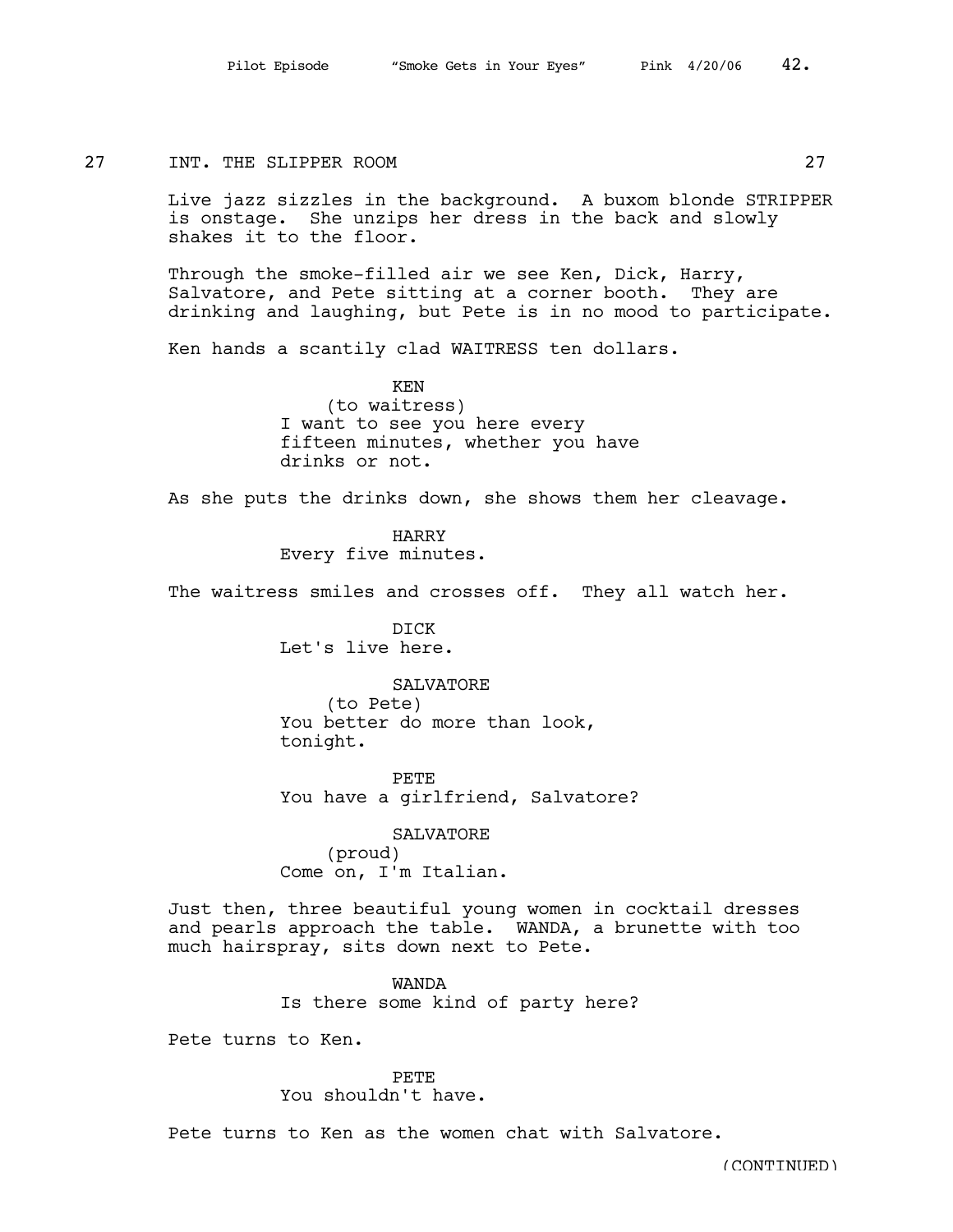KEN Hey, how many times are you going to get married?

PETE (looking them over) How did you swing it?

KEN They work at the Automat.

DICK (laughing) He pressed a button, and they came out.

The girls squeeze into the booth. CLEO, a red-head with fake eyelashes, puts her arm around Salvatore and holds a cigarette to her lips. Salvatore lights it.

> CLEO I hope we're not interrupting anything.

HARRY Definitely not.

CAMILLE, a platinum blonde in a Chinese dress squeezes in between Ken and Harry.

> **CAMILLE** Well I have the best seat. What are we drinking?

KEN More of whatever's making you the way you are.

CLEO (to Salvatore) I love this place. It's hot, loud, and filled with men.

SALVATORE (looking around) I know what you mean.

Cleo looks at Salvatore curiously.

Wanda leans over and grabs Pete's hand with the drink in it and pulls it to her lips. She takes a sip, then reacts like a little girl.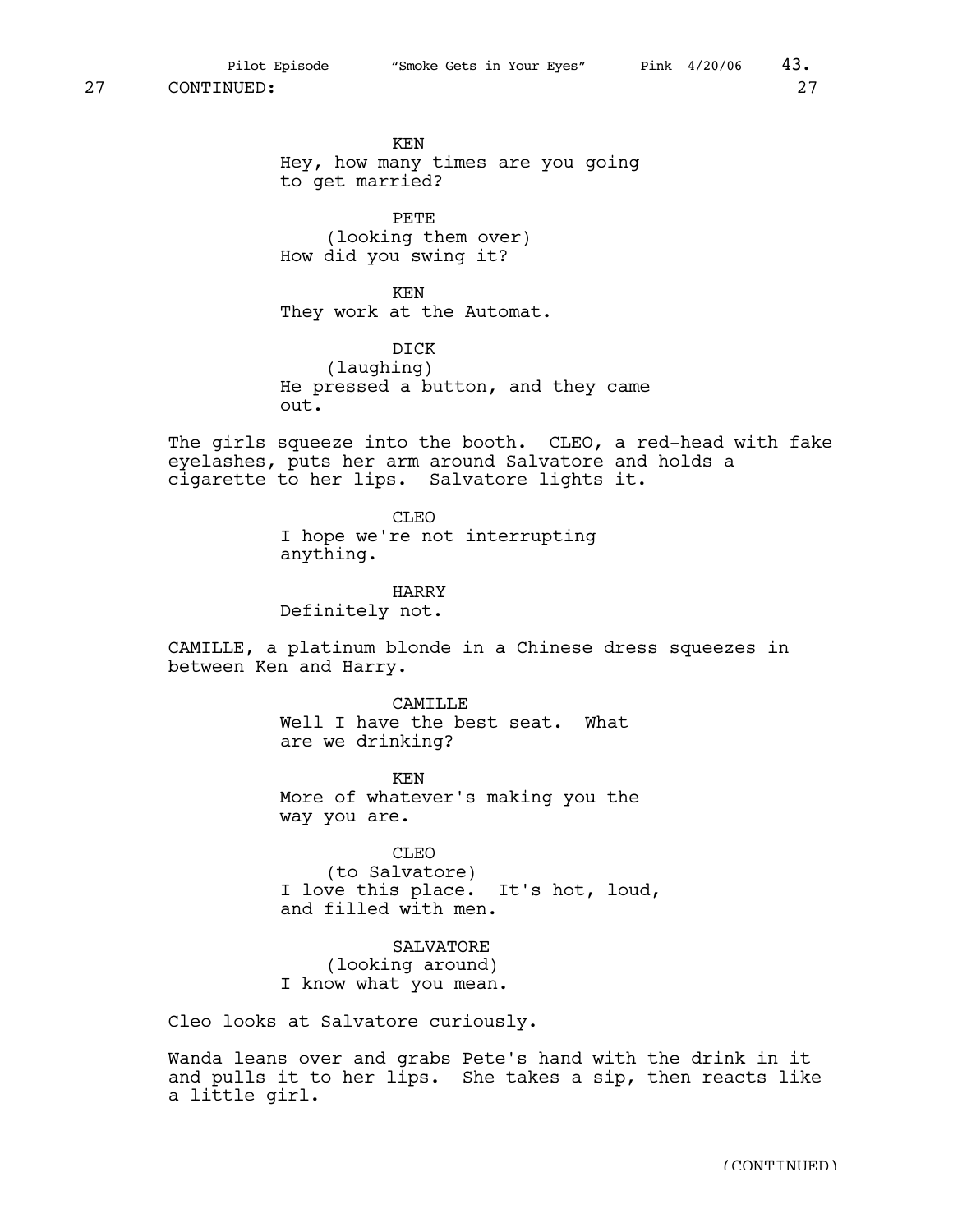WANDA (giggling) Oh my god, I can already feel it.

PETE I have a feeling you're like this all the time.

WANDA I like to laugh.

PETE (leaning in to her) Is that right?

We see his hand reach under the table to her knee. He tickles her a little. She squirms and giggles.

> WANDA (playful) Now, you stop that.

PETE You said you like to laugh.

He tickles her again. She throws her head back, laughing louder.

> WANDA (warning) I mean it. It's too--

PETE Too delicious?

We see his hand slide up under her dress. A look of shock goes over Wanda's face. She stops laughing and instinctively brusquely pushes him away.

> WANDA Hey! I said stop it. What are you doing?

PETE You know exactly.

Wanda stands and picks up her purse.

WANDA You know what girls, I think we should go.

PETE Oh, come on.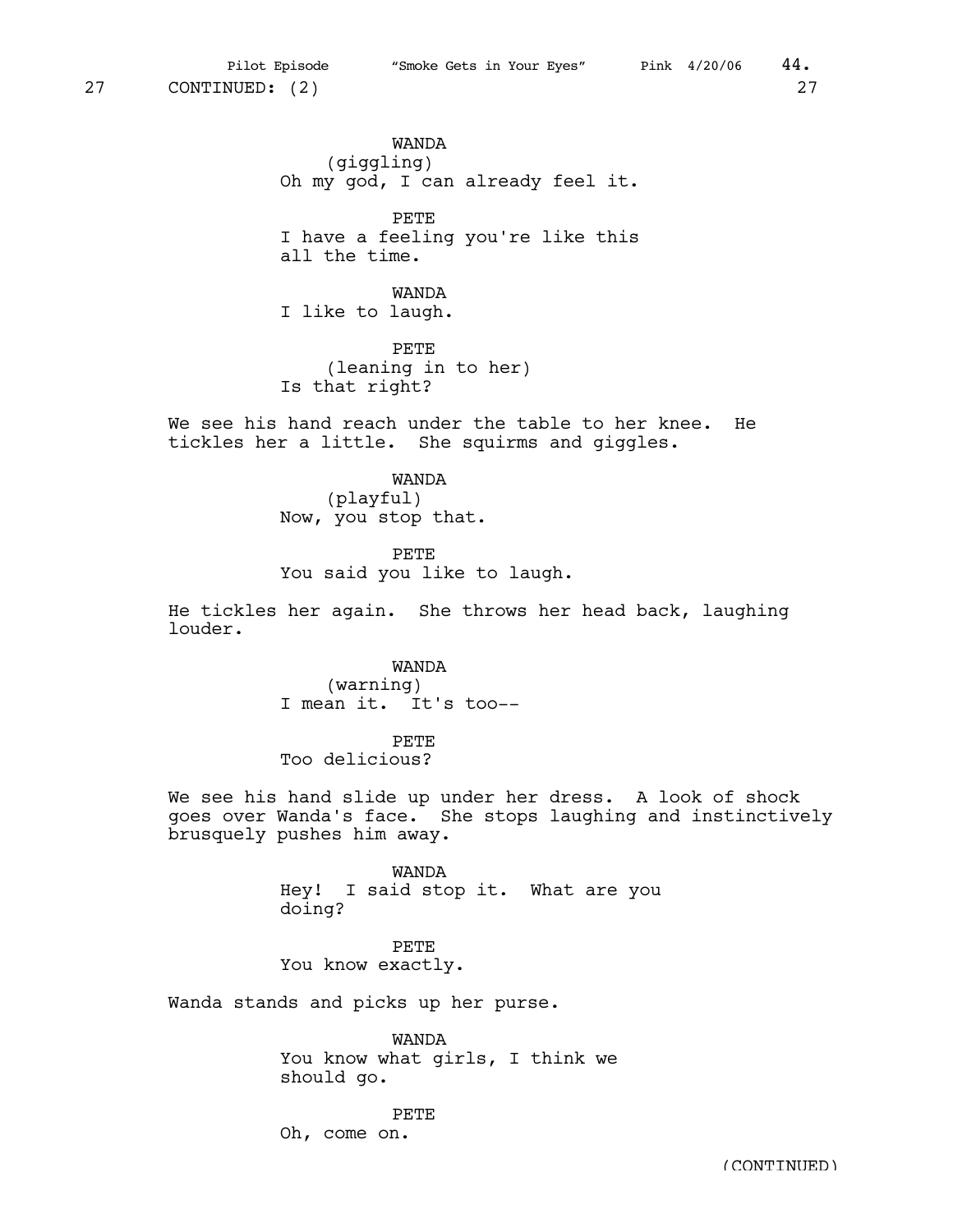Pete grabs her arm. She tries to move.

WANDA (under her breath) You're hurting me.

PETE (letting go) I'll be good.

Wanda rubs her arm and sits down on the other side of the table. The waitress comes over. Pete throws some money.

> PETE (CONT'D) Get the girls whatever they want.

Wanda stares at Pete and then links arms with Dick.

WANDA (to Dick) So what do you fellows do?

HARRY \* You're looking at the finest ad-men in New York. Hell, the world.

As Wanda throws her head back laughing, we see Pete sullenly staring off at the stripper. Her bra explodes off of her, revealing two sequined pasties on her gigantic breasts. As the applause begins, the spot light blacks out.

28 INT. ZEBRA LOUNGE – LATER 28 \*

A white-coated OLD WAITER weaves through the more formal, lounge room of the bar, as well-dressed couples have intimate drinks by candlelight. He arrives at a booth where Don and Rachel sit across from each other.

> OLD WAITER For the lady, a special mai-tai.

He puts down a large fruit and umbrella covered glass.

OLD WAITER (CONT'D) And one whiskey, neat.

Rachel takes a sip through a long straw. She is stunning, her diamond earrings sparkling in the darkness.

RACHEL

So you're going to ply me with drinks and convince me what a terrible mistake I'm making?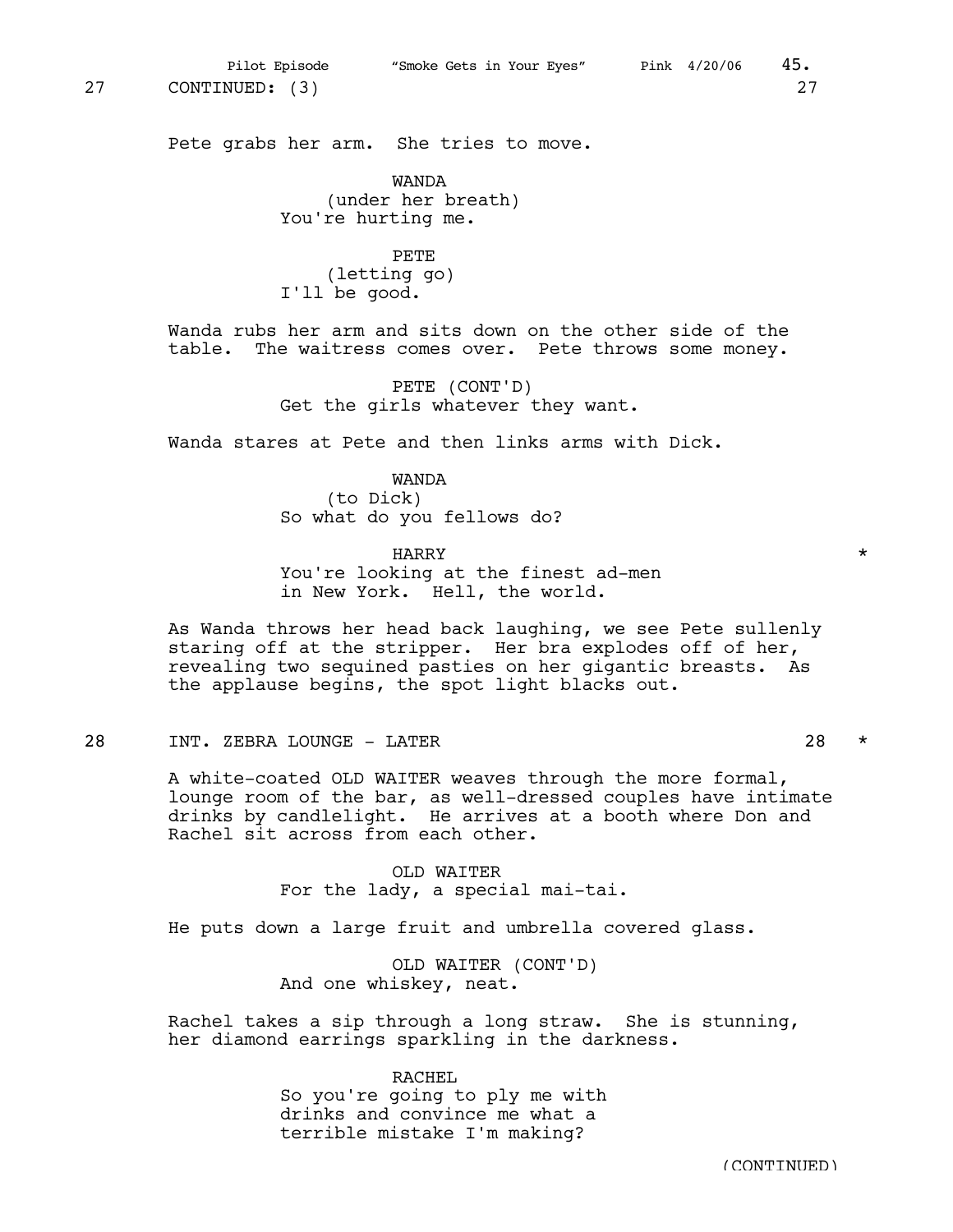Pilot Episode "Smoke Gets in Your Eyes" Pink  $4/20/06$  46.

28 CONTINUED: 28

DON That is quite a drink.

RACHEL You got in trouble, didn't you?

DON

I shouldn't have lost my temper, and I certainly shouldn't have treated you like anything less than a client.

RACHEL Apology accepted.

Don smiles and offers her a cigarette. She takes one.

DON

So you understand.

RACHEL

Now I do. It was refreshing really, I mean, actually hearing all the things I always assumed people were thinking.

DON

I'm really not as bad as all that. I was under a lot of pressure. Another account. It doesn't really matter.

RACHEL No, it doesn't.

DON So without making things worse, can I ask you a personal question?

RACHEL Don't you want to get a second drink in me first?

DON Why aren't you married?

RACHEL Are you asking what's wrong with me?

DON It's just you're a beautiful, educated woman. (MORE)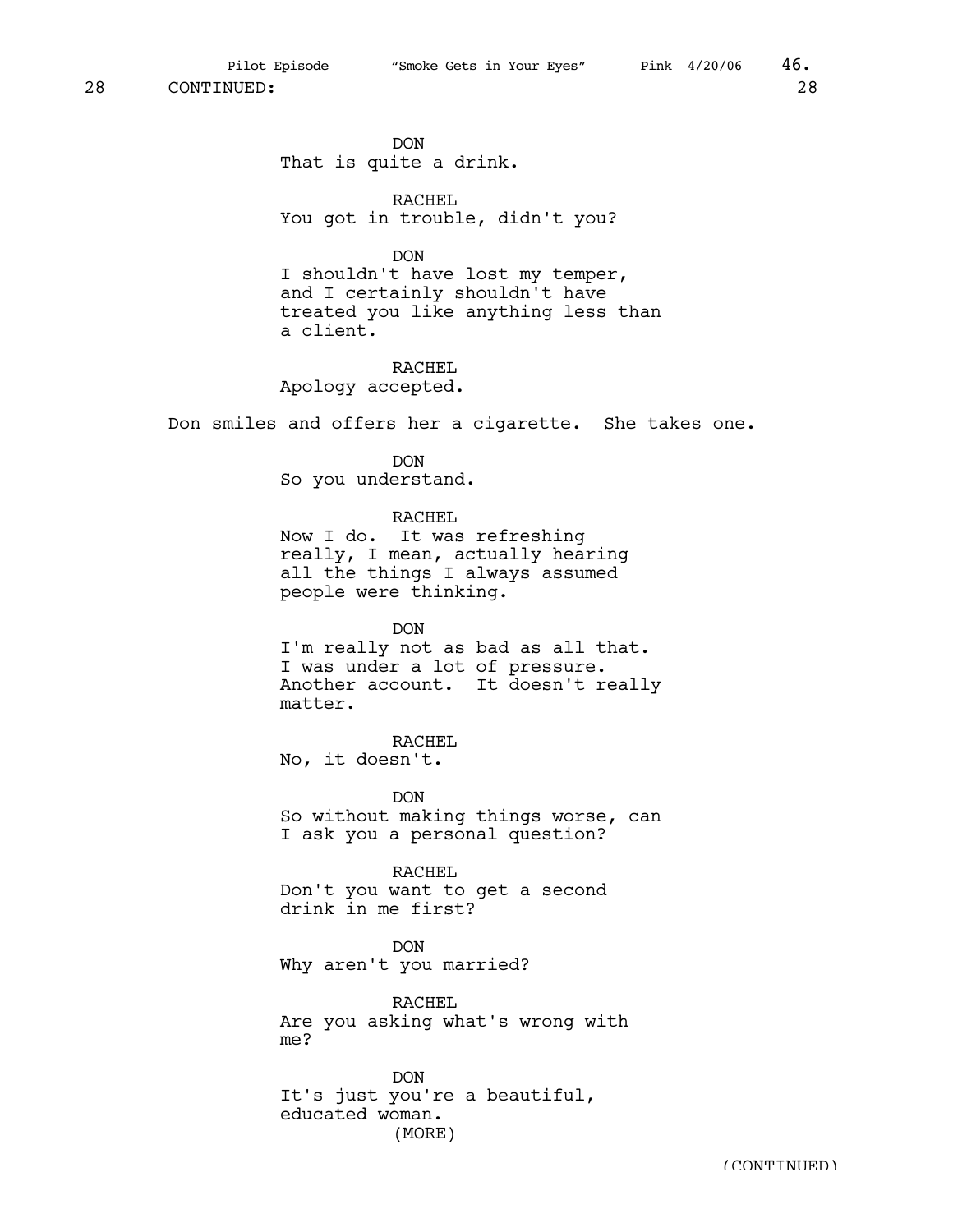## DON (CONT'D)

Don't you think getting married and having a family would make you a lot happier than all the headaches that go with fighting people like me?

## RACHEL

If I weren't a woman, I would be allowed to ask you the same question. And I suppose if I weren't a woman I wouldn't have to choose between putting on an apron and the thrill of making my father's store what I always thought it should be.

DON

So that's it? You won't get married because you think business is a thrill?

> RACHEL (smiling)

That, and I have never been in love.

DON "She won't get married because she's never been in love." I think I wrote that. It was to sell nylons.

RACHEL For a lot of people, love isn't just a slogan.

DON Oh, "love". You mean the big lightning bolt to the heart, where you can't eat, can't work, so you run off and get married and make babies.

He looks at Rachel and smiles. She doesn't smile back.

DON (CONT'D) The reason you haven't felt it is because it doesn't exist. What you call "love" was invented by guys like me to sell nylons.

RACHEL Is that right?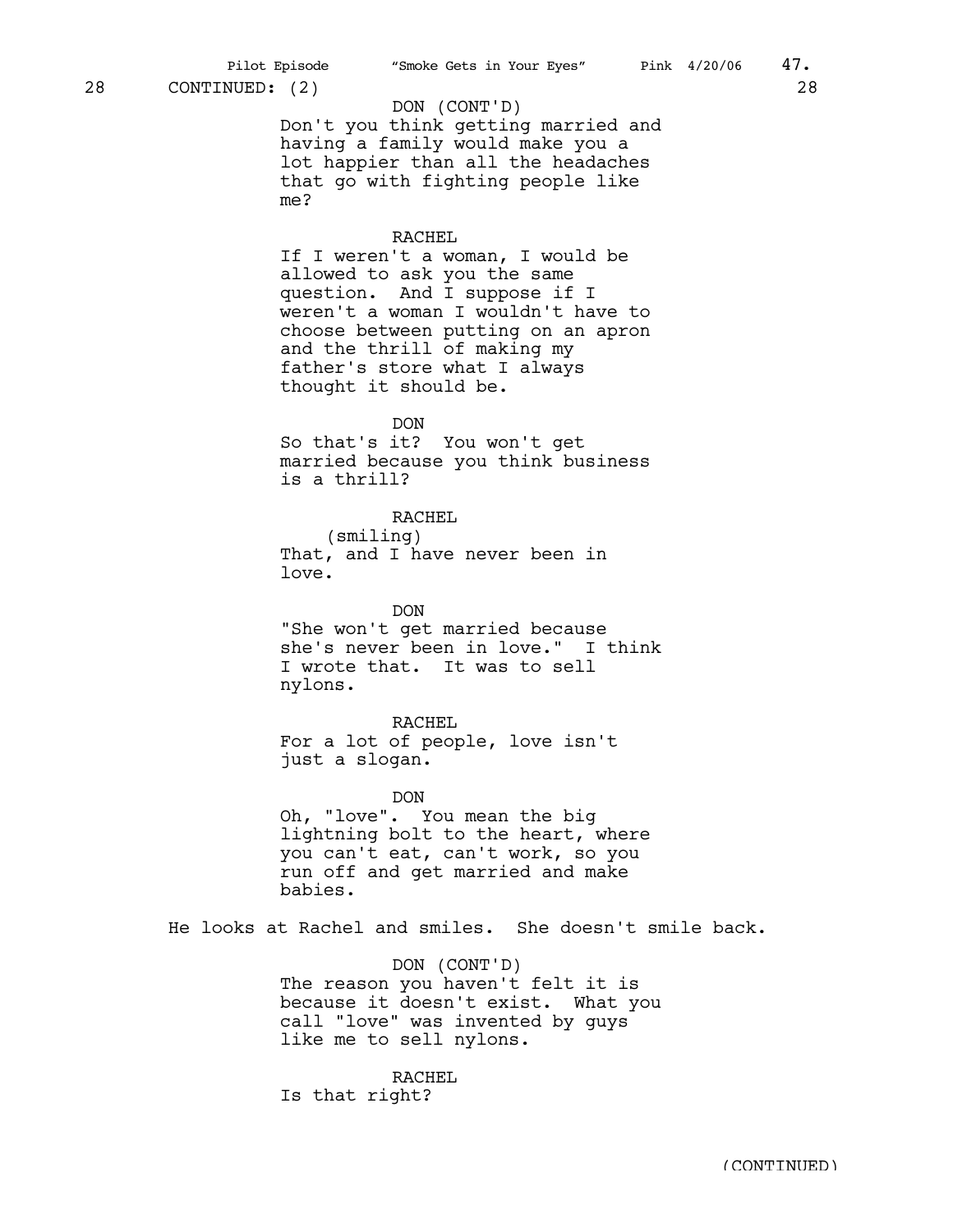DON I'm pretty sure about it. You're born alone, you die alone, and this world just drops a bunch of rules on top of you to make you forget those facts. But I never forget. (finishing drink) I'm living like there's no tomorrow, because there isn't one.

Rachel just stares at him with a long, forgiving look.

RACHEL I don't think I realized it until this moment, but it must be hard being a man, too.

DON Excuse me?

RACHEL Mr. Draper--

He corrects her.

DON

Don.

## RACHEL

Mr. Draper, I don't know what it is you really believe in, but I know what it feels like to be out of place. To be disconnected. To see the world laid out in front of you the way other people live it. And there is something about you that tells me you know it too.

Don nervously reaches for another cigarette and lights it.

DON I don't know if that's true. (then) You want another drink?

RACHEL No. But you can tell your boss that you charmed me.

She stands up and turns her back to Don. He helps her on with her coat.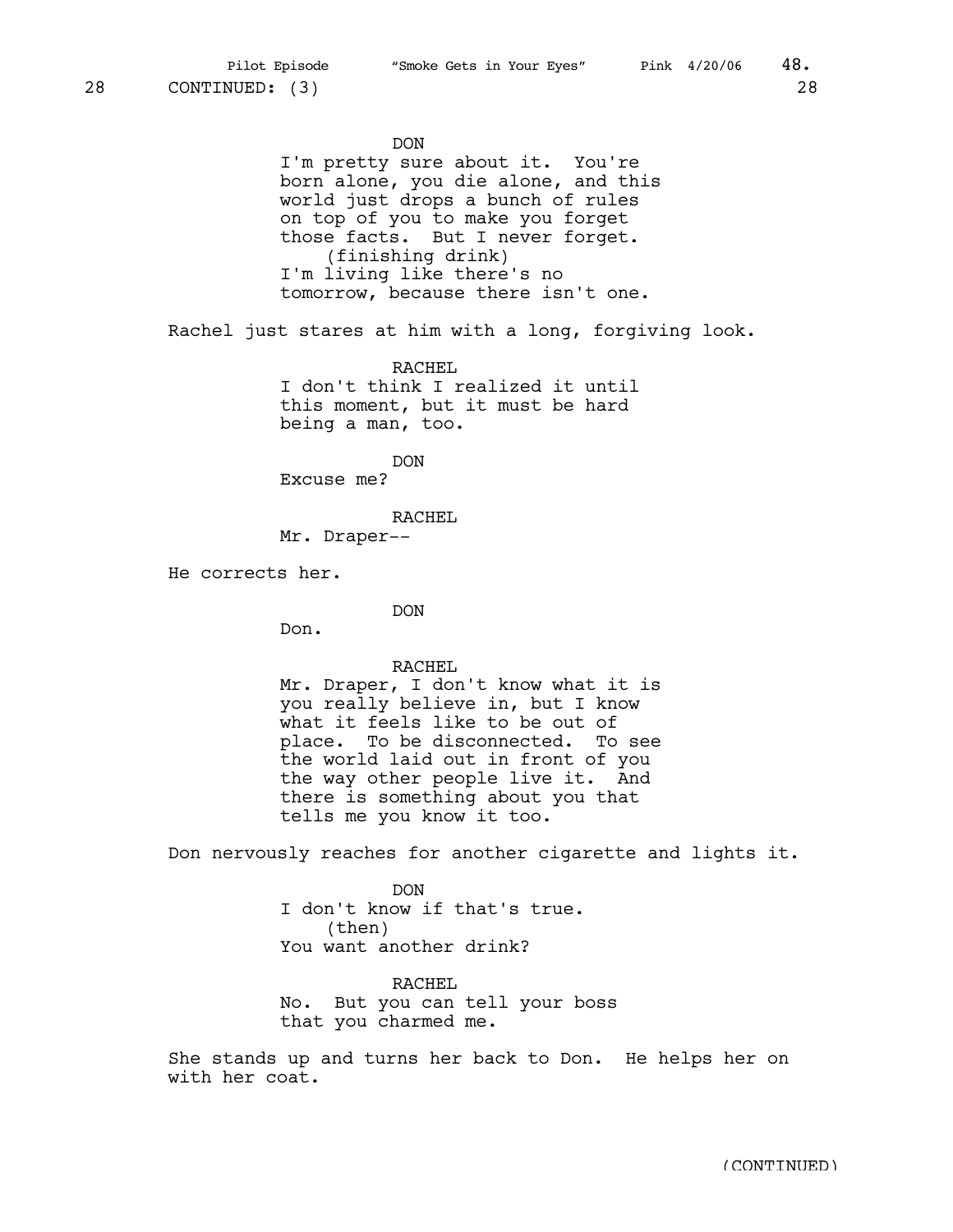DON So I guess we'll be seeing each other again.

RACHEL I'll be back in the office Monday morning for a real meeting.

She turns to face him. They are very close. Don looks at her. She is luminous.

DON

I'd like that.

#### 29 INT. PEGGY'S APARTMENT BUILDING HALLWAY - NIGHT 29

Pete in his top coat stands in front of an apartment door, leaning his head against the wall. He is obviously drunk and knocks on the door.

A young woman, MARJORIE, in a pink housecoat opens the door, holding a toothbrush.

> MARJORIE We're not buying anything.

> > PETE

Actually, for the first time today, I'm not selling anything. Does Peggy live here?

MARJORIE Do you know that it's nine-thirty?

PETE (re: watch) Actually it's nine-fifteen. Is Peggy in?

MARJORIE

Hold on.

She closes the door. She opens it again. Peggy comes to the door in a white bathrobe and slippers.

> MARJORIE (CONT'D) Do you know him?

PEGGY It's okay, Marjorie. We work together.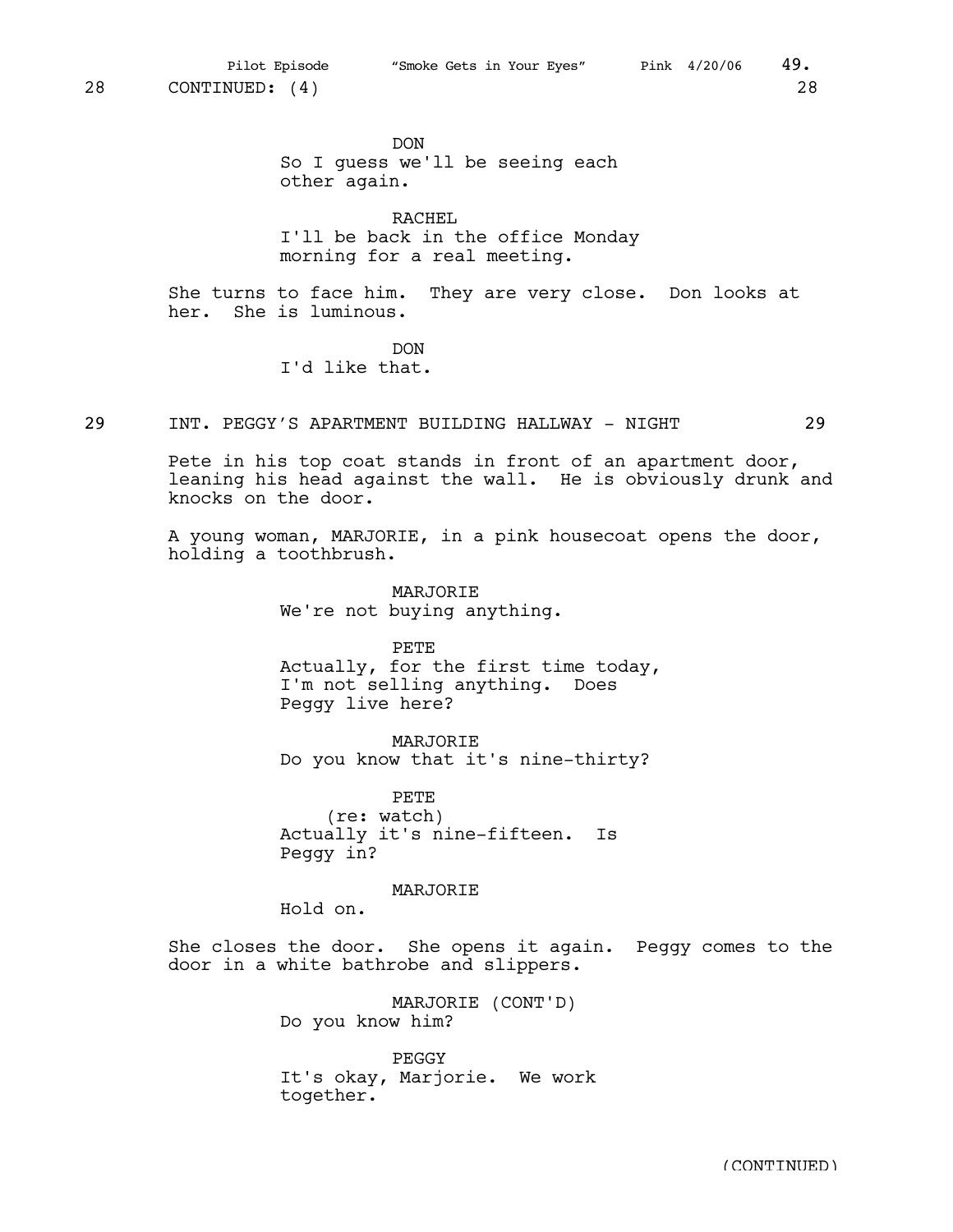MARJORIE (under her breath) He's really drunk.

PEGGY It's okay, Marjorie.

Marjorie gives a stare and walks back. Peggy closes the door behind her and stands in the hallway with Pete.

PETE

So what are you up to?

Peggy smiles.

PEGGY Nothing. Sitting in my room listening to records. Getting ready for bed. Another big day tomorrow.

PETE I'm getting married on Sunday.

PEGGY I heard that.

PETE You must think I'm a creep.

PEGGY

(firmly) Why are you here?

Pete looks down and takes a step toward her. He leans in very close to her. His lips are almost on her forehead. He talks over her head.

> PETE I wanted to see you tonight.

PEGGY (without moving)  $M^2$ 

PETE (whispers) I had to see you.

Peggy's hand turns the door knob. She opens the door.

PEGGY Marjorie?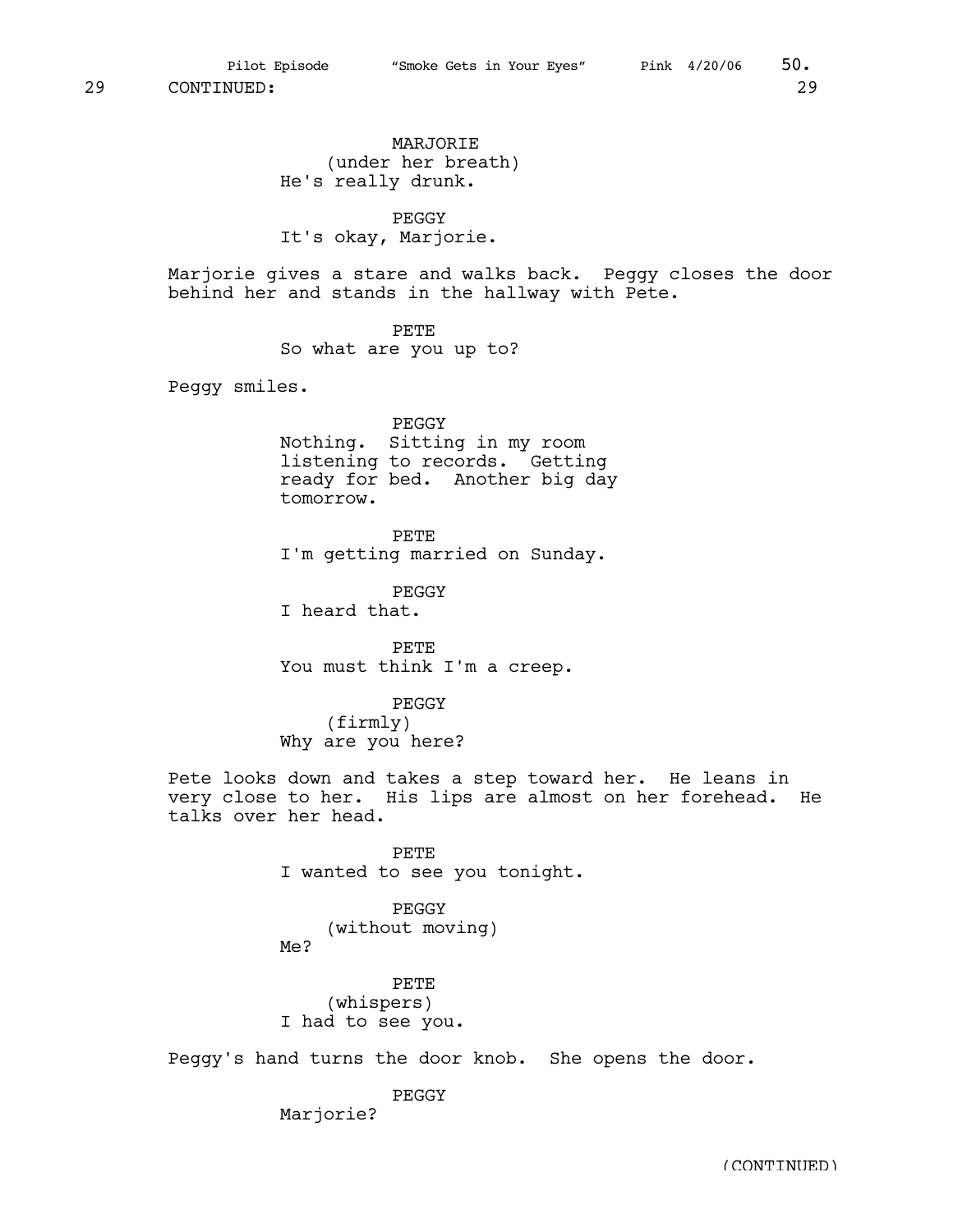## MARJORIE (O.S.) Yeah, Peg?

## PEGGY I'm going to bed now.

Peggy takes Pete's hand and leads him into the apartment. The door closes and fills the frame.

## 30 EXT. COMMUTER TRAIN - NIGHT 30

The silver blur of train cars passes. We follow up a window where Don sits nursing a drink, reading the paper.

## 31 EXT. SUBURBAN TRAIN STATION - LATER 31 \*

Don and a few other trench coated hat wearing businessmen \* exit the station and run in the light drizzle to the parking lot.

## 32 EXT. DRAPER HOUSE 32

The car pulls in. Door opens, Don heads to the front door. \* He fumbles with his keys and puts them into the brightly painted red door.

## 33 INT. DRAPER FOYER 33

In the dimly lit entryway, Don shakes off the rain and climbs the stairs to a bedroom door.

## 34 INT. DON AND BETTY'S BEDROOM 34

Suddenly we are close on a woman's hand as it turns the switch on the end table lamp. We pull back and reveal BETTY, 29, and beautiful despite having just awakened.

> **BETTY** I called the office and they'd said you'd left.

Don comes over and gives her a kiss on the cheek.

DON I didn't want to bother you.